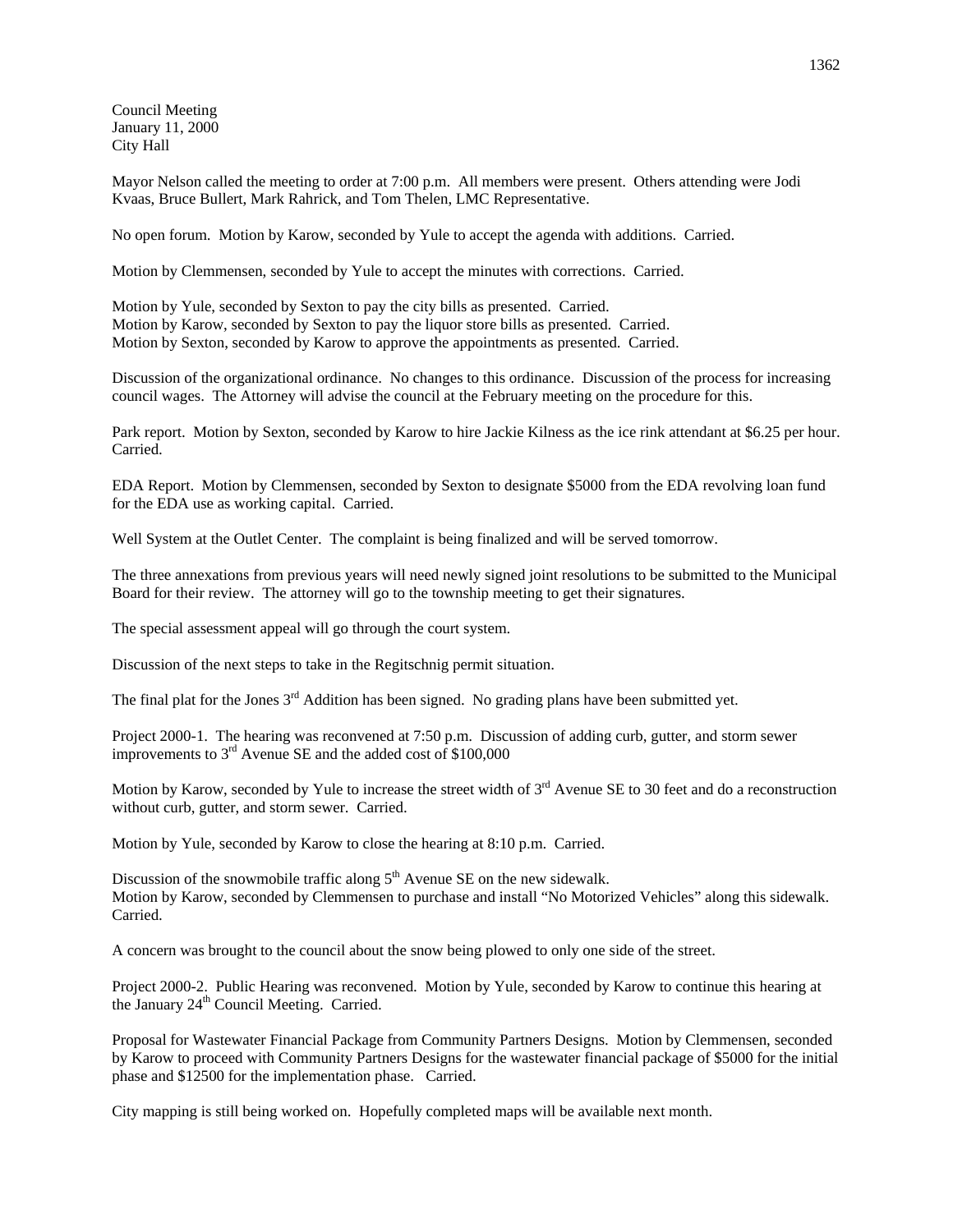There was a water main break on Sunday, January  $9<sup>th</sup>$ , behind the post office.

The attorney returned from the township meeting. All resolutions were signed. The joint resolution for Paul Wencl's property was also signed.

The township would like to be notified as soon as a request for annexation is received by the City.

Break 8:55 – 9:00.

Welcome of Tom Thelen, field representative from LMC. Tom gave a presentation about the League.

The New Years party was a success. Project impact grant. Lois will submit the request for reimbursement as soon as all the bills are received.

The Southeast Development Corporation contract will be put on the January  $24<sup>th</sup>$  agenda.

Clemmensen and Karow will attend the Highway 14 Partnership meeting on January 28<sup>th</sup> in Owatonna. Sanborn will RSVP for them.

Motion by Yule, seconded by Sexton to include the interest for 1999 to the principal of the Park Endowment Fund. Carried.

Mayor Nelson shared the information received from the census meeting she attended in Owatonna. This meeting was to promote the hiring of Census workers at a rate of \$11 per hour and \$.32 per mile mileage.

Motion by Karow, seconded by Sexton to purchase new mats for behind the bar at an estimated cost of \$526.40 plus shipping and taxes. Carried.

Review of the building maintenance request form. Sexton to redo and bring back to the next council meeting.

Cannon Valley Watershed has a meeting on February 3. Attendance will be discussed at the next council meeting. Cost is \$20 per person.

Discussion of OSHA training requirements. The Public Works Organization is a good resource for this type of training. Information will be requested from this organization for Keith & Dorian to review.

Motion by Clemmensen, seconded by Yule to adjourn at 9:55 p.m. Carried.

Minutes approved at \_\_\_\_\_\_\_\_\_\_\_\_\_\_\_\_\_\_\_\_\_\_\_\_\_\_\_\_\_\_\_\_\_\_\_\_\_\_\_\_\_\_\_\_ meeting.

Submitted by \_\_\_\_\_\_\_\_\_\_\_\_\_\_\_\_\_\_\_\_\_\_\_\_\_\_\_\_\_\_\_\_\_\_\_\_\_\_\_\_\_\_\_\_\_\_\_\_\_\_ clerk.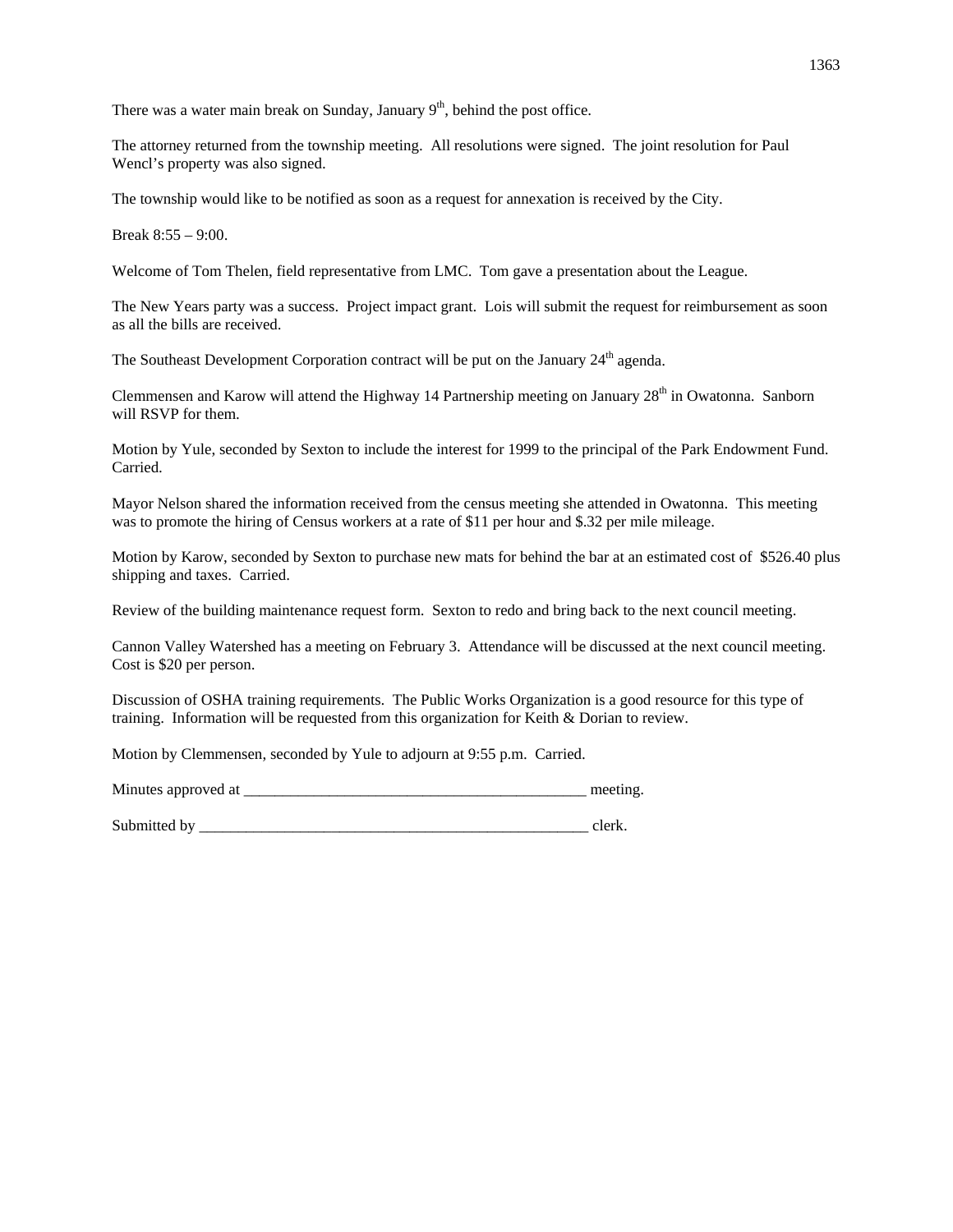Regular Council Meeting January 24, 2000 City Hall

Mayor Nelson called the meeting to order at 7:00 p.m. Council member Yule was absent. Others attending were John Curran, Dave Maroney, Dorian Cornelius, Bruce Bullert, and Keith Maas.

No open forum. Motion by Karow, seconded by Clemmensen to accept the agenda with additions. Carried.

Motion by Clemmensen, seconded by Karow to accept the minutes as presented. Carried.

Zoning & Planning report.

Streets report. Snow plowing discussed. The no snowmobiling signs along 5<sup>th</sup> Avenue SE were mentioned. The hours of the ice rink warming house were discussed.

Water/Wastewater report. There is some training that Keith would like to attend. He will get the information together for the council to review and consider at the next meeting. The flow meter will be installed this week.

Motion by Karow, seconded by Clemmensen to transfer 3<sup>rd</sup> quarter 1999 water collections in the amount of \$24,363.29. Carried.

Liquor store report. Discussion of the mats that were authorized at the last meeting. Alternative suppliers will be looked into because the shipping costs were high.

Fire Department. Motion by Karow, seconded by Sexton to approve the fire department annual report and annual costs of \$5,321.00. Carried.

Development Activities. Motion by Karow, seconded by Clemmensen to adopt a resolution ordering the improvement and preparation of the plans and specifications for improvement project 2000-1. Carried.

Time line for this project – approve plans in February, bids let at the first meeting in March. The Jones  $3^{rd}$  Addition will be done as a separate project.

Nelson and Karow gave their impressions and summary of the meeting with Bill Hinks and the Furniture Outlet people. Dave Maroney reported on the conversation he had with Bill Hinks since this meeting. A review of the tax abatement process followed.

It is consensus of the council to authorize Dave Maroney to discuss with Bill Hinks the offer of \$250,000 tax abatement with no specific length of time or participation beyond the city.

A DNR area meeting will be held the  $3<sup>rd</sup>$  week of February or the  $1<sup>st</sup>$  week in March. Nelson will let us know when date is set.

Bruce Bullert will send a letter to I & M Rail Link concerning the crossing upgrade at  $5<sup>th</sup>$  Avenue SE.

Motion by Sexton, seconded by Karow to table the continuation hearing for city project 2000-2. Carried.

Motion by Sexton, seconded by Clemmensen to send Karow and Clemmensen to the Cannon River Summit on February 3, 2000 and pay the fee of \$20 each. Carried.

Motion by Clemmensen, seconded by Karow to enter into the contract with Southeast Minnesota Development Corporation for Economic Development Services for the year 2000. Carried.

Discussion of the 1999 Budget. Sanborn will verify line items that were questioned in the next council packets.

Copier quotes. Discussion of the copier quotes. Karow will come in and talk to Metro Sales representative Vince Bakken to negotiate further.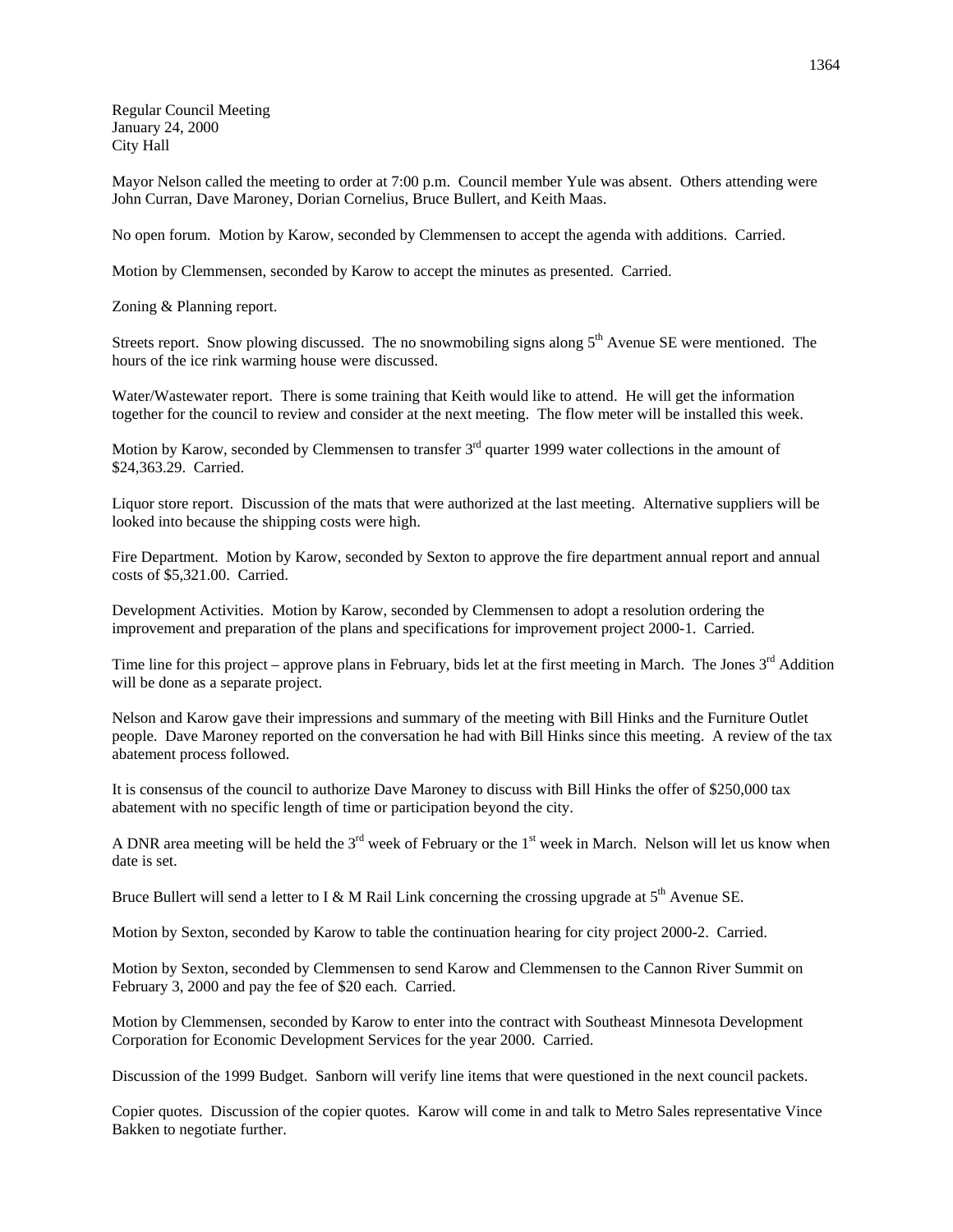Motion by Clemmensen, seconded by Sexton to pursue a grant from Project Impact for the improvements to the original emergency warning system. Quote received for \$1,818.80. Carried.

Further discussion of the ice rink. The MNDOT meetings will continue to have Nelson and Karow in attendance. A mentorship will start in city hall office next week.

Motion by Karow, seconded by Sexton to adjourn at 10:35 p.m. Carried.

Minutes approved at \_\_\_\_\_\_\_\_\_\_\_\_\_\_\_\_\_\_\_\_\_\_\_\_\_\_\_\_\_\_\_\_\_\_\_\_\_\_\_ meeting.

Submitted by \_\_\_\_\_\_\_\_\_\_\_\_\_\_\_\_\_\_\_\_\_\_\_\_\_\_\_\_\_\_\_\_\_\_\_\_\_\_\_\_\_\_\_\_\_ clerk.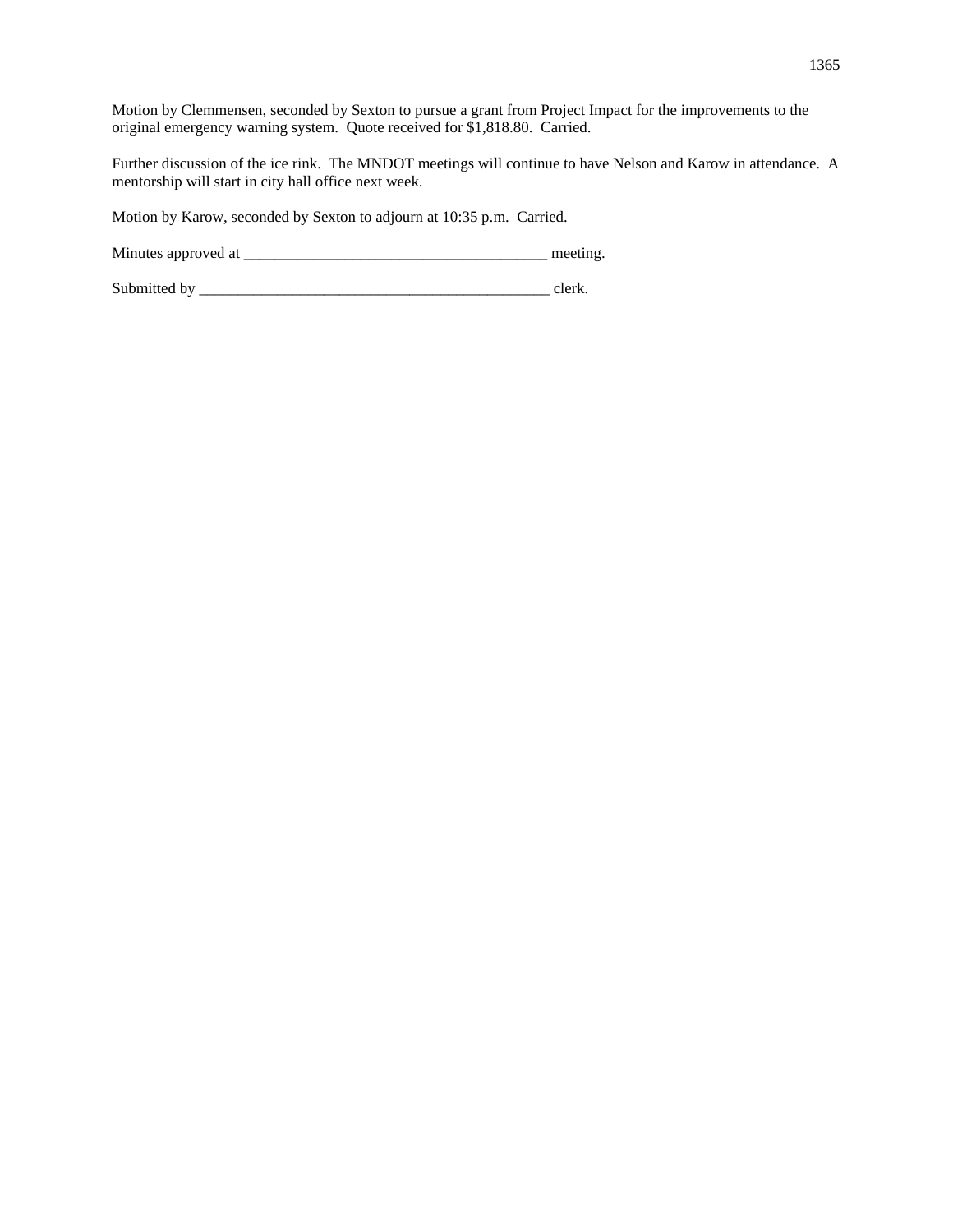Regular Council Meeting February 8, 2000 City Hall

Mayor Nelson called the meeting to order at 7:00 p.m. Council member Yule was absent. Others attending were Bruce Bullert, Mark Rahrick, Jodi Kvaas, Dave Maroney, and Duane Gallea.

There was no open forum.

Motion by Karow, seconded by Clemmensen to accept the minutes as presented. Carried.

Motion by Sexton, seconded by Clemmensen to pay the liquor store bills as presented. Carried. Motion by Clemmensen, seconded by Sexton to pay the city bills as presented. Carried. Motion by Karow, seconded by Sexton to accept the agenda with additions. Carried.

Park report. Motion by Sexton, seconded by Karow for the Council to support the park board pursuing a grant from the DNR for park improvements. Carried.

EDA report. A public hearing will be held on March 14 at 6:30 p.m. for the purpose of amending its Resolution establishing the Medford Economic Development Authority, and amending its Resolution Providing for Regular Meetings, Rules of Procedure, Adopting a Seal, Authorizing the Election of Officers, Authorizing a Co-Signer on Checks of the Authority, etc. The Council reviewed the business survey that Mark Hanson put together.

There has been no response from the Horizon Group about the complaint served to them on February 1, 2000. If this goes to court it will not happen until late summer or fall.

The Attorney will handle the appeal of the special assessments for the City.

An ordinance may be adopted at any time now to increase the council wages but will not go into effect until January 1, 2001.

Engineers report. Dave Maroney gave a summary of the conversation he had with Bill Hinks following the meeting with Bill. Dave then gave the council some options for consideration. Discussion of these options followed.

Break

Motion by Karow, seconded by Sexton to continue the public hearing for project 2000-2. Carried.

Street improvements projects. Motion by Sexton, seconded by Clemmensen to adopt a resolution approving the plans and specs and setting the bid letting for March 14, 2000, at 2:00 p.m. Carried.

Todd Kavitz is working the new maps for the City. Hopefully will be done soon. The wastewater plant financing will be worked on by Community Partners now. The Capital Improvement Plan is still being worked on. Information from Bill Fahey is needed to go further.

Motion by Sexton, seconded by Karow to adopt a resolution ordering a feasibility study for Oakridge Bluffs 3<sup>rd</sup> Addition. Carried.

Motion by Karow, seconded by Clemmensen to purchase a copier with sorter bin from Metro Sales as quoted and fix the old copier for use at the wastewater plant. Carried.

The grant request for the improvements to the outdoor warning system was approved by the Project Impact group and now needs to be considered by the Steele County Commissioners.

Clemmensen gave a summary of the highway 14 project. Karow attended the Cannon River Summit and gave a summary of the meeting. A meeting has been set for March 2<sup>nd</sup> at 2:30 p.m. at Medford City Hall to meeting with DNR representatives to discuss the green space in and around Medford.

The TIME record and Building Maintenance Request forms were reviewed.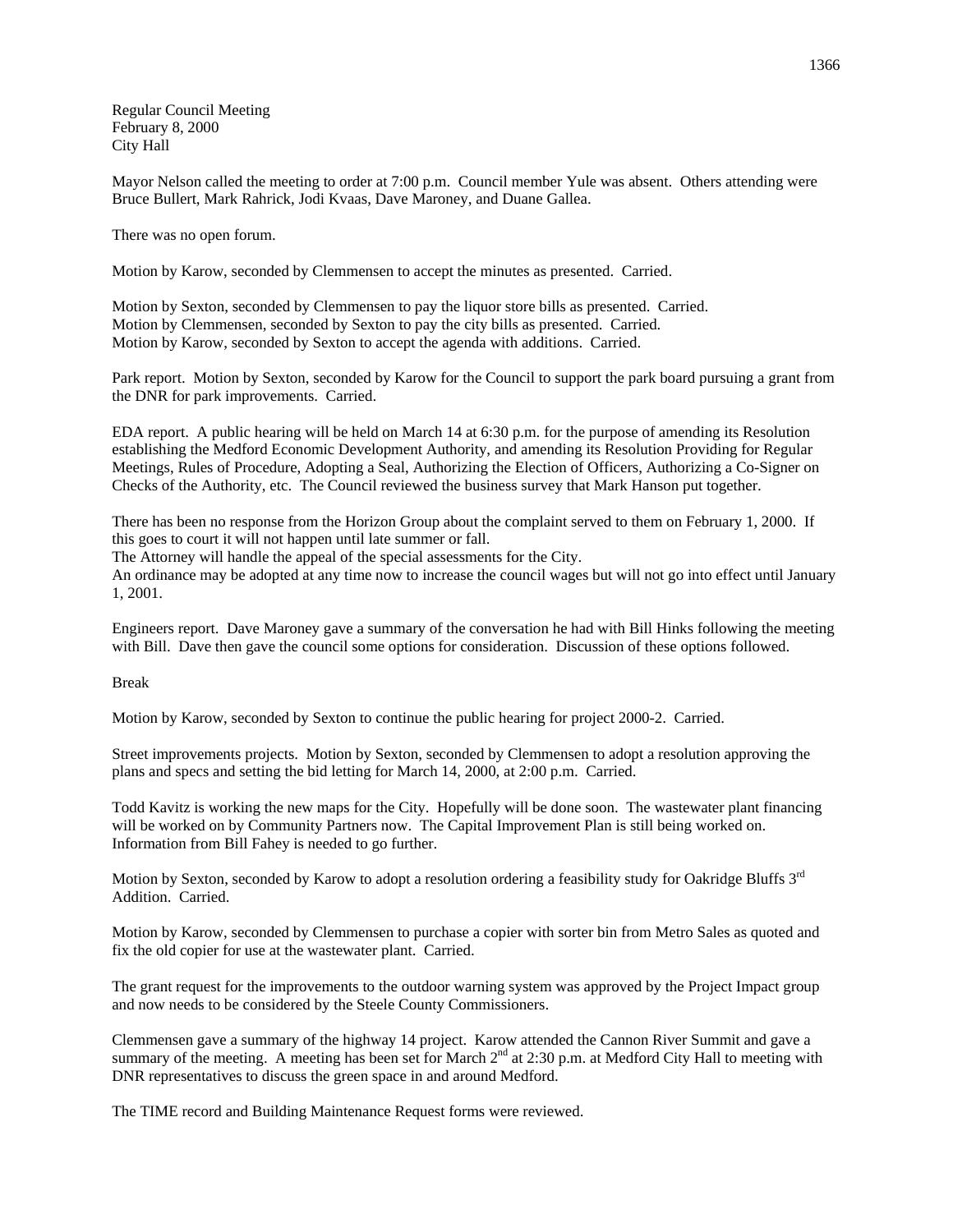Motion by Clemmensen, seconded by Karow to send Keith Maas to the wastewater operator training March 22 – 24 and the water training March  $7 - 9$  and pay the registration and hotel costs. Carried.

A notice will be sent out to all Medford residents for the radium levels in the public water system in Medford.

Motion by Sexton, seconded by Karow to send Karen Sanborn to the annual Clerk's conference March  $7 - 10$  and pat the registration and hotel costs. Carried.

LMC Safety and Loss Control Workshops will be discussed at the next meeting.

Discussion of the bill from Cedar Lake Electric for repairs due to damaged sewer line. Motion by Clemmensen, seconded by Karow to deny this bill and remind Cedar Lake of the agreement made between Keith and Jay for the splitting of the costs to repair. Carried.

McDonald's wastewater bill was discussed. This will be on the agenda for the next meeting.

Motion by Karow, seconded by Sexton to adjourn at 10:18 p.m. Carried.

Minutes approved at \_\_\_\_\_\_\_\_\_\_\_\_\_\_\_\_\_\_\_\_\_\_\_\_\_\_\_\_\_\_\_\_\_\_\_\_\_\_\_\_\_\_\_\_\_\_\_\_ meeting.

Submitted by \_\_\_\_\_\_\_\_\_\_\_\_\_\_\_\_\_\_\_\_\_\_\_\_\_\_\_\_\_\_\_\_\_\_\_\_\_\_\_\_\_\_\_\_ clerk.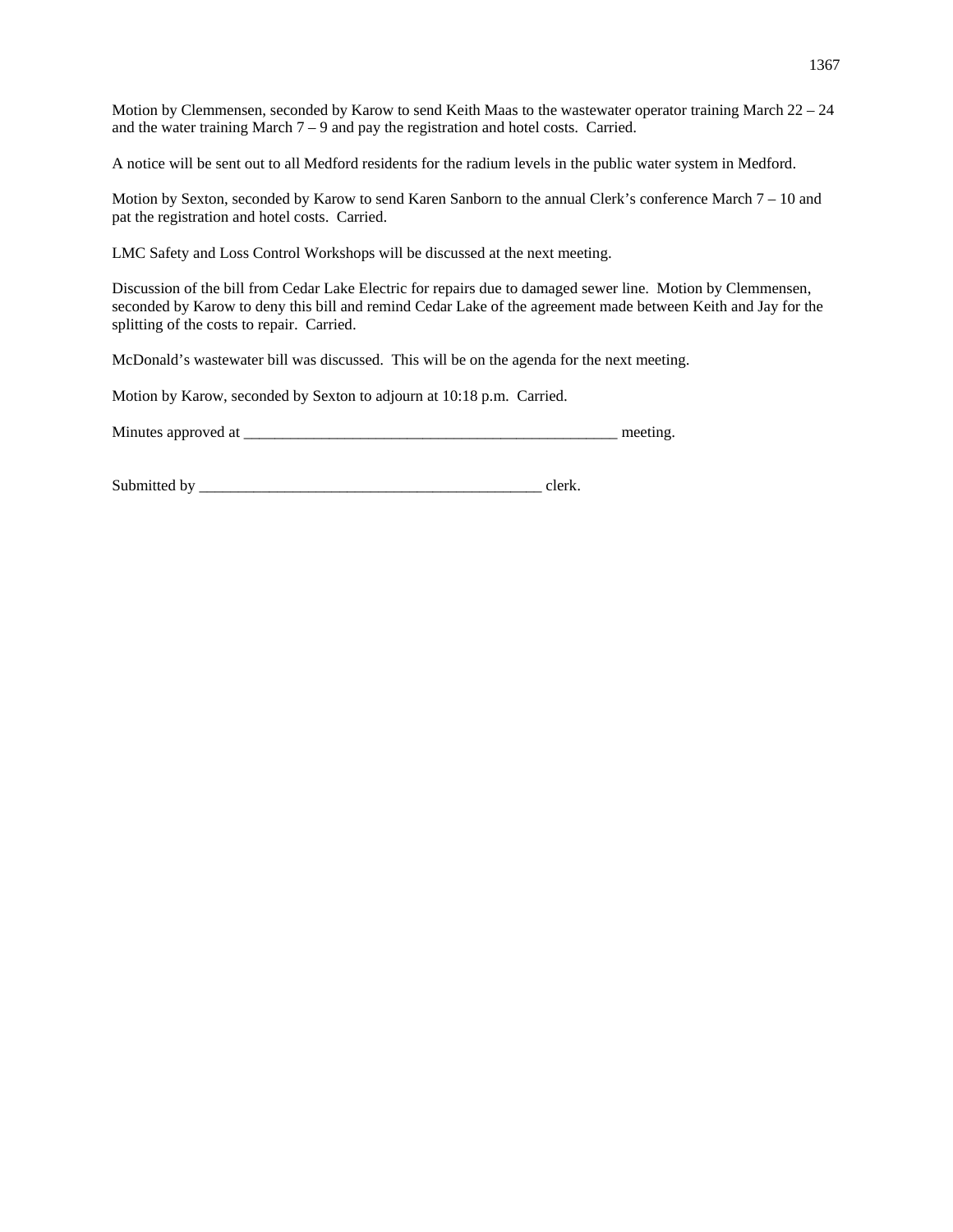Regular Council Meeting February 28, 2000 City Hall

Mayor Nelson called the meeting to order at 7:00 p.m. Council member Karow was absent. Others attending were Mike Nelson, Tom Biesterfeld, Dorian Cornelius, John Curran, Craig O'Hearn, Bruce Bullert, and Elliot Eisman.

Motion by Yule, seconded by Sexton to adopt the proclamation in support of the Medford Tigers Wrestling team and the 8 individuals in their trip to the State Wrestling Tournament. Carried.

Motion by Sexton, seconded by Clemmensen to accept the agenda with the additions of the Well Head Protection report and the Civic Club permit requests. Carried.

Motion by Clemmensen, seconded by Sexton to approve the minutes as presented. Carried.

Building Inspectors report.

Park & Recreation report. Motion by Clemmensen, seconded by Yule to adopt a resolution in support of the DNR grant application process. Carried.

Zoning & Planning report.

EDA Report. Motion by Sexton, seconded by Clemmensen to adopt a resolution enabling the EDA and increasing the number of members. Carried. Motion by Clemmensen, seconded by Yule to adopt a resolution for the organization of the EDA. Carried.

Well Head Protection report.

Streets report. Motion by Clemmensen, seconded by Yule to approve the bill from Sysco for paper products. Carried.

Water/Wastewater report. The radium communication has been sent out. Discussion of the MPCA Compliance monitoring survey.

Motion by Clemmensen, seconded by Yule to decrease the McDonald's wastewater bill for 4<sup>th</sup> Quarter 1999 to \$2,298.78. Carried.

Liquor Store report. Recycling at the liquor store discussed and will be on the next agenda. The big stage has been reserved for Straight River Days. Discussion of the remodeling of the bathrooms and office space. Quotes should be brought to the next meeting. There is a MS Dart Tournament scheduled for March 11. The Lockerby information will be given to the attorney for further action. Air filtration system is not working yet. Research of different systems will be done now.

Discussion with Elliot Eisman about the wastewater service at McDonald's followed. Elliot will guarantee that the grease trap will be cleaned weekly and will give Keith approval to make unannounced inspections to track this. Research of metering and billing options will be done to find a better way for billing.

Motion by Clemmensen, seconded by Sexton to set the wastewater bill for  $1<sup>st</sup>$  Quarter 2000 at \$2,298.78 which is based on the average of the BOD for the 7 years. Carried.

Break.

Engineers report. Motion by Sexton, seconded by Clemmensen to adopt a resolution requesting Steele County to participate in a tax abatement program for the Furniture Outlet. Carried.

Motion by Yule, seconded by Clemmensen to adopt a resolution of support for the MNDOT round-a-bout and bridge replacement project. Carried.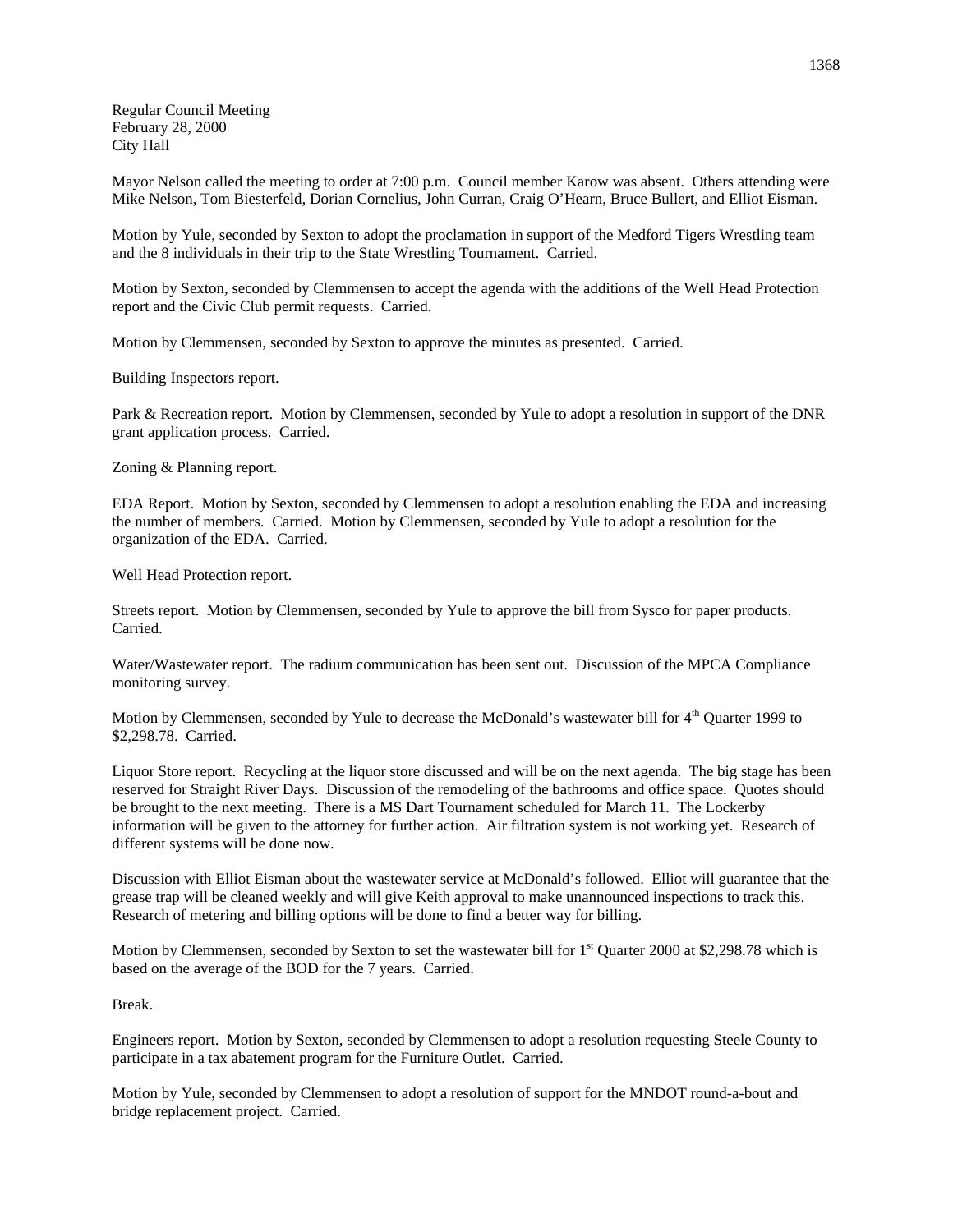Jones  $3<sup>rd</sup>$  Addition. Some preliminary plans received. Bruce will contact John Hosfield about them.

Motion by Clemmensen, seconded by Yule to adopt a resolution ordering the feasibility study for Green Lawn Estates. Carried.

Motion by Yule, seconded by Sexton to accept the proposal from I & M Rail Link for the crossing improvements at 5th Avenue SE at a cost not to exceed \$2,000. Carried.

Bluff View TIF reports are almost done and will be sent in once completed.

Storm sewer questions about Jones  $2<sup>nd</sup>$  Addition.

Motion by Sexton, seconded by Clemmensen to rescind the action taken with the EDA resolution earlier in the meeting pending the public hearing on March 14. Carried.

Employee time study. Employees will be asked to fill out time study sheets in the months of March, May, July, and September that will be turned into their commissioner. Sanborn to draft a letter to full time employees regarding this.

Work request form. Sanborn to get quotes for form in triplicate.

Dorian will get quotes for tree trimming for the next meeting.

Motion by Sexton, seconded by Yule to close the public hearing for City Project 2000-2, Furniture Outlet Improvements. Carried.

A meeting with representatives from the DNR will be held at City Hall on March 2, at 2:30 p.m. to discuss open green space in and around Medford.

Motion by Clemmensen, seconded by Sexton to accept Yule's resignation with thanks and appreciation effective April 28, 2000. Carried. There will be one 2-year term and two 4-year terms for the Council plus the Mayors 4-year term all on the ballot in November.

Motion by Sexton, seconded by Yule to grant a Food Permit, Beer Permit, and a Dance Permit to the Medford Civic Club for Straight River Days  $2000$ , June  $2-4$ <sup>th</sup>. Carried.

Motion by Clemmensen, seconded by Yule to purchase two 6 foot tables for the Chalet from Sam's Club at a cost of \$50 each. Carried.

Motion by Clemmensen, seconded by Sexton to adjourn at 10:00 p.m. Carried.

Minutes approved at \_\_\_\_\_\_\_\_\_\_\_\_\_\_\_\_\_\_\_\_\_\_\_\_\_\_\_\_\_\_\_\_\_ meeting.

Submitted by \_\_\_\_\_\_\_\_\_\_\_\_\_\_\_\_\_\_\_\_\_\_\_\_\_\_\_\_\_\_\_\_\_\_\_\_\_\_\_ clerk.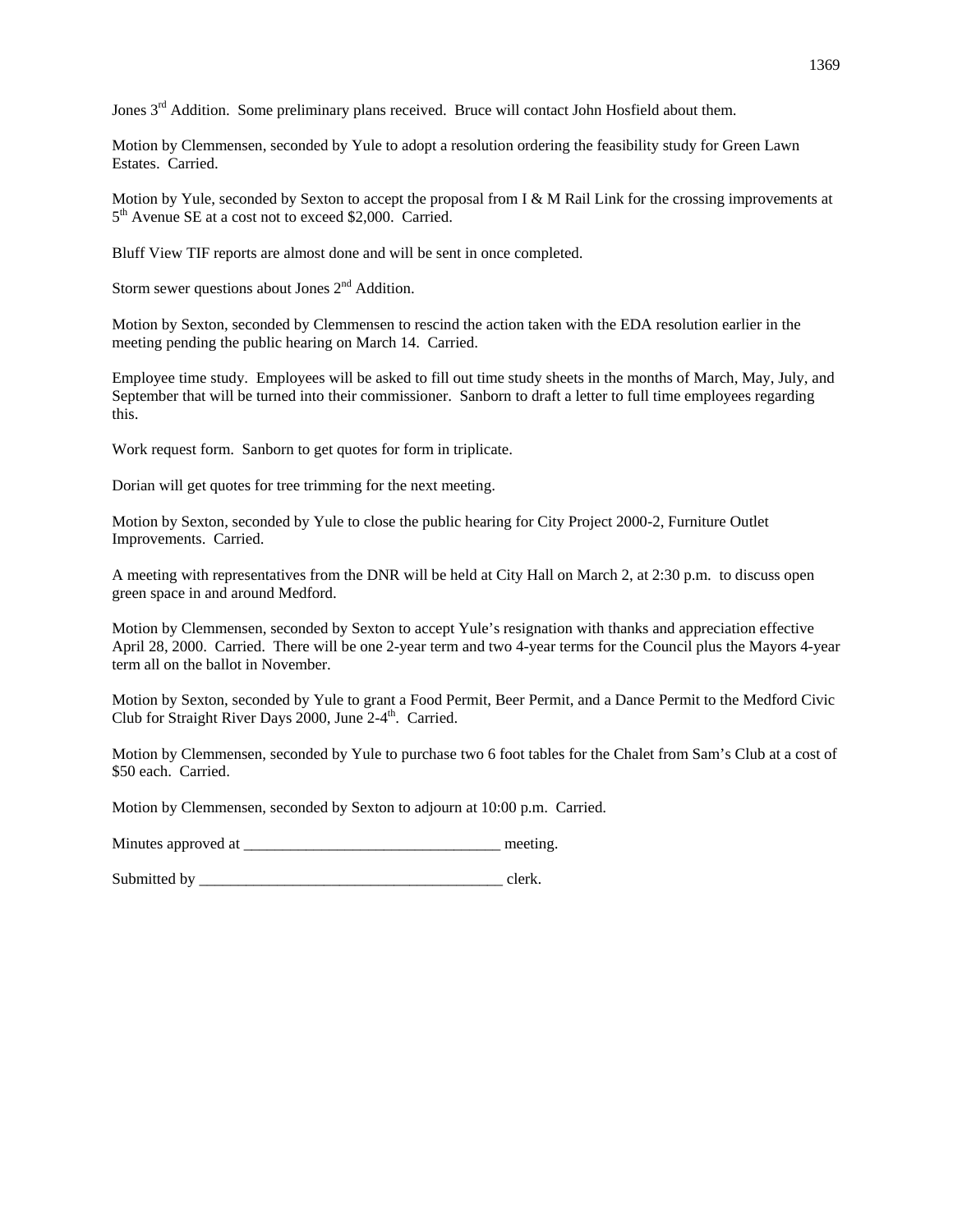Public Hearing & Regular Council Meeting March 14, 2000 City Hall

Mayor Nelson opened the Public Hearing at 6:34 p.m. Council member Yule arrived at 6:45 p.m. and Council member Karow was absent.

The purpose of this public hearing is to review the proposed resolutions establishing the EDA and increasing the members to 7 and providing for regular meetings, rules of procedure, etc.

Motion by Clemmensen, seconded by Sexton to close the hearing at 6:55 p.m. Carried.

Mayor Nelson called the Regular Council Meeting to order at 7:00 p.m. Council member Karow was absent. Others attending were John Hammer, Mark Rahrick, Rick Hager, Doug Hughes & son Joshua, Keith Maas, and Bruce Bullert.

Motion by Sexton, seconded by Yule to approve the agenda with additions. Carried.

Motion by Clemmensen, seconded by Yule to accept the minutes as presented. Carried. Motion by Clemmensen, seconded by Sexton to pay the city bills as presented. Carried. Motion by Yule, seconded by Clemmensen to pay the liquor store bills except for the quote for flooring. Carried.

Park Report.

EDA Report.

Fire Department Report. Motion by Sexton, seconded by Clemmensen to approve the fee schedule for fire protection services for Medford Township as proposed. Carried.

Streets. Sweeping has been done.

Attorney. Discussion with John Hammer about the Outlet Center water system and the correspondence from Tom Rumptz.

Break

More discussion of the water system. A conference call with Rumptz, Hammer, Nelson, Bullert, Maas, and Clemmensen will be set up to negotiate further.

The special assessments that were appealed will go to trial in August. A judge will determine if the assessments are fair.

The air filtration system at the Liquor Store still does not work. A meeting with the owner of Lockerby has been set up for Thursday at 11 a.m. The attorney pointed out that the statute of limitations will run out about the middle of April.

Engineers Report. The meeting about the Furniture Outlet and tax abatement with Steele County Commissioners ended with the Commissioners deferring the matter to a committee for review. It will take approximately 2 months to receive an answer.

A review of the meeting on March 1, with MNDOT concerning the Bridge, Round-A-Bout, and the Barta Property was done. Medford will proceed with MNDOT as to the landscaping of the area.

Wastewater Treatment Facility Plan. Bruce has met with Owatonna and Faribault about regionalization. Owatonna wants Medford to pay for an engineering study to determine the cost of Medford hooking into their system. Faribault has concerns about plant capacity and regulations for discharging into Cannon River which are different from those for Straight River. Also, Faribaults growth plan is to the North & West. Whatever happens the wastewater rates will be increasing.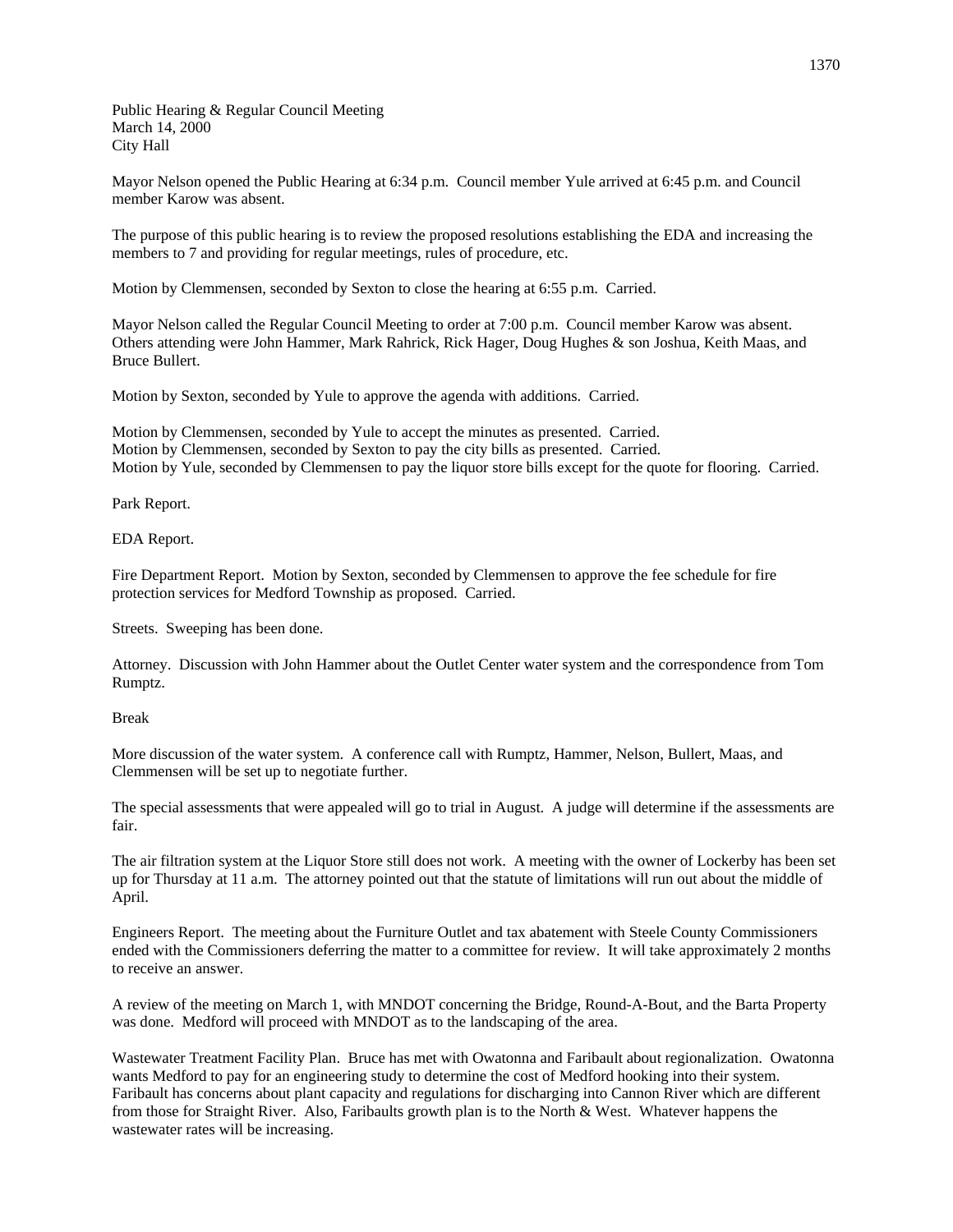Street Bids for the 2000-1 Project. Motion by Clemmensen, seconded by Yule to adopt a resolution accepting the bids and award the contract to Crane Creek. Carried. Discussion of bonding for the improvements followed.

Area commercial water rates will be brought to the next meeting.

Preliminary grading plans have been received for the Jones  $3<sup>rd</sup>$  Addition. Bruce will be contacting John Hosfield to discuss these plans further.

Further discussion of the proposal from Rumptz for the well and water system at the Outlet Center.

A "Notice and Demand for Payment of Dishonored Check" was shown to the attorney for his review. This form could be used for the checks returned to the liquor store. Attorney will review and call Sanborn with any recommendations.

Discussion of the building plan from Dan Kaiser included hookup fees and restoration costs between Bruce Bullert and Keith Maas.

A summary of the DNR orientation was given by Sexton.

Motion by Yule, seconded by Clemmensen to accept as presented the first reading of a proposed ordinance to establish salaries for the Mayor and Council. Carried.

A notice will be put in the CAST for the council seat opening at the end of April. Interested parties should have their resume and letter of intent submitted to the Mayor by May  $1<sup>st</sup>$ .

TIF report status. The TIF reports for 1997 and 1998 have been submitted. The State Auditors office has confirmed the receipt.

LMC Safety and Loss Control Workshops will be on the next agenda.

Karen Sanborn received her certification at the MCFOA conference. Motion by Sexton, seconded by Clemmensen to increase Sanborns wages \$.50 per hour starting 3/9/00 with congratulations on this achievement. Carried.

Motion by Sexton, seconded by Yule to send Sanborn to the Banyon software training on April 18<sup>th</sup> in Burnsville at a cost of \$125. Carried.

The quote for the liquor store flooring is tabled for now.

Motion by Clemmensen, seconded by Yule to adjourn at 11:00 p.m. Carried.

Emergency Council Meeting March 20, 2000 City Hall Offices

Mayor Nelson called the meeting to order at 6:30 p.m. All Council members were present. Others attending were Keith Maas, Dave Maroney, and Bruce Bullert.

The purpose of this meeting is to review the Furniture Outlet Development and the meeting with the Steele County Officials to discuss Tax Abatement.

A summary of the meeting with Steele County Commissioners where Medford presented the tax abatement request for the Furniture Outlet was presented by Mayor Nelson.

Dave Maroney gave his take of the meeting and subsequent conversations with County Staff. Dave thinks that the tax abatement program is a difficult proposition to get accomplished.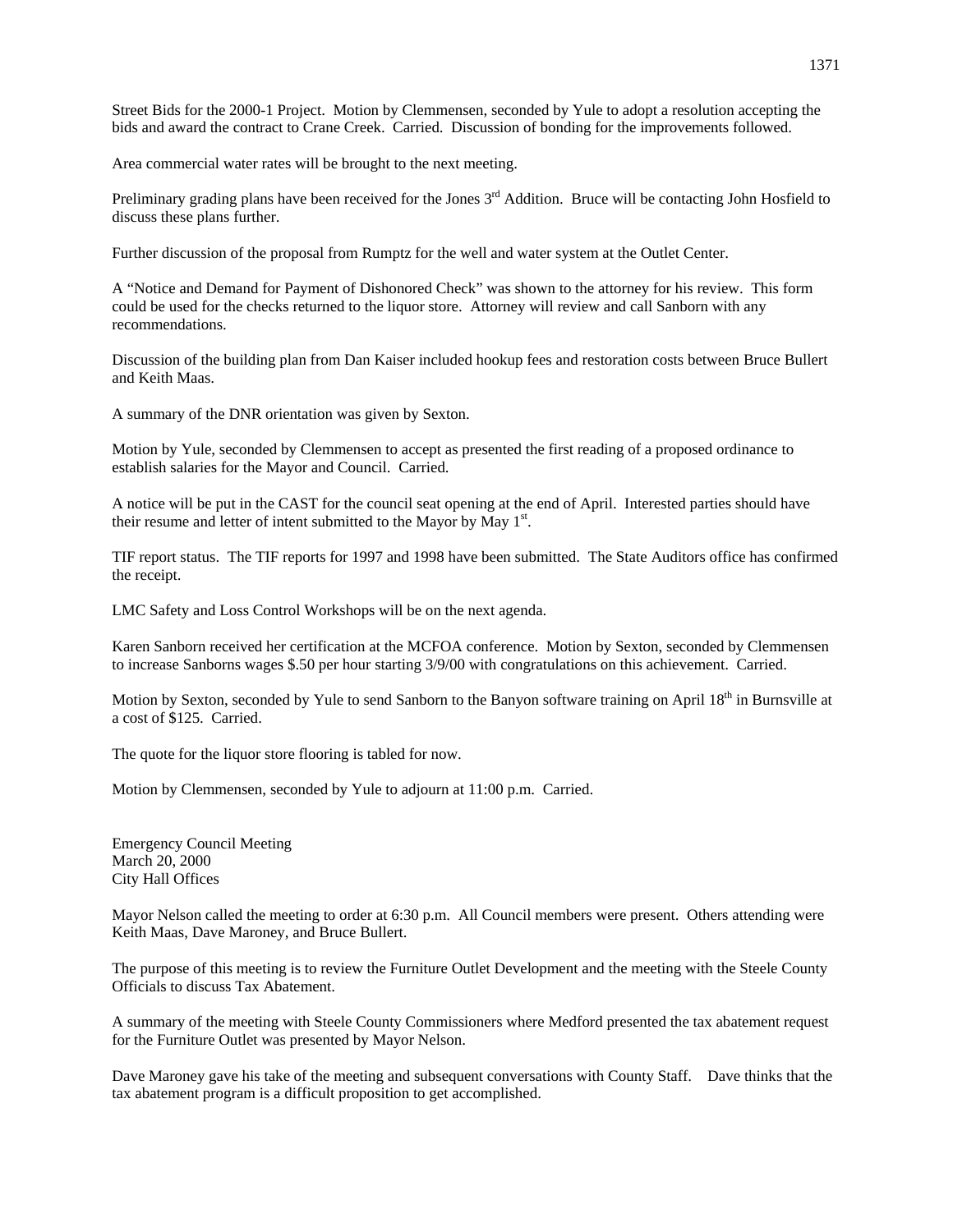Bruce Bullert gave his viewpoint. At this point the County needs to give an indication as to whether or not the County will consider tax abatement for the Furniture Outlet. Bill Hinks also needs to commit to Medford and express this to the County.

Discussion of the position of the City and where it needs to go from here. Mayor Nelson will call Commissioners Les and Tom to ask about the Boards willingness to continue with tax abatement. Dave Maroney will call Bill Hinks and request his attendance at the next County Board meeting.

Motion by Clemmensen, seconded by Yule to adjourn at 7:26 p.m. Carried.

Minutes approved at \_\_\_\_\_\_\_\_\_\_\_\_\_\_\_\_\_\_\_\_\_\_\_\_\_\_\_\_\_\_\_\_\_\_ meeting.

Submitted by \_\_\_\_\_\_\_\_\_\_\_\_\_\_\_\_\_\_\_\_\_\_\_\_\_\_\_\_\_\_\_\_\_\_\_\_\_\_\_\_ clerk.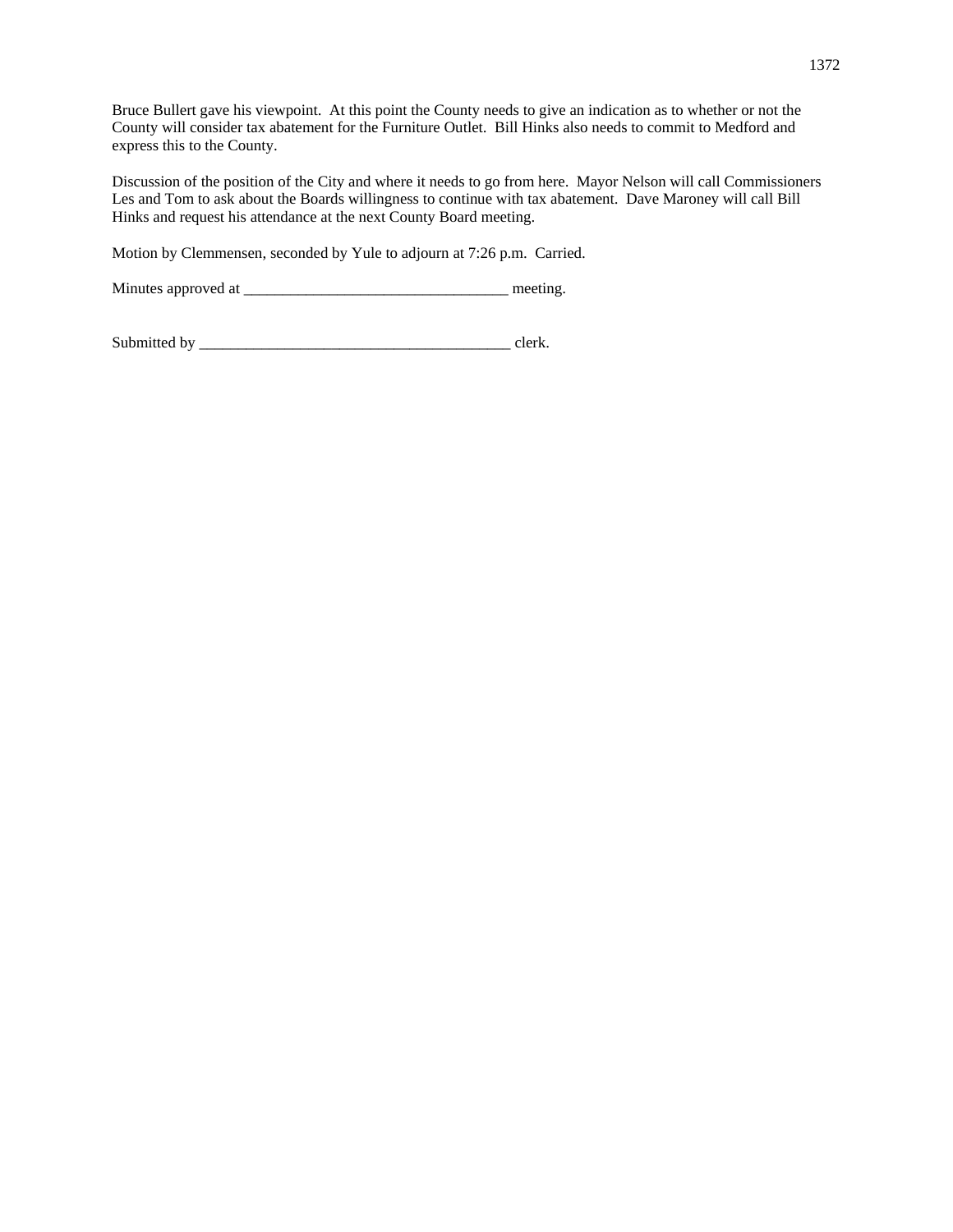Regular Council Meeting March 27, 2000 City Hall

Mayor Nelson called the meeting to order at 7:00 p.m. All members were present. Others attending were John Hammer, Dan & Mona Kaiser, Dorian Cornelius, John Curran, Bruce Bullert, Rick Jones, Keith Maas, Mark Rahrick, Greg Sanborn, Jodi Kvaas, and Bill Fahey.

Open forum. John Hammer expressed Horizon Group's understanding of the agreement as negotiated but were not ready to sign as their attorneys have not had a chance to review thoroughly. This will be an agenda item at the next regular meeting.

Motion by Sexton, seconded by Yule to approve the agenda with additions. Carried.

Motion by Sexton, seconded by Karow to accept the minutes as presented. Carried.

Zoning & Planning Report. Kaiser's presented their proposal for the Fire Protection Services Building. Motion by Yule, seconded by Clemmensen to address the building Fire Protection Services 112 S Main, the south half of the building would be 114 and 116 S Main. Carried.

Motion by Clemmensen, seconded by Karow that the City support the 3 existing curb cuts remaining until improvements are made to Main Street. Carried.

Motion by Sexton, seconded by Karow to accept the 4 foot width of the sidewalk in front of the building as proposed. Carried.

Motion by Yule, seconded by Sexton to allow a maximum of 6 inch water supply size and 2 domestic water meters. Carried.

Motion by Clemmensen, seconded by Yule to charge a total of \$180 in hook up charges which is the cost of the water meters. Carried.

Motion by Sexton, seconded by Yule to approve the plan as presented by the Kaiser's and establish a \$35,000 loan from the EDA as recommended by the EDA. Carried.

Mark Rahrick was informed about the statements from John Hammer about the water system at the Outlet Center.

Discussion of the liquor store air filtration system and the continued research on possible solutions.

Motion by Yule, seconded by Karow to approve and pay the bill from B & R Builders for the improvements to the liquor store office in the amount of \$3343.82. Carried. All further improvements will have quotes brought before the Council.

Discussion of the recycling at the liquor store. Jim's garbage will recycle glass and cardboard. No bids have been received for flooring as of yet.

Motion by Sexton, seconded by Yule to transfer \$20,000 from the liquor store fund to the general fund. Carried.

The GIS "Fly Over" is a County project and just a point of information to the Council.

Streets.

Water/Wastewater. Keith is still working on getting commercial rate schedules from surrounding communities. Keith will be meeting with someone tomorrow about metering at McDonald's.

Break.

Engineers Report. Furniture Outlet update. Mayor Nelson gave her read of the County Board reaction to the request for Tax Abatement.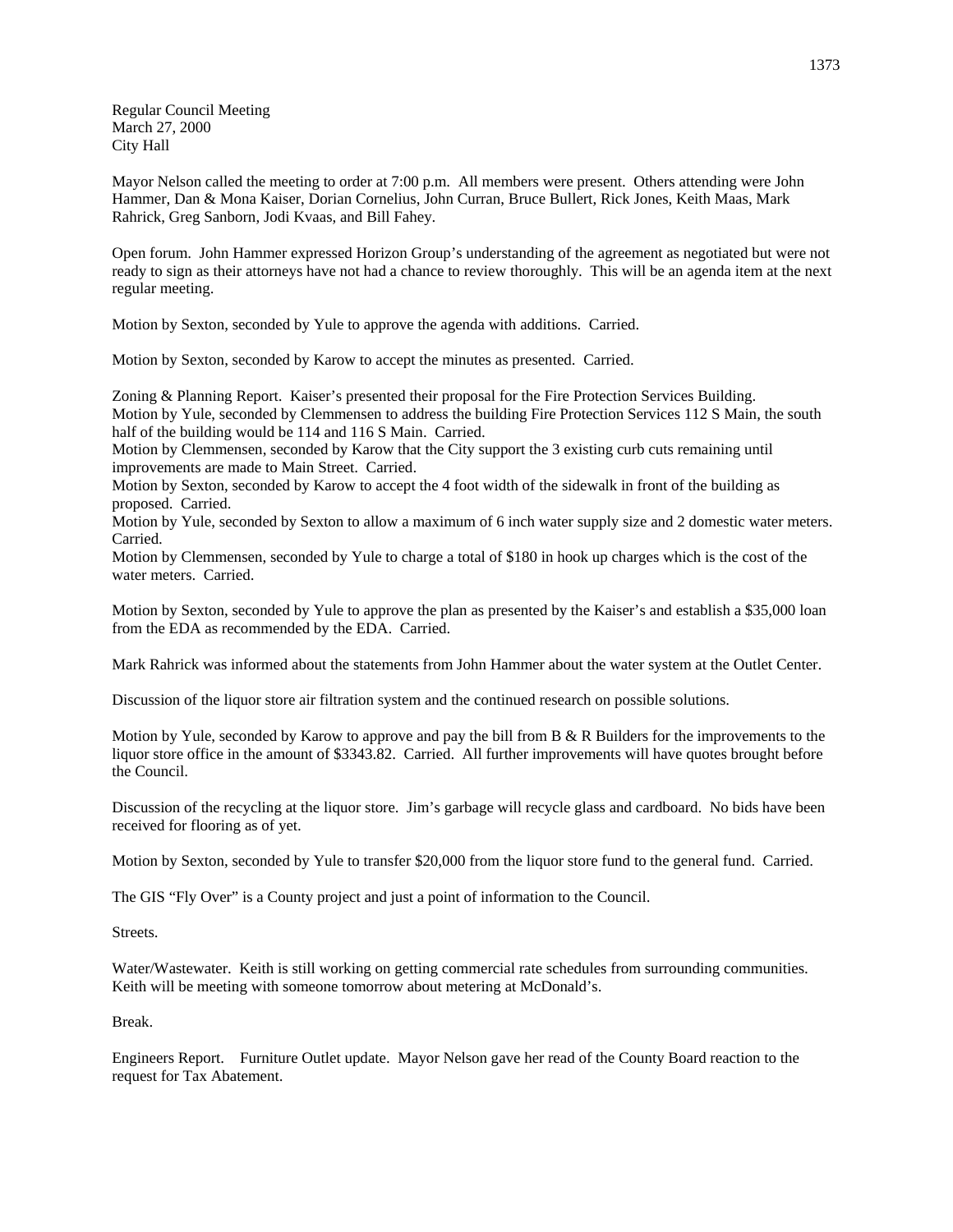Jones  $3<sup>rd</sup>$  Addition. Bruce met with John Hosfield about the grading plan. The grading plan must be approved by the Council before any work can be done. Discussion with Rick Jones about the City's expectations in regards to development.

Wastewater treatment facility plan. Bruce is having dialogues with both Faribault and Owatonna about regionalization.

Motion by Karow, seconded by Clemmensen to enter into the agreement with I  $\&$  M Rail Link for the improvements to the crossing at  $5<sup>th</sup>$  Avenue SE at a cost not to exceed \$2000. Carried.

The concept plan is the only thing received from the Barta property developers as of today.

Discussion of the Main Street improvements that Steele County is working on. The City needs to have the items it wants to address decided by October of 2000 in order to be included in the County project.

The has been no news from Medford Township as to the proposal of fire protection services for 2001-2003. Discussion of the notice from the State Auditor's Office about the fire relief associations by-law updates.

Motion by Clemmensen, seconded by Yule to accept as presented as the 2<sup>nd</sup> reading of a proposed ordinance increasing the Mayor and Council wages \$175 and \$150 respectively as of January 1, 2001. Carried.

Motion by Yule, seconded by Sexton to adopt the above ordinance. Carried.

Discussion of the information from DOER. Motion by Sexton, seconded by Clemmensen to increase the clerk/treasurers wages by \$.13 per hour retroactive to 12/8/99 and by \$.50 per hour retroactive for the dates 12/8/99 to 3/9/00. Carried.

Motion by Yule, seconded by Sexton to send Dorian & Clemmensen to the LMC Safety & Loss Control Workshop on April 6, 2000 and pay the registration fee and travel. Carried.

The Board of Review is April 19, 2000, at 7:00 p.m.

A report from Bill Fahey giving recommendations of the financial status and city bonding options followed.

Motion by Clemmensen, seconded by Yule to adjourn at 11:16 p.m. Carried.

Minutes approved at \_\_\_\_\_\_\_\_\_\_\_\_\_\_\_\_\_\_\_\_\_\_\_\_\_\_\_\_\_\_\_\_\_ meeting.

Submitted by  $\Box$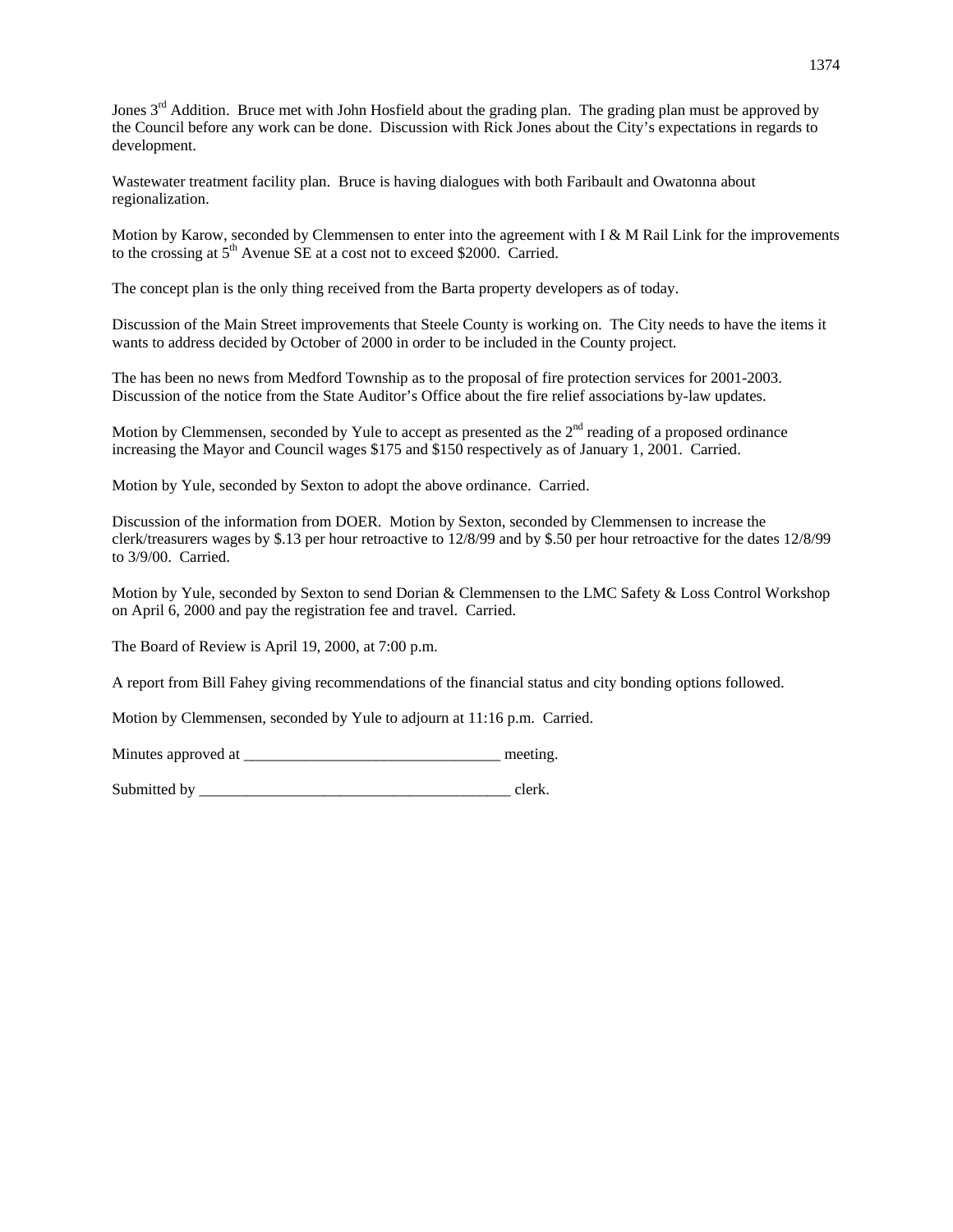Regular Council Meeting April 11, 2000 City Hall

Mayor Nelson called the meeting to order at 7:00 p.m. Council Member Yule was absent. Others attending were Chuck Hosfield, Jodi Kvaas, Greg Sanborn, Richard Valois, Bruce Bullert, Mark Rahrick, Rick Jones, and Keith Maas.

Motion by Karow, seconded by Sexton to accept the agenda with additions. Carried. Motion by Clemmensen, seconded by Sexton to accept the minutes with corrections. Carried. Motion by Clemmensen, seconded by Karow to pay the city bills as presented. Carried. Motion by Karow, seconded by Clemmensen to pay the liquor store bills as presented. Carried.

Motion by Clemmensen, seconded by Sexton to Proclaim the month of April as Child Prevention Month in Medford. Carried.

Park/Pool report. Motion by Sexton, seconded by Karow to hire Beth Grote at a wage of \$8.00 per hour as the pool manager. This wage is for both swim instructor and life guard positions. Carried.

Swim lesson registration is May 3rd.

Discussion of the request by Kim Christensen to have a band in Straight River Park on May 13. The consensus of the Council is to allow this as long as the band does not use a sound system.

The Fire Relief Association has filed all reports with the State Auditors office that were needed in regards to the bylaw revisions.

Motion by Clemmensen, seconded by Sexton to transfer the 4<sup>th</sup> quarter water collections in the amount of \$23,722.30. Carried.

EDA Report. Discussion of the proposed Business Subsidy Policy and the public hearing needed to adopt a policy. Discussion of the EDA levy. Mention of the Southeast Minnesota Development Corporation's annual meeting.

Well System at the Outlet Center. Tom Rumptz has a target date for signing the agreement of  $4/24/00$ .

Engineers Report. Jones 3<sup>rd</sup> Addition. Motion by Clemmensen, seconded by Karow to approve the grading plan contingent on the City Engineers final approval of the plan. Carried.

Break.

A meeting with Bill Hinks and representatives from the Medford Furniture Outlet and representatives from Steele County has been scheduled on Thursday at 3 p.m.

1999 Street Improvement projects. A punch list to finalize these projects has been started.

Wastewater treatment facility. The City will not submit a facility plan to MPCA at this point. There is more research that needs to be done.

Work will begin this week for the 2000-1 project. A feasibility study for Oakridge Bluffs 3<sup>rd</sup> Addition and Green Lawn Estates will be presented at the next meeting.

Discussion of the Barta Property and potential development. 5<sup>th</sup> Avenue SE was discussed.

McDonald's metering. Keith is waiting for a quote from Haley Plumbing yet.

Liquor Store. Discussion of the Air Filtration System and the quote received from Lockerby for a new heating & cooling system.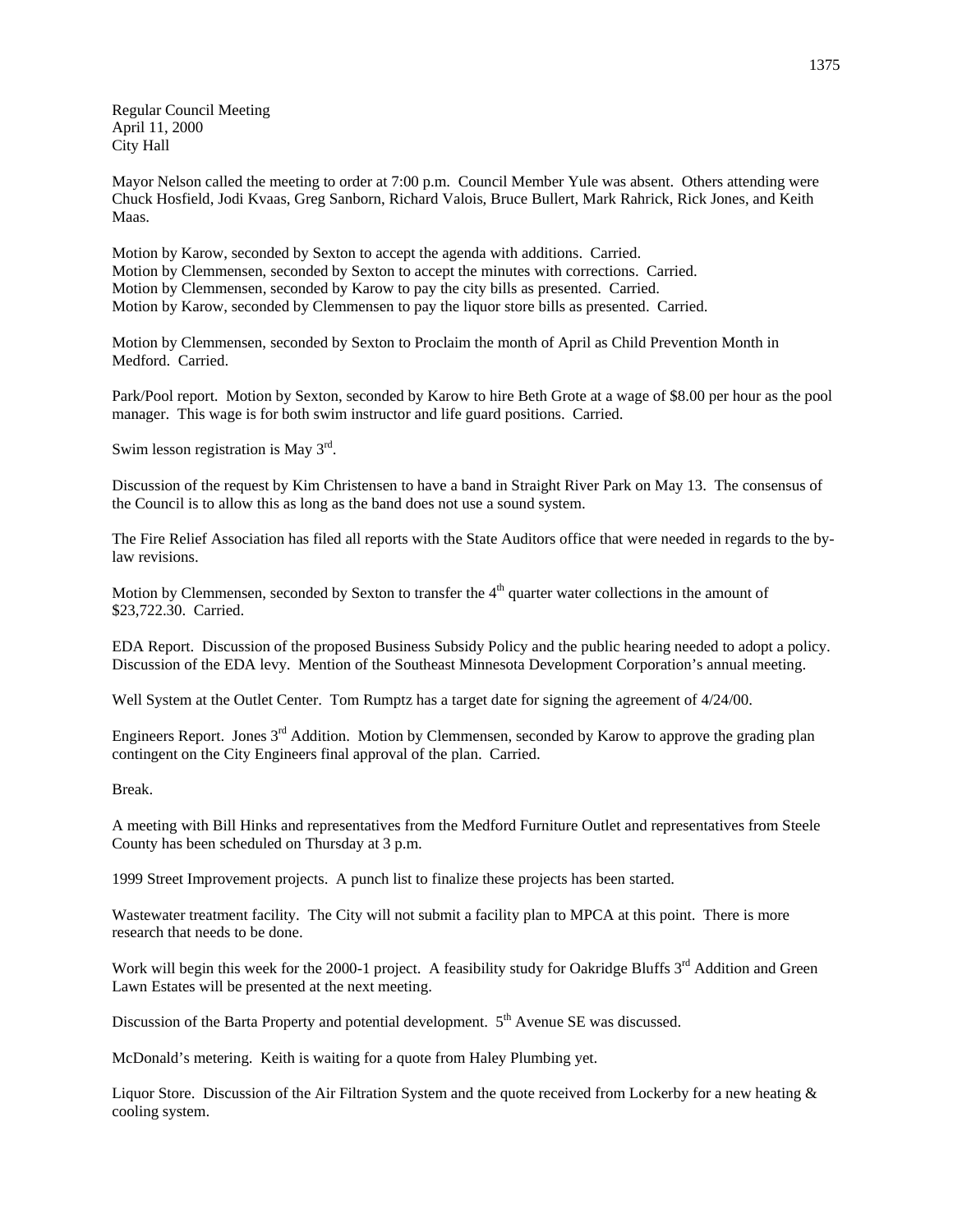Motion by Clemmensen, seconded by Sexton to approve the quote from E J Flooring in the amount of \$250 plus \$75 for sub floor if needed, for the flooring in the office area at the liquor store. Carried.

Quotes have not been received for the repairs in the bathrooms yet.

Motion by Karow, seconded by Sexton to split the cost, \$250 each, with the Medford Civic Club for the showmobile rental for Straight River Days weekend, June 2 – 4. Carried.

A meeting has been scheduled for Friday, April 21, 2000, with Jon Burmeister, CPA CFA, to discuss capital financial planning.

Mention of the open seat for council when Yule leaves.

LMC Annual meeting information shared. A LMC seminar to be held in Dodge Center was also shared.

The City is recognizing National Volunteer Day, April 14, 2000, with area youth out cleaning up around Medford.

Motion by Karow, seconded by Clemmensen to pay Medford Township \$200 for the upkeep of T92 (road behind the outlet Center). Carried

Motion by Clemmensen, seconded by Sexton to adjourn at 10:20 p.m. Carried.

Board of Review April 19, 2000 City Hall

Mayor Nelson called the meeting to order at 7:00 p.m. All members were present. Others attending were Glen Purdie and Dave Wavrin from the Steele County Assessors Office.

There was a 3 to 5% across the board increase for all property in Medford to keep above the 90% standard as defined by the State.

General discussion about property values and area market values and tax rates.

Motion by Yule, seconded by Sexton to close the Board of Review. Carried.

Discussion of the Jones  $3<sup>rd</sup>$  Addition grading plan.

Discussion of the Furniture Outlet and the extending of services to them.

Meeting adjourned at 9:15 p.m.

Minutes approved at  $\blacksquare$ 

Submitted by \_\_\_\_\_\_\_\_\_\_\_\_\_\_\_\_\_\_\_\_\_\_\_\_\_\_\_\_\_\_\_\_\_\_\_\_\_\_\_\_ clerk.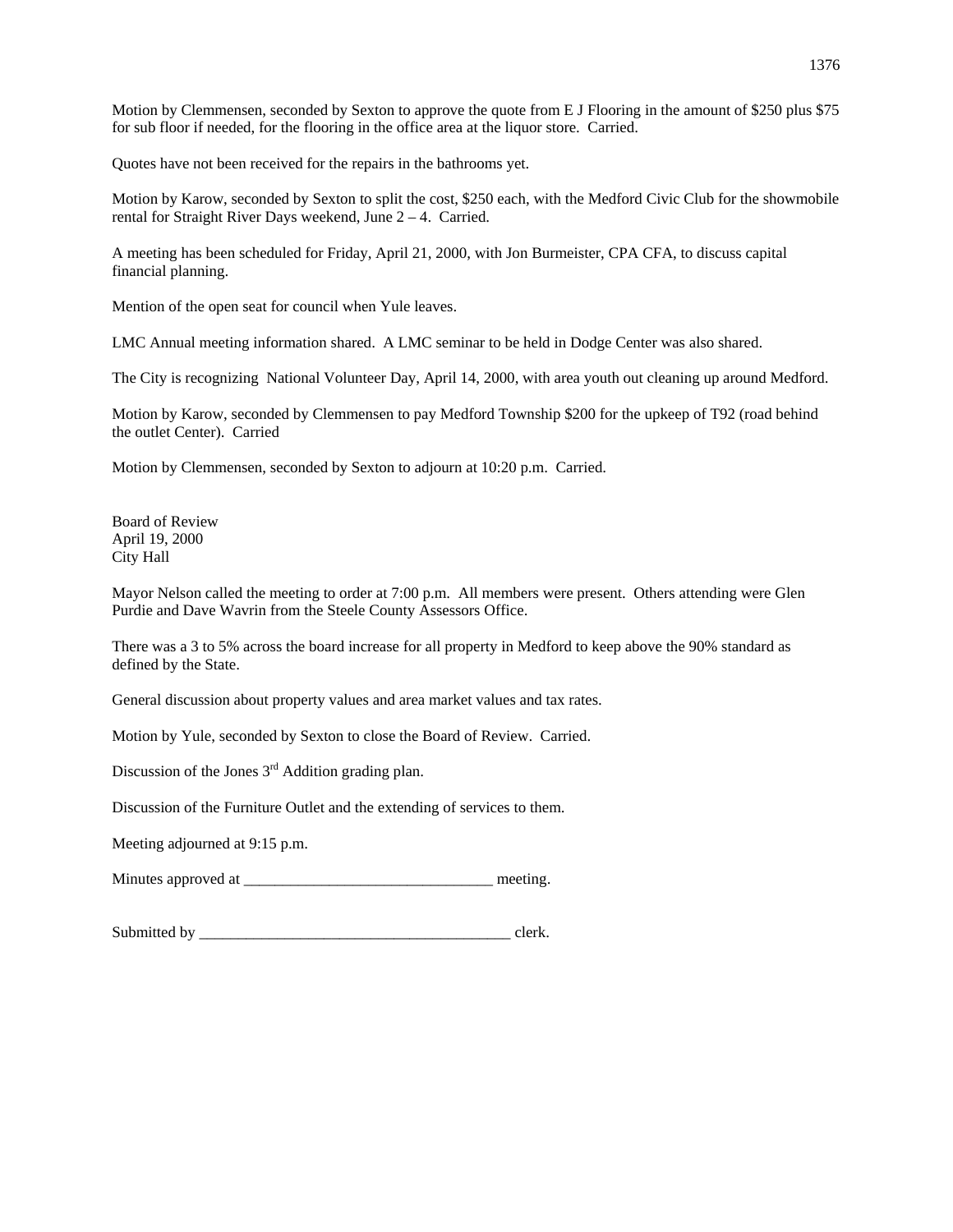Regular Council Meeting April 24, 2000 City Hall

Mayor Nelson called the meeting to order at 7:00 p.m. All members were present. Others attending were John Curran, Dorian Cornelius, Greg Sanborn, Bruce Bullert, Keith Maas, Jim Hilpipre, and Rick Jones.

Motion by Sexton, seconded by Yule to accept the agenda as presented. Carried. Motion by Clemmensen, seconded by Karow to accept the minutes as presented. Carried.

Zoning & Planning report. Discussion of the draft of the low density residential ordinance. Changes will be made and the draft will come before the council at the next meeting.

Motion by Yule, seconded by Karow to grant a two year conditional use permit to Curt and Kathy Rapp for the continuing River Rose Tea House. Carried.

Discussion of the pool and park policies.

Streets report. Steele County is not doing any seal coating this year.

Motion by Karow, seconded by Clemmensen to purchase a paint sprayer for \$1600 (Nova Sprayer with 2 year warranty) and split the cost between the park, streets, and pool. Carried.

Discussion with Jim Hilpipre about the liquor store heating cooling and air filtration system. Motion by Yule, seconded by Karow to purchase the air filtration/heating/cooling system at a cost of \$15,380 plus electrical and roof improvement costs from Hilpipre Heating & Cooling. Carried.

Water/Wastewater report. Discussion of the quote for installing a 2 inch water meter at McDonald's to use to set the sewer charges. No commercial rates will be set at this time.

Motion by Clemmensen, seconded by Sexton to charge McDonalds \$900 for the installation of a 2 inch water meter and set the  $2<sup>nd</sup>$  quarter charges at \$2298.78 (based on the average BOD). Carried.

5 minute break.

Discussion of the liquor store improvements behind the bar and in the bathrooms. Motion by Yule to approve the bid from Calvin Brendemuehl for behind the bar improvements and add a sink and plumbing costs. Carried.

Motion by Clemmensen, seconded by Sexton to hire B & R Builders  $\omega$  \$30 per hour per man and approximately \$500 in materials for improvements to the floor joist support in the bathrooms. Carried.

A bid was received from B & R Builders for the tile replacement for the floors and walls. This bid was for \$2321.14 plus \$30 per hour for the demolition and restructuring needed. This bid will be held until another quote can be obtained.

Motion by Yule, seconded by Sexton to hire Haley Plumbing at a cost of \$1200 for the plumbing improvements to the bathrooms. Carried.

A softball bash will be held at the liquor store on May  $20<sup>th</sup>$ . A band will be performing and a portion of the street will be roped off for this event.

Yule complemented Craig and Brenda for the successful management of the liquor store.

Motion by Karow, seconded by Yule to purchase a new fan for the women's restroom at City Hall. Carried.

Motion by Clemmensen, seconded by Sexton & Karow to acknowledge with appreciation the service to the City of Medford given by Shane Yule. Carried. Yule had to leave the meeting.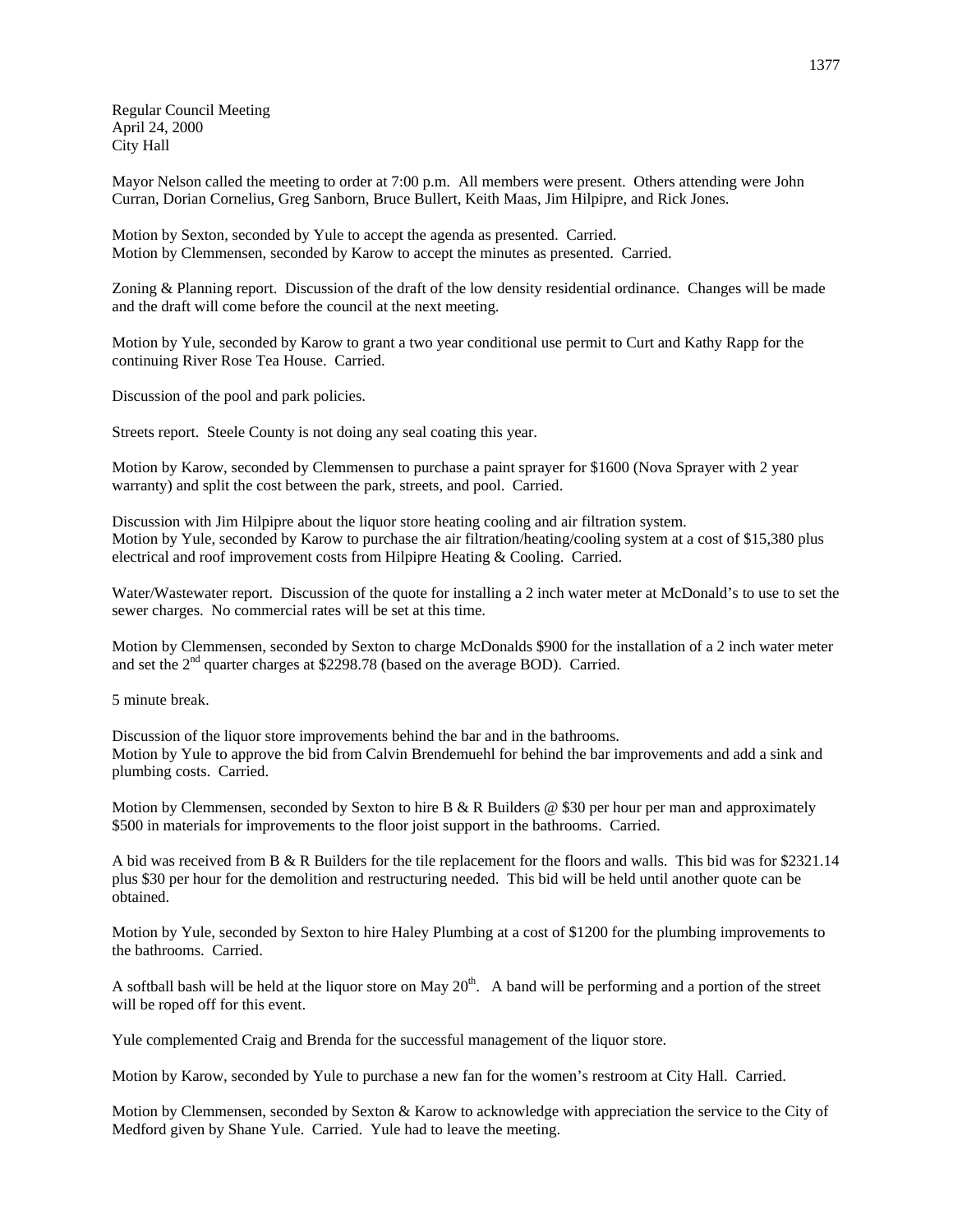Engineers report. Jones 3rd Addition. Bruce approved the grading plan as noted today. 2000 street projects have begun. An update of the discussions with Steele County's willingness to help financially with the extension of services to the Medford Furniture Outlet.

Motion by Clemmensen, seconded by Karow to adopt a resolution ordering the improvements for the Medford Furniture Outlet, Project 99-2. Carried unanimously.

Motion by Karow, seconded by Sexton to adopt a resolution declaring the costs of Project 99-2 to be assessed. Carried unanimously.

Motion by Sexton, seconded by Clemmensen to adopt a resolution calling the a hearing on the proposed assessment for Project 99-2 for May 16, 2000, at 7:00 p.m. Carried.

Discussion of the notice to go in the paper.

Motion by Clemmensen, seconded by Sexton to adopt a resolution receiving the Feasibility Study for Green Lawn Estates and calling for a hearing on May 16, 2000, at 7:30 p.m. Carried unanimously.

Motion by Karow, seconded by Clemmensen to adopt a resolution receiving the Feasibility Study for Oakridge Bluffs  $3<sup>rd</sup>$  Addition and calling for a hearing on May 16, 2000, at 7:45 p.m. Carried unanimously.

There is nothing new with the wastewater treatment discussions.

Dorian reported that the safety and loss control workshop was informative about the bleacher safety guidelines. Discussion of the sidewalk along County Road 12 and Oakridge Bluffs. There is a natural spring that is damaging the sidewalk going up the hill.

The LMC Annual Conference is in June. If anyone is interested in attending please let Karen know. The previous notice for the LMC seminar in Dodge Center had the location wrong. A new notice was included in the packets.

Nelson, Sexton, and Sanborn gave summaries of the meeting with Jon Burmeister from PFM to discuss capital financing and bonding.

The Council is acknowledging with appreciation the National Honor Society and SWAT members, 19 persons, who assisted with cleaning around Medford.

Motion by Clemmensen, seconded by Sexton to adjourn at 10:42 p.m. Carried.

Minutes approved at the setting.

Submitted by even clerk.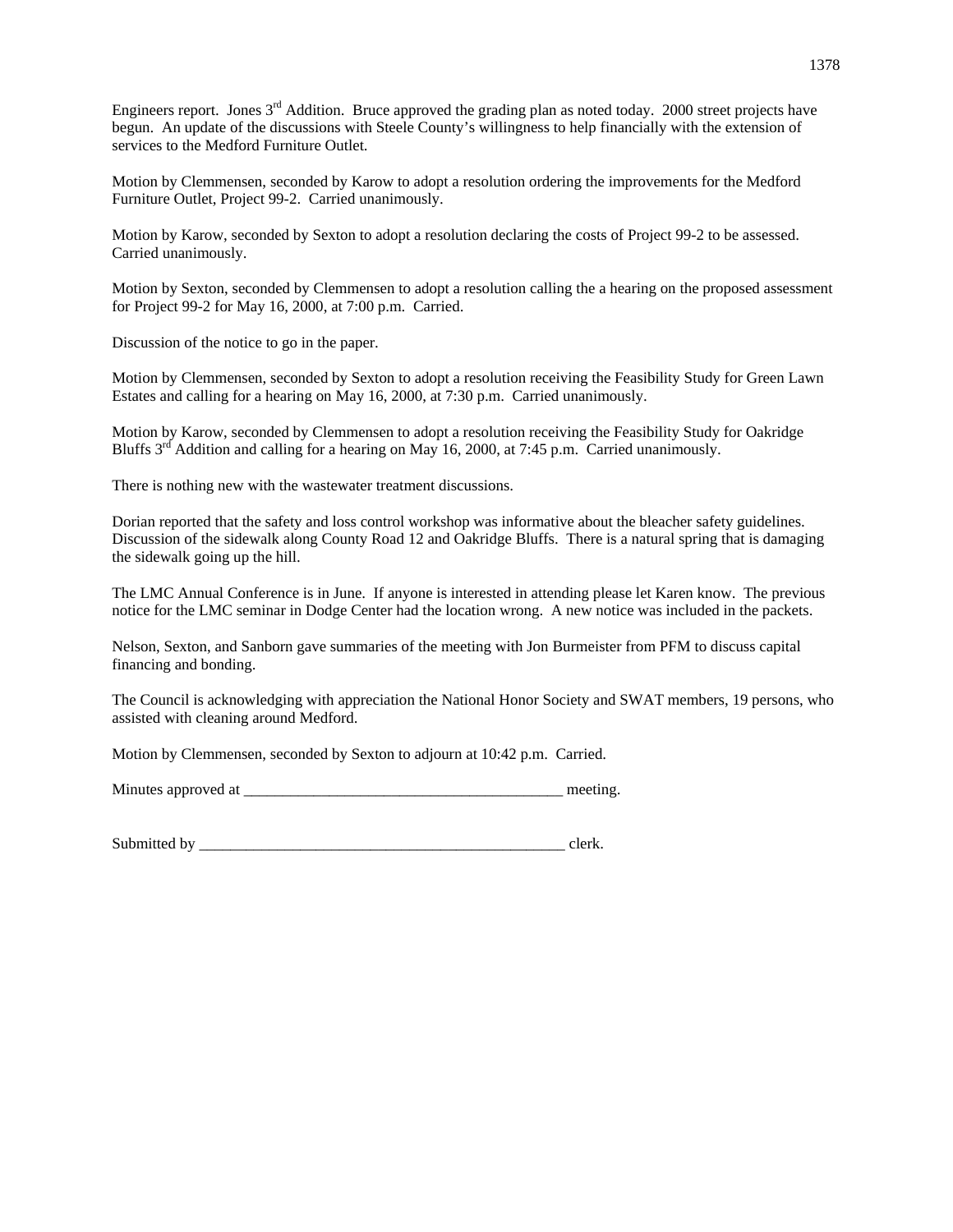Public Hearing & Regular Council Meeting May 9, 2000 City Hall

Mayor Nelson opened the public hearing at 6:30 p.m. All members were present. Others attending were Dan Kaiser, and Greg Sanborn.

The purpose of this hearing is to review the proposed business subsidy policy. Discussion of the proposed policy.

Motion by Clemmensen, seconded by Sexton to close the hearing at 6:55 p.m. Carried.

Mayor Nelson called the meeting to order at 7:00 p.m. All members were present. Others attending were Greg Sanborn, DeWayne Halverson, Dan Kaiser, Brian Paulson, Jodi Kvaas, Rick Tollefson, Gerry Eick, Rick Jones, Brian Markham, and Bruce Bullert.

Open forum. Brian Markham wishes to purchase 1 of the 3 city owned porta-potties for \$100. This will be added to the agenda under new business.

Discussion of Kaiser's property. Ground breaking is hinging upon the architects stamp.

Motion by Karow, seconded by Clemmensen to accept the agenda with changes. Carried Motion by Clemmensen, seconded by Karow to accept the minutes as presented. Carried. Motion by Sexton, seconded by Clemmensen to pay the city bills as presented. Carried. Motion by Karow, seconded by Clemmensen to pay the liquor store bills as presented. Carried.

Park/Pool report. Minutes have not been received yet. Pool registration went well. There may be some shuffling of students and teachers. The baby pool will be rebuilt soon. The staff is all in place for this summer.

Motion by Sexton, seconded by Karow to deny the Civic Club's request to use the tennis courts for anything other that tennis during Straight River Days. Carried.

EDA report. Discussion of the web site for the city.

Motion by Karow, seconded by Clemmensen to adopt the Business Subsidy Policy as presented. Carried.

Liquor store report. The repairs to the restroom floors has been completed.

Motion by Clemmensen, seconded by Sexton to renew the tobacco license for the municipal liquor store at a cost of \$200. Carried.

Discussion of the quote for repairs to well #2. Motion by Clemmensen, seconded by Karow to hire Bergeson Caswell at a cost of \$14439 less \$2500 to temporarily replace the pump while repairs are being done. Carried.

A draft of the agreement for the well and water system at the outlet center was sent on May  $4<sup>th</sup>$ .

Motion by Karow, seconded by Sexton to adopt a resolution for the approval of the language to appear on the ballot for Sunday Liquor sales. Carried.

Discussion of the open council seat. Someone will be appointed at the next regular meeting to fill the seat vacated by Shane Yule.

Motion by Karow, seconded by Sexton to accept as the first reading of the proposed low density zoning ordinance. Carried.

Discussion of the plantings in right of ways.

Flag displays. A review of when flags are to be displayed on light poles along Main Street. This will be discussed with the full staff at the next meeting.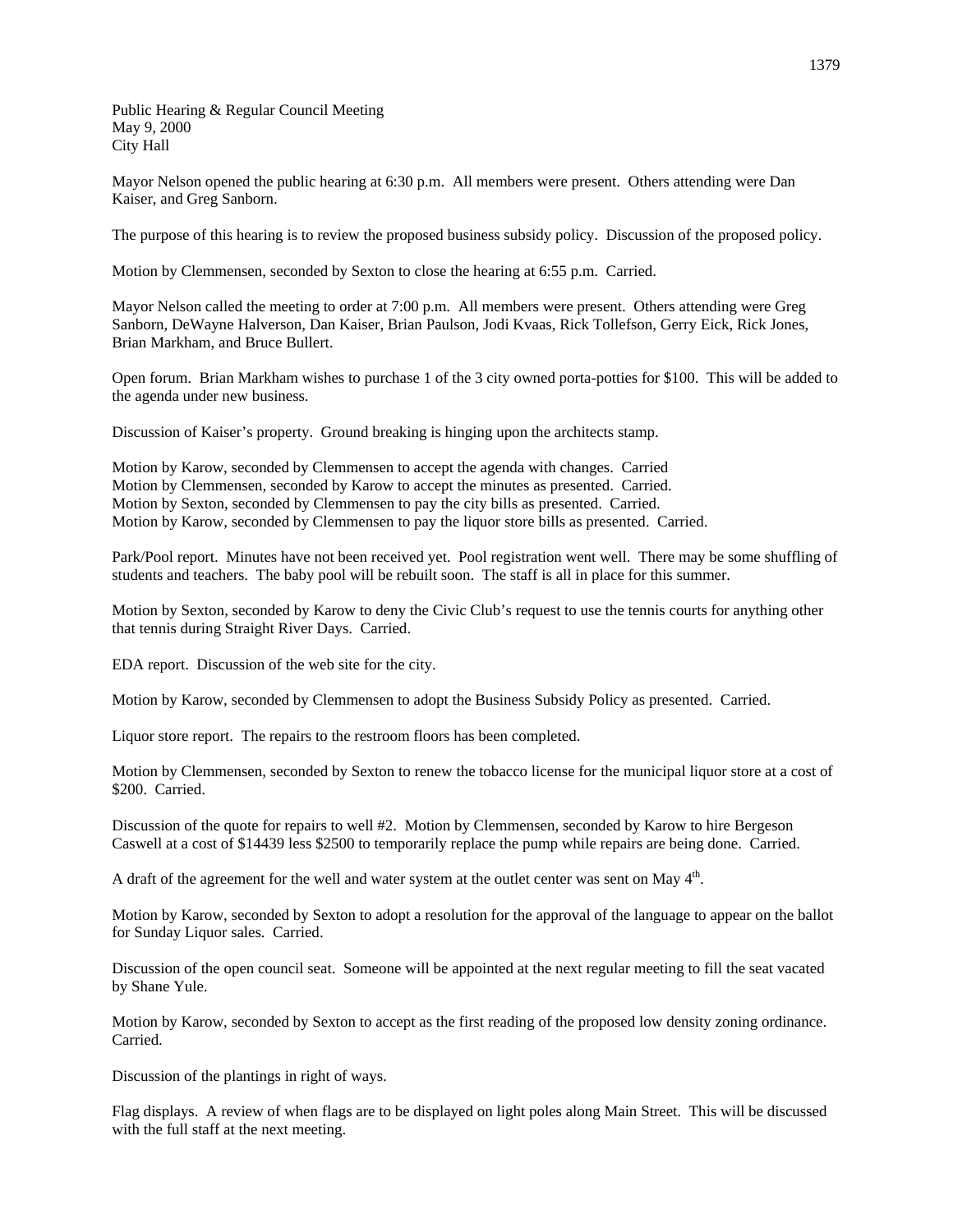As a point of information a general meeting for anyone interested in organizing the  $150<sup>th</sup>$  birthday celebration in 2003.

Discussion of the vandalism at Straight River Park this spring and options to respond to continued vandalism.

The office furniture quotes are just a point of information at this time.

The information for the legislative review seminars through the LMC was shared.

Motion by Karow, seconded by Clemmensen to enter into the agreement for LMC Worklist!com. Carried.

Motion by Clemmensen, seconded by Sexton to sell the best of the porta potties to Brian Markham for \$100.00 Carried.

Jones 3<sup>rd</sup> Addition. Motion by Karow, seconded by Clemmensen to adopt a resolution approving the plans and calling for bids. Carried.

Audit report by Gerry Eick.

An update of the Furniture Outlet project with a summary of Steele County's position and a discussion of the public hearing scheduled for May 16. Bruce Bullert will schedule a meeting with Mike Caron.

An update of the 2000 street projects was given by Bruce. Sanborn will set up a meeting with David Drown to discuss financial consultant services for May  $16<sup>th</sup>$ . Sexton will also be in attendance.

Residential development will continue in Medford. The parade of homes was successful in generating interest.

The City needs to start working on plans for the streets, sidewalk, and street light improvements for Main Street. Steele County would like the City's plans by October 2000.

The letter from Bargen is just a point of information at this time.

Motion by Clemmensen, seconded by Sexton to adjourn at 10:40 p.m. Carried.

Public Hearing May 16, 2000 City Hall

Mayor Nelson opened the public hearing at 7:00 p.m. All members were present. Others attending were John Hammer, George Dow, Brian Paulson, David Drown, Bruce Bullert, Dan Kaiser, Greg Sanborn, Jim Matthews, Bob Dicke, Bill Hinks Don Redman, and Todd Kavitz.

The purpose of this hearing is to review the proposed special assessment role for the 99-2 Medford Furniture Outlet Utility Improvement Project.

Bruce Bullert, City Engineer, explained the project and the proposed assessment amounts. The floor was then opened for questions.

George Dow questioned the amount for the project and the assessed amounts not being equal. Also questioned was what exactly was included in the assessments. George Dow also stated that in his opinion the property being assessed is land that is undevelopable.

Bob Dicke, representing the Furniture Outlet, presented a written objection to the special assessments. Bill Hinks stressed that the Furniture Outlet only wants sewer lines extended. He also stated that the water system is up to state standards.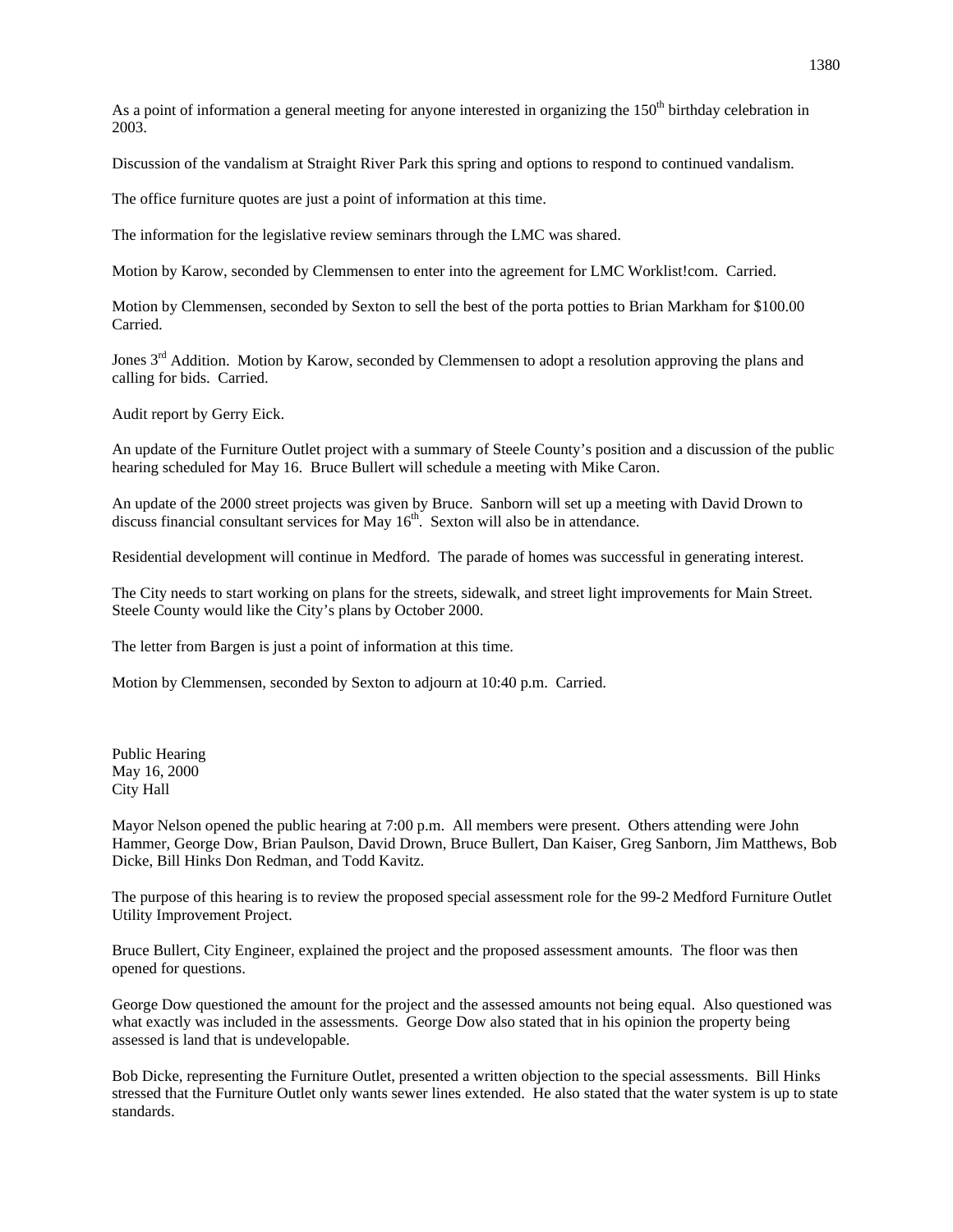George Dow also submitted a written objection to the proposed assessment amounts.

Motion by Sexton, seconded by Karow to continue this hearing to the June 13, 2000, Regular Council Meeting. Carried.

Mayor Nelson opened the public hearing at 8:15 p.m. The purpose of this hearing is to review City Project 2000-3 Green Lawn Estates.

Bruce Bullert explained the project. A discussion of the project followed.

Motion by Sexton, seconded by Clemmensen to close the hearing at 8:45 p.m. Carried unanimously. Bruce will continue to negotiate with the railroad for the cost of the crossing improvements.

Motion by Sexton, seconded by Karow to terminate project 2000-3 Green Lawn Estates. Carried unanimously.

Mayor Nelson opened the public hearing at 8:50 p.m. The purpose of this hearing is to review City Project 2000-2 Oakridge Bluffs 3rd Addition.

Bruce Bullert explained the project. The proposed expenses were discussed.

Motion by Clemmensen, seconded by Sexton to close the hearing at 9:00 p.m. Carried. Motion by Clemmensen, seconded by Karow to adopt a resolution ordering the improvements and including 4. The special assessment being unbalanced on a per lot basis as per attached exhibit. Carried unanimously.

Minutes approved at \_\_\_\_\_\_\_\_\_\_\_\_\_\_\_\_\_\_\_\_\_\_\_\_\_\_\_\_\_\_\_\_\_\_\_\_\_\_\_\_\_ meeting

Submitted by \_\_\_\_\_\_\_\_\_\_\_\_\_\_\_\_\_\_\_\_\_\_\_\_\_\_\_\_\_\_\_\_\_\_\_\_\_\_\_\_\_\_\_\_\_\_\_ Clerk.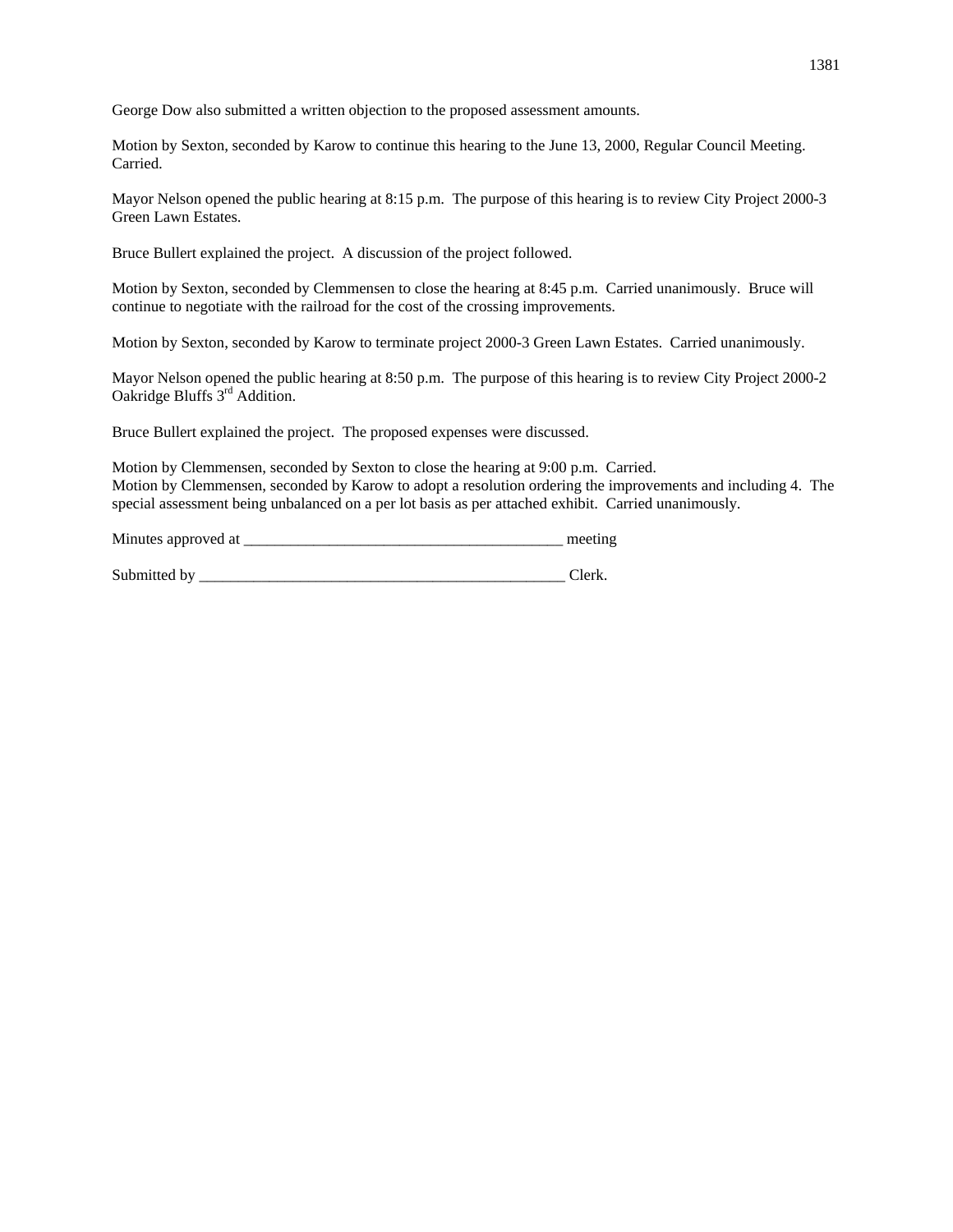Regular Council Meeting May 22, 2000 City Hall

Mayor Nelson called the meeting to order at 7:00 p.m. Nelson, Clemmensen, Karow, and Sexton. Others attending were Jodi Kvaas, Juanita Jay & Brian Paulson, John Curran, DeWayne Halverson, Keith Maas, Bruce Bullert, John Bodger, Jim Johnson, Rob Barbeau & son Alexander, Craig O'Hearn, and George Eilertson.

Motion by Clemmensen, seconded by Sexton to appoint Brian Paulson to fulfill to open council seat for the remainder of 2000. Carried.

The oath of office was given to Brian and he was sworn in.

Open forum. Concerns were expressed by Rob Barbeau about the softball street dance held on May 20<sup>th</sup>. These concerns will be discussed later when the liquor store is on the agenda.

Motion by Karow, seconded by Sexton to accept the agenda as presented. Carried. Motion by Clemmensen, seconded by Sexton to accept the minutes as presented. Carried.

Park/Pool report. Lifeguards have been hired. There are no funds for outdoor recreational grants this year.

Zoning & Planning report. The request for the advertising sign will be sent back to the zoning to have more questions answered.

Streets report. Bargen proposal – this will be looked at in the fall for the next budget year.

There is no update about the warning system improvement as of yet.

Dorian will get a quote for street sweeping of just Main Street and Central Avenue.

Water/Wastewater report. Discussion of the Cedar Lake Electric Bill. Mayor Nelson will draft a letter expressing the City's position about this bill.

The well repairs will start the week of June  $5<sup>th</sup>$ .

Discussion with Jim Johnson, Bargen, about the proposal for crack filling.

Break.

Liquor store report. Review of the concerns expressed earlier about the street dance. Craig explained what happened. The council does not want this behavior to be repeated or dances of this sort will not be allowed. A new bartender is being hired and will help during Straight River Days. The improvements were discussed briefly.

Detailed time sheets will be done the week of June  $12 - 16$ .

Engineers report. Bruce Bullert explained his response to the letter from George Dow and discussion continued about this project.

Motion by Sexton, seconded by Karow to approve pay estimate #1 for the 2000 street improvements in the amount of \$92,764.13 to Crane Creek Construction with the funds being borrowed from money market savings funds and the reimbursement of those funds to include interest. Carried.

Jones 3rd Addition update.

Motion by Clemmensen, seconded by Sexton to adopt a resolution ordering the preparation of the report on Improvement for the Medford I35 Interchange Project. Carried.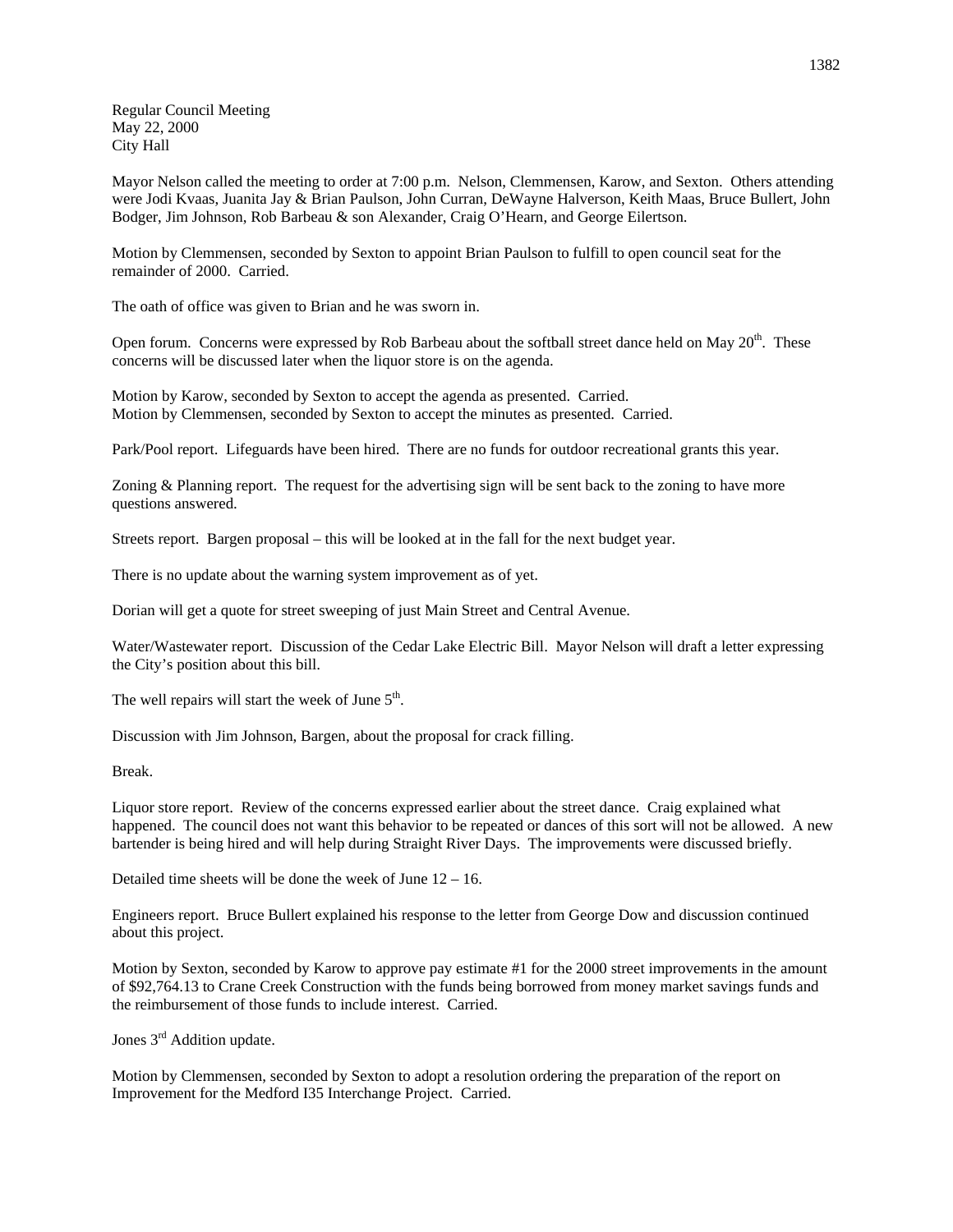Motion by Sexton, seconded by Paulson to adopt a resolution ordering the preparation of the report on Improvement for the Main Street Improvements. Carried.

Discussion of the amount of bonds needed for the proposed projects for 2000.

Motion by Karow, seconded by Clemmensen to authorize Nelson to attend the LMC Annual Conference and to pay the registration, travel, and lodging costs. Carried.

Bonding Activity and bond consultants. A summary of the Juran & Moody firm by George Eilertson.

Motion by Karow, seconded by Clemmensen to hire David Drown & Associates to sell the bonds for the 2000 projects. Carried.

Motion by Clemmensen, seconded by Sexton to accept as presented as the second reading of the proposed ordinance for Low Density Residential Zoning. Carried.

Motion by Sexton, seconded by Karow to adopt the proposed ordinance for Low Density Residential Zoning. Carried.

Mention of the flag display dates. The 2003 celebration meeting is tabled until the next meeting.

Consumer Confidence Report for the water system must go out by July 1<sup>st</sup>. The radium notice may not need to go out. Keith is getting that verified.

Motion by Karow, seconded by Clemmensen to start summer hours, 7:00 – 11:00 a.m. and 1:00 – 4:00 p.m., at City Hall June 1 through August 31, 2000. Carried.

Sanborn will get quotes for the next 3 years from the engineer, attorney, and the auditor for the second meeting in June.

Discussion of interim park lawn maintenance. Motion by Sexton, seconded by Clemmensen to pay \$8.00 per hour for the interim lawn maintenance. Carried, Karow abstains.

Mayor Nelson will participate in the Mayorthon on June 5<sup>th</sup>.

Sanborn to get quotes to do a fixed asset study for the second meeting in June.

Motion by Sexton, seconded by Karow to express appreciation for the 28 girlscouts who worked hard planting in public areas on Saturday. Carried.

Motion by Sexton, seconded by Karow to adjourn at 11:09 p.m. Carried.

Minutes approved at \_\_\_\_\_\_\_\_\_\_\_\_\_\_\_\_\_\_\_\_\_\_\_\_\_\_\_\_\_\_\_\_\_\_\_\_\_\_ meeting.

Submitted by \_\_\_\_\_\_\_\_\_\_\_\_\_\_\_\_\_\_\_\_\_\_\_\_\_\_\_\_\_\_\_\_\_\_\_\_\_\_\_\_\_\_\_\_ clerk.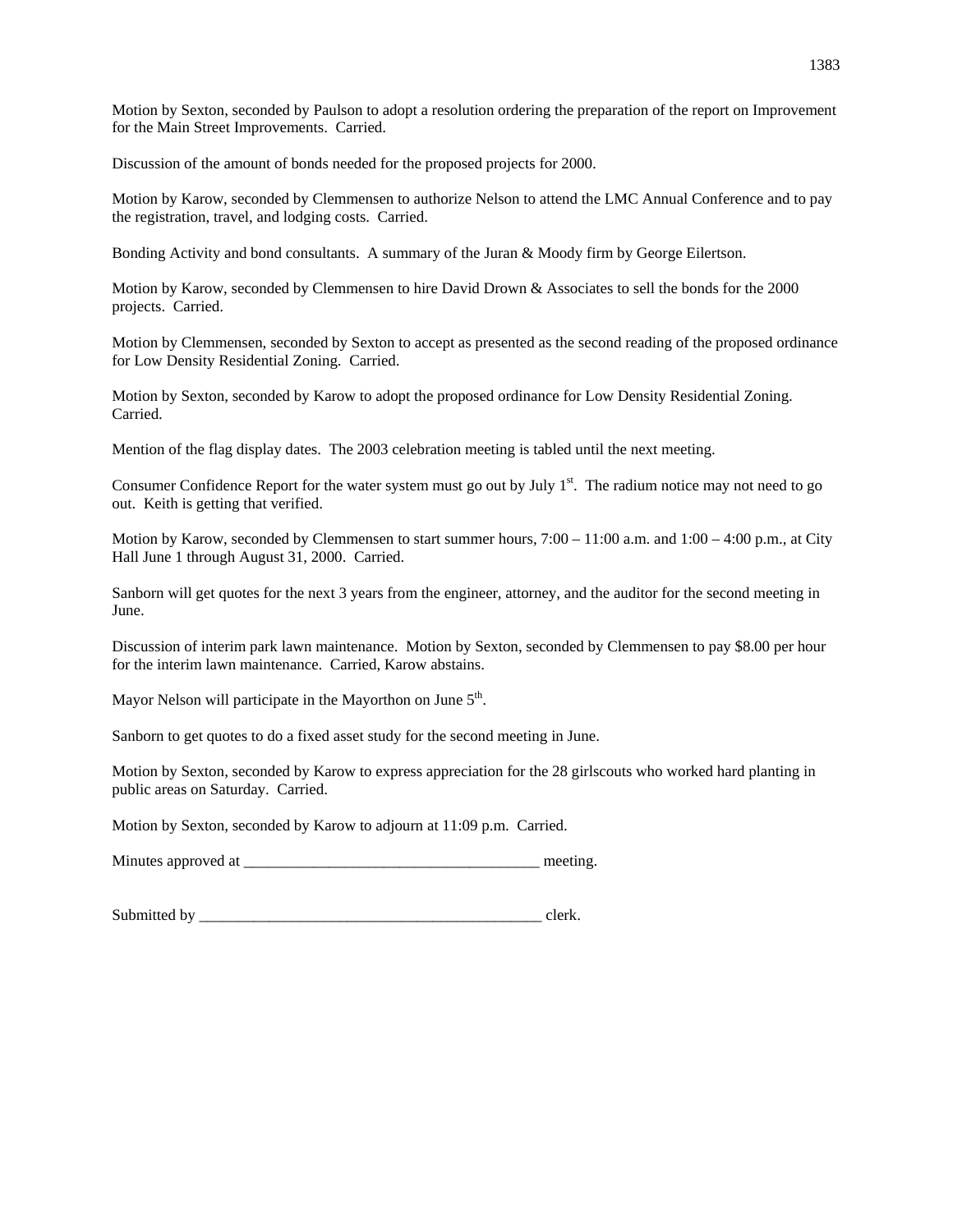Regular Council Meeting June 13, 2000 City Hall

Mayor Nelson called the meeting to order at 7:00 p.m. All members were present. Others attending were John Hammer, Mark Rahrick, Bruce Bullert, and Rick Jones.

Discussion with John Hammer about the policing of the waste paper blowing into the fence along the interstate. The outlet center employees do clean this up. John will have them check it again.

Motion by Clemmensen, seconded by Karow to accept the agenda with additions of the MCFOA regional meeting and the School meeting on Thursday evening. Carried.

Motion by Sexton, seconded by Paulson to accept the minutes as presented. Carried. Motion by Clemmensen, seconded by Karow to pay the city bills and to include the bill from Manke Service for \$200 for the weed whip. Carried. Motion by Sexton, seconded by Karow to pay the liquor store bills as presented. Carried.

Attorney report. The latest draft of the agreement for the transfer of the well and water system at the outlet center to the city of Medford was reviewed. The assessment appeal hearing is scheduled for August. Quotes for appraisals of this property along with the commercial property with proposed special assessments will be reviewed at the next meeting.

Park & Pool report. No minutes received. Motion by Sexton, seconded by Karow to approve the budgeted amount of \$2,250 for summer park & rec program in 1999. Carried.

Motion by Sexton, seconded by Clemmensen to pay Kim Wilson \$20 for helping with the swimming lesson registration night. Carried.

Discussion of the condition of the park lawn after the rains during straight river days. The area needs to be rolled.

The council reviewed the report of the liquor store and the dance proceeds from straight river days.

Engineers report. Discussion of the letter sent to the Jones' about the grading in the 3<sup>rd</sup> Addition. Rick Jones stated that the grading should be done in 10 days. The road to Riverside Cemetery has been restored.

The bids received this afternoon were reviewed.

Motion by Clemmensen, seconded by Karow to adopt a resolution accepting the bids and awarding the contract for the Jones 3rd Addition, Project 1999-03 to Meadowvale Construction Inc in the amount of \$174,185.00. Carried.

Street projects updated by Bruce Bullert. Curb repair on Riverside Drive would require the existing curb to be removed and new curb installed.

Motion by Karow, seconded by Clemmensen to move the next regular meeting from Monday, June 26, to Tuesday, June 27. Carried.

A meeting with the Furniture Outlet and Bill Hinks has been set for Thursday, June 22, at 1:00 p.m.

Motion by Clemmensen, seconded by Sexton to continue the public hearing to June 27, 2000. Carried.

There is an informational meeting on June 21, at 7:30 p.m. at Medford City Hall for the purpose of a 2003 Celebration of Medford's being 150 years old.

David Drown is working on the bonding for the city. More information will be at the next meeting.

As a point of information, there is an Ecology Bus Tour of Steele County on June 17 & 18.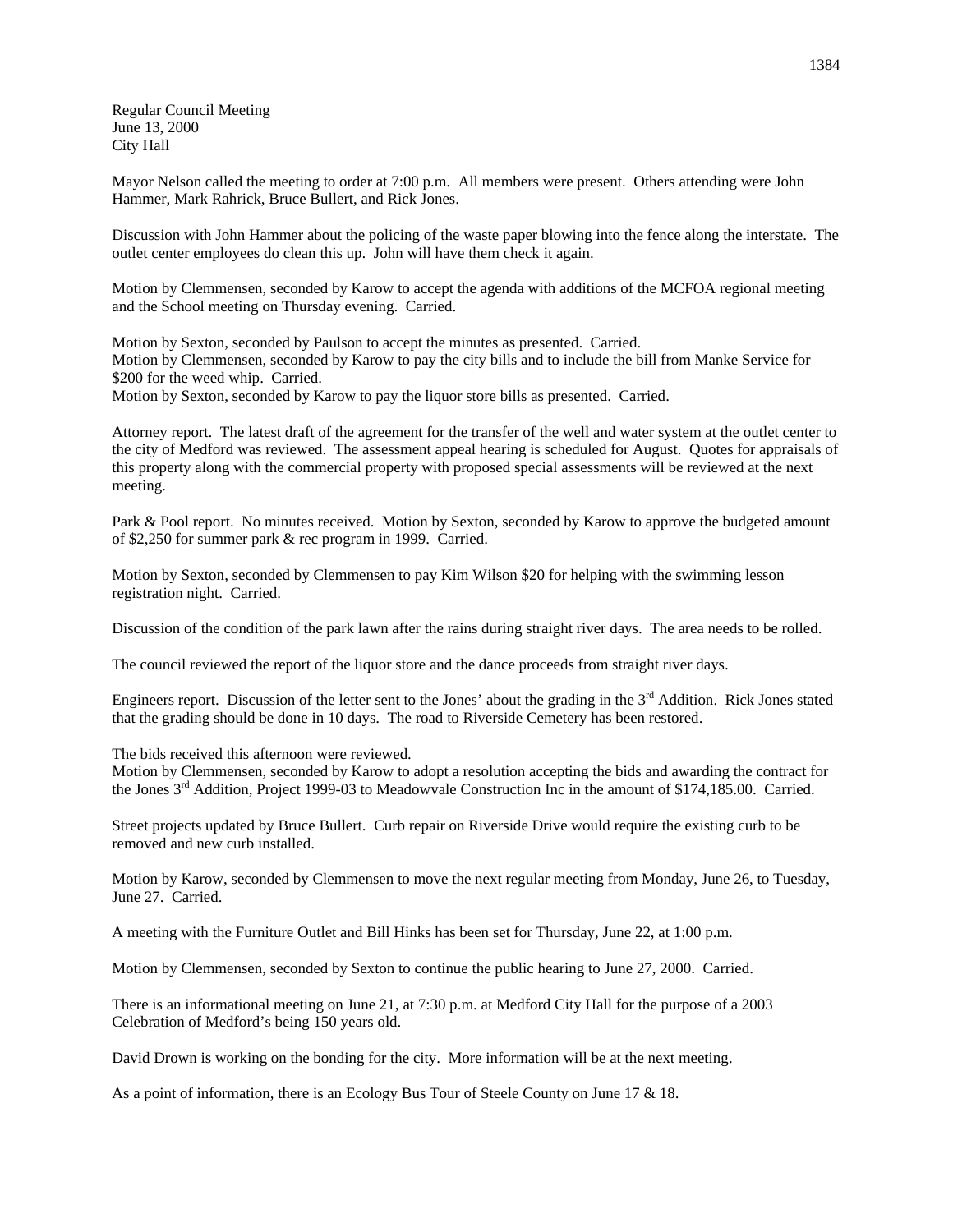Motion by Karow, seconded by Sexton to grant the Medford Women's Club a Food, Beer, and Parade permit for the Independence Day Parade on June 29, 2000. Carried.

There is a CAER Aviation Disaster Seminar that city representatives have been invited to.

The Tuttle residence will be up for sale again. The City is not interested in purchasing this property at this time but would like to maintain the right of first refusal with the next owner.

Motion by Clemmensen, seconded by Paulson to send Sanborn to the MCFOA regional meeting in Albert Lea on June 29 and pay the registration and mileage. Carried.

The school is hosting an informational meeting on June 15 at 7:30 p.m. to discuss the Facility Assessment being conducted now.

A reminder needs to go out to developers to maintain vacant lots. A report from Todd about the drainage problem on the hill up to Oakridge Bluffs will be given at the next meeting.

Motion by Clemmensen, seconded by Sexton to adjourn at 9:16 p.m. Carried.

Minutes approved at \_\_\_\_\_\_\_\_\_\_\_\_\_\_\_\_\_\_\_\_\_\_\_\_\_\_\_\_\_\_\_\_\_\_\_\_ meeting.

Submitted by \_\_\_\_\_\_\_\_\_\_\_\_\_\_\_\_\_\_\_\_\_\_\_\_\_\_\_\_\_\_\_\_\_\_\_\_\_\_\_\_\_\_ clerk.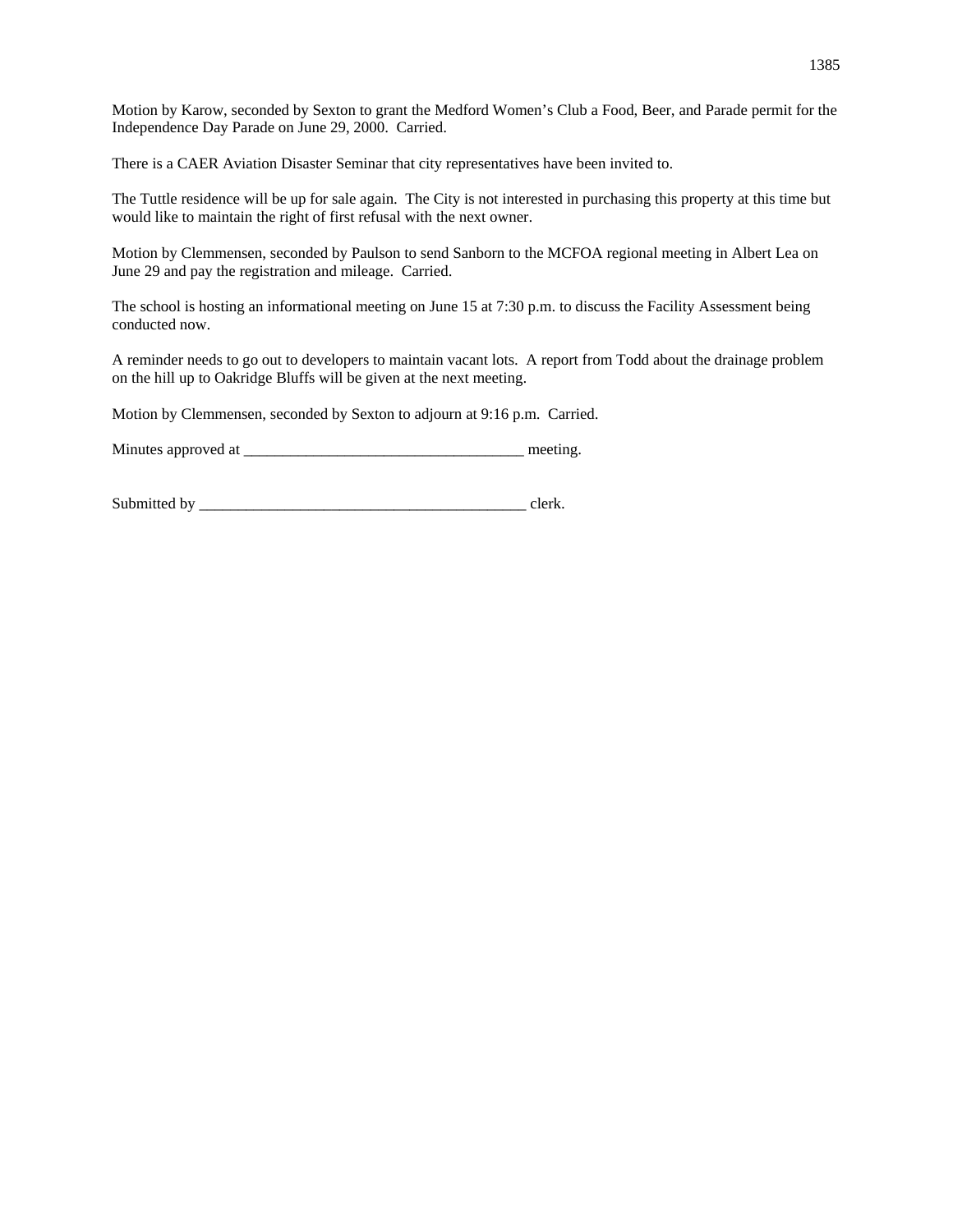Regular Council Meeting June 27, 2000 City Hall

Mayor Nelson called the meeting to order at 7:00 p.m. All members were present. Others attending were George Dow, John Hammer, John Curran, Bruce Bullert, Todd Kavitz, Keith Maas, Dorian Cornelius, Jodi Kvaas, John Bodger & Associate from Outdoor sign company.

No open forum.

Motion by Sexton, seconded by Karow to accept the agenda with additions. Carried. Motion by Karow, seconded by Clemmensen to accept the minutes as corrected. Carried.

Continuation of the public hearing for the Furniture Outlet Project. Discussion with the Outlet Center about the proposed assessments for this project.

Motion by Clemmensen, seconded by Sexton to continue this hearing at the July 11, 2000 regular council meeting and to send written notice to the parties involved. Carried.

Park & Pool report. A report of the vandalism at the pool and park given. David Clark is the deputy assigned to Medford.

Zoning & Planning report. Discussion of the request for the outdoor sign. The variance request for the lot in the Jones  $3<sup>rd</sup>$  Addition on hold for now to request further information.

Oakridge Bluffs 3<sup>rd</sup> Addition plat map reviewed. Motion by Sexton, seconded by Paulson to accept the plat for Oakridge Bluffs 3<sup>rd</sup> Addition with the changes to the lots from the 1<sup>st</sup> Addition, change utility easement of 30 feet between lots 4 & 5 of Block 3 to Outlot B, with the understanding that costs for developing a pathway to be negotiated in the future, the remainder of the undeveloped land to be Outlet C. Carried.

The special assessments for the lots from the 1<sup>st</sup> addition that were changed will need to be redistributed. Todd and Karen will work on this.

Motion by Sexton seconded by Paulson that the final plan approval is conditional upon a signed developers agreement for Oakridge Bluffs 3rd Addition. Carried.

Discussion with Todd about the spring water that has been damaging the sidewalk along County Road 12. Todd is looking into the costs to fix this problem. A reminder was given to mow the undeveloped lots.

Break

Attorney report. A review of the draft of the agreement for the Outlet Center Water System.

Gnemi Appraisal quotes. Motion by Paulson, seconded by Sexton to hire Gnemi Appraisal to do an appraisal of the Lee property at a cost of \$350 plus \$25 per hour for court room testimony. Carried.

Motion by Sexton, seconded by Karow to hire Gnemi Appraisal to do an analysis of the Outlet Center and the Furniture Outlet properties at a cost of \$650 each plus \$25 per hour for court room testimony. Carried.

Streets report. Discussion of street sweeping. Motion by Karow, seconded by Sexton to have streets, as identified by Karow and Dorian Cornelius, swept. Carried.

There is a MNDOT meeting scheduled for July 11 at 3 p.m.

The replacement lights for the pathway have been ordered.

I & M Rail is planning on doing the upgrade of  $5<sup>th</sup>$  Avenue SE crossing in mid July. The final wear coarse for the streets will be done after that.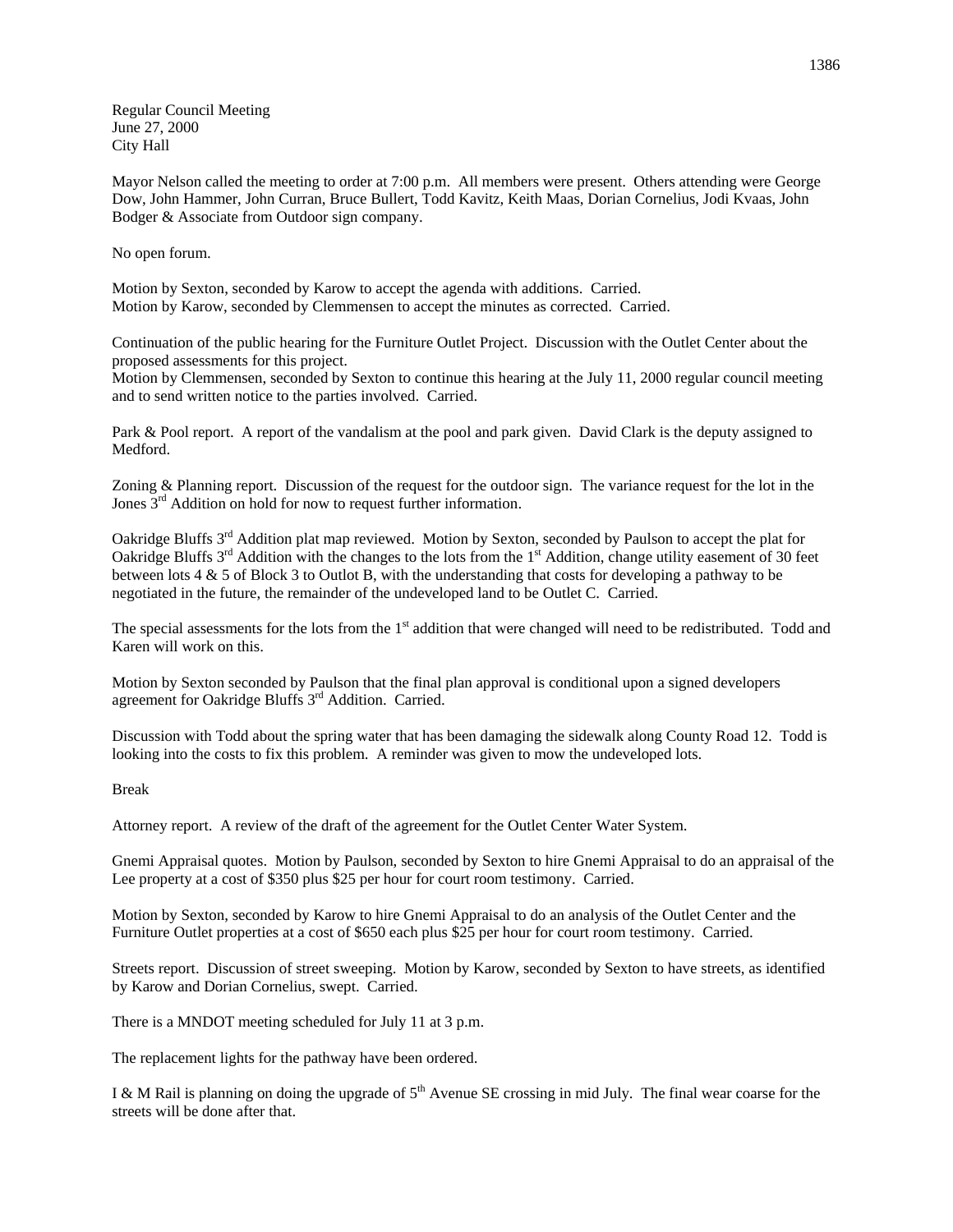Water/Wastewater report. The well has been fixed. Eric Rutherford, Triple E Mfg, has concerns about getting approval for the septic system improvements. Sanborn will check with the building inspectors in the morning.

Liquor Store report. A progress report of the installation of the air filtration system was given. Concerns expressed by employee about the lost hours due to the closing of the bar for the improvements being done. In the future hours can be worked at City Hall for the full time employee hours lost due to this type of improvement.

The August street dance may be moved to the  $2<sup>nd</sup>$  Saturday in September.

Engineer report. A review of the information about the well and the tank at the furniture outlet.

Jones  $3<sup>rd</sup>$  addition. Contractor is planning on starting the week of July 10. The grading has not been completed as of yet. Bruce will send a letter to the Jones about getting the grading completed according to the plan by then. Street lights will be ordered.

Motion by Clemmensen, seconded by Sexton to table the services consultants quotes until the July 11<sup>th</sup> meeting. Carried.

A summary of the LMC Annual Conference was given by Lois.

Bruce has given the project amounts to David Drown for bonding purposes.

Discussion of the Schuler property.

The next meeting of the 2003 Celebration committee will be in September. The next meeting of the school districts planning committee is July 31<sup>st</sup>.

Motion by Karow, seconded by Clemmensen to adjourn at 10:53 p.m. Carried.

| Minutes approved at |  | meeting |
|---------------------|--|---------|
|---------------------|--|---------|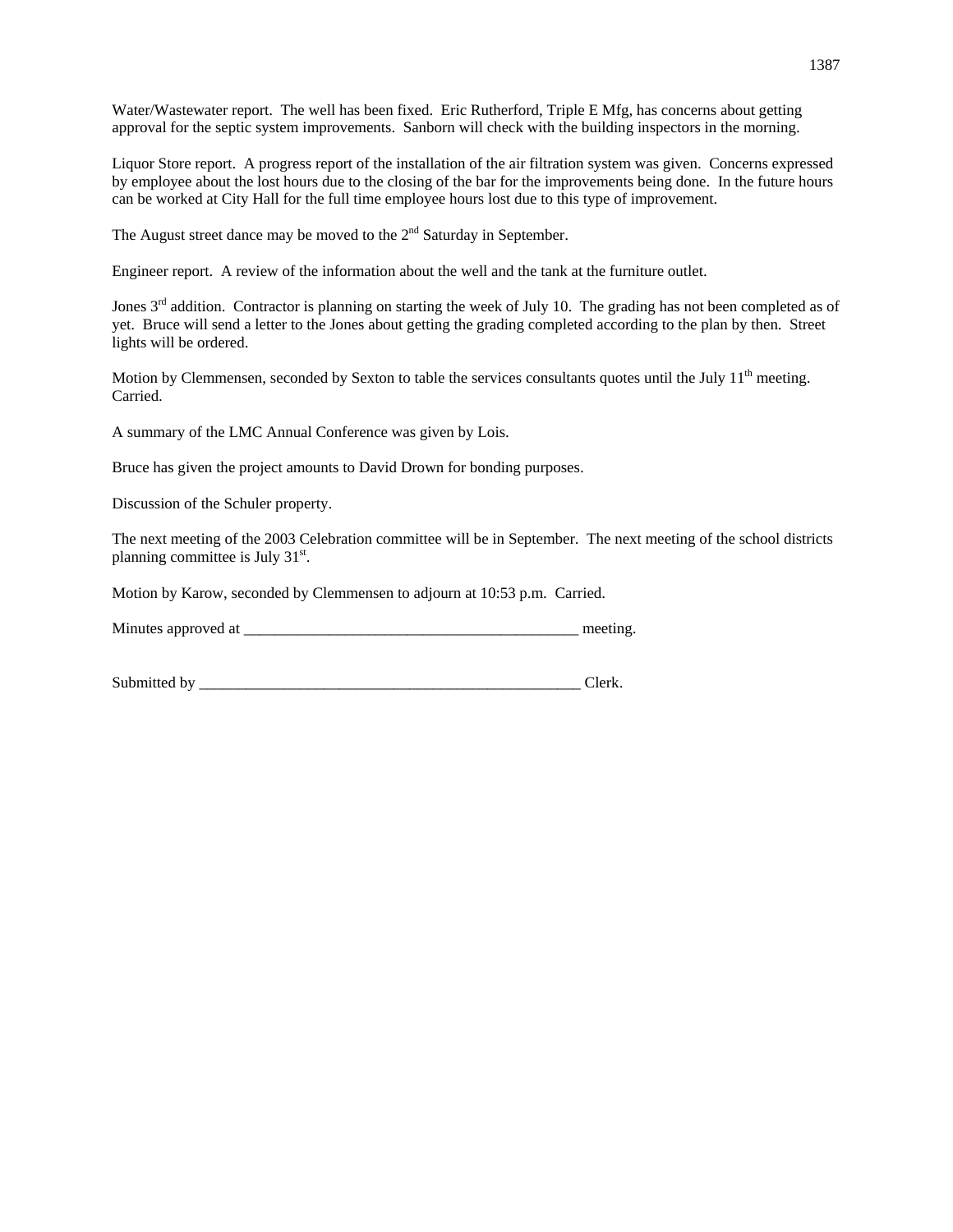Regular Council Meeting July 11, 2000 City Hall

Mayor Nelson called the meeting to order at 7:00 p.m. Council member Clemmensen arrived at 7:40 p.m. All others were present. Others attending the meeting were David Drown, Elizabeth Blakesley, Mark Rahrick, and Bruce Bullert.

No open forum.

Motion by Karow, seconded by Paulson to accept the agenda with additions. Carried. Motion by Sexton, seconded by Karow to accept the minutes as corrected. Carried. Motion by Paulson, seconded by Sexton to pay the city bills as presented. Carried. Motion by Karow, seconded by Paulson to pay the liquor store bills as presented. Carried.

Park & Pool report. Motion by Sexton, seconded by Paulson to reduce the pool membership for the remainder of this season to  $\frac{1}{2}$  the cost (\$30 and \$35). Carried.

Motion by Sexton, seconded by Paulson to pay Elizabeth Eden \$8.50 per hour for life guarding retroactive to her  $1<sup>st</sup>$ day of work this year. Carried.

Motion by Sexton, seconded by Paulson to hire Ron Karow to mow city property for the remainder of this year and retain Don Clemmensen for park maintenance. Karow abstained. Carried.

EDA report.

Liquor store report. The rebate for the new heating & cooling system at the liquor store is being looked into yet.

Motion by Sexton, seconded by Karow to continue the public hearing for the Furniture Outlet Project to the August 8, 2000 regular council meeting. Carried.

Motion by Karow, seconded by Sexton to accept the quote from Abdo Abdo Eick & Meyer for auditing services for the years of 2000, 2001, and 2002. Carried.

Motion by Clemmensen, seconded by Karow to accept the services agreement from Community Partners Designs for engineering for the next 3 years. Carried.

Discussion of the 2001 budget.

Break.

Senator Dick Day and Representative Steve Sviggum will be in attendance at the July 24 meeting. Les Oeltjenbruns will also be invited.

Mayor Nelson gave a summary of the MNDOT meeting and the round-a-bout plan.

Motion by Karow, seconded by Sexton to move the September 12 Regular Council Meeting to September 13, due to the primary election, and to move the December 25 Regular Council Meeting to December 27, with the intent to try to not hold a meeting if possible. Carried.

Motion by Karow, seconded by Sexton to allow city employees to use the Christmas holidays allowed at their own discretion as to which dates to use. Carried.

Motion by Karow, seconded by Sexton to NOT Waive the monetary limits on municipal tort liability established by Minnesota Statutes 466.04. Carried.

Discussion of the Well System at the Outlet Center.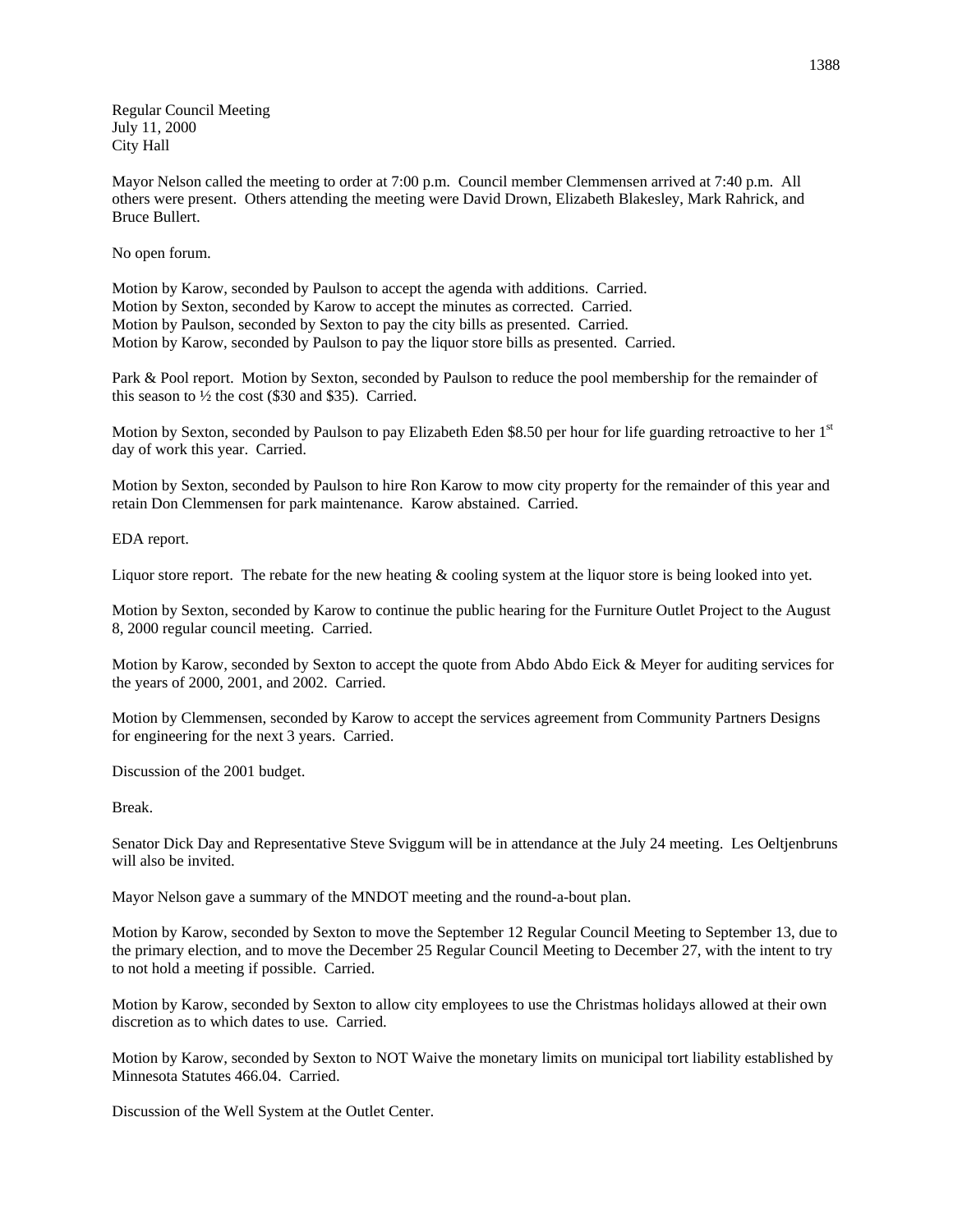A progress report on the analysis being done by Gnemi Appraisal was given.

Review of the proposal from David Drown for the bonding of the proposed projects.

The Furniture Outlet Project was discussed. A review of this afternoons meeting with Bill Hinks shared by Mark Rahrick, Mayor Nelson, Council member Karow, and Bruce Bullert. The city attorney will write a proposal to Bill Hinks that will defer the assessments for the water improvements for 3 years with interest and waive the water trunk fees of \$15,237.12.

The Outlet Center assessments will be looked at once the Furniture Outlet has been settled.

Bonds will be sold at the  $2<sup>nd</sup>$  meeting in August.

Motion by Sexton, seconded by Karow to approve the partial payment of the 98-5 and 98-6 projects in the amount of \$8,105.09 to Crane Creek Construction. Carried.

Motion by Sexton, seconded by Karow to approve the partial payment of the 2000-01 project in the amount of \$6,964.45 to Crane Creek Construction. Carried.

I & M Rail did the improvements to the crossing at  $5<sup>th</sup>$  Avenue SE today. The final wear coarse for all the streets will be scheduled now.

The pre construction meeting for the Jones  $3<sup>rd</sup>$  Addition was today. The contractor is scheduled to start on July 25.

The engineer received a call from a commercial entity that wanted to submit a project plan for development of a portion of the Barta property. Bruce told them that until the city received an annexation petition he could not accept any plans.

A discussion of the undeveloped and developing lots and the washing of the topsoil onto the streets and the subsequent cleanup and how to handle this.

The council informed Bruce that the agreement for services with Community Partners Designs has been accepted. Brief discussion of concerns with inspection of projects.

A concern about a driveway washing away from water coming from the neighbors yard. This is a problem between property owners.

A concern has been expressed about snow removal from a business being pushed into the street. This will be looked into and a proposal on how to handle this will be discussed before the snow flies.

Motion by Clemmensen, seconded by Sexton to adjourn at 11:15 p.m. Carried.

Minutes approved at \_\_\_\_\_\_\_\_\_\_\_\_\_\_\_\_\_\_\_\_\_\_\_\_\_\_\_\_\_\_ meeting.

Submitted by \_\_\_\_\_\_\_\_\_\_\_\_\_\_\_\_\_\_\_\_\_\_\_\_\_\_\_\_\_\_\_\_\_\_\_\_ clerk.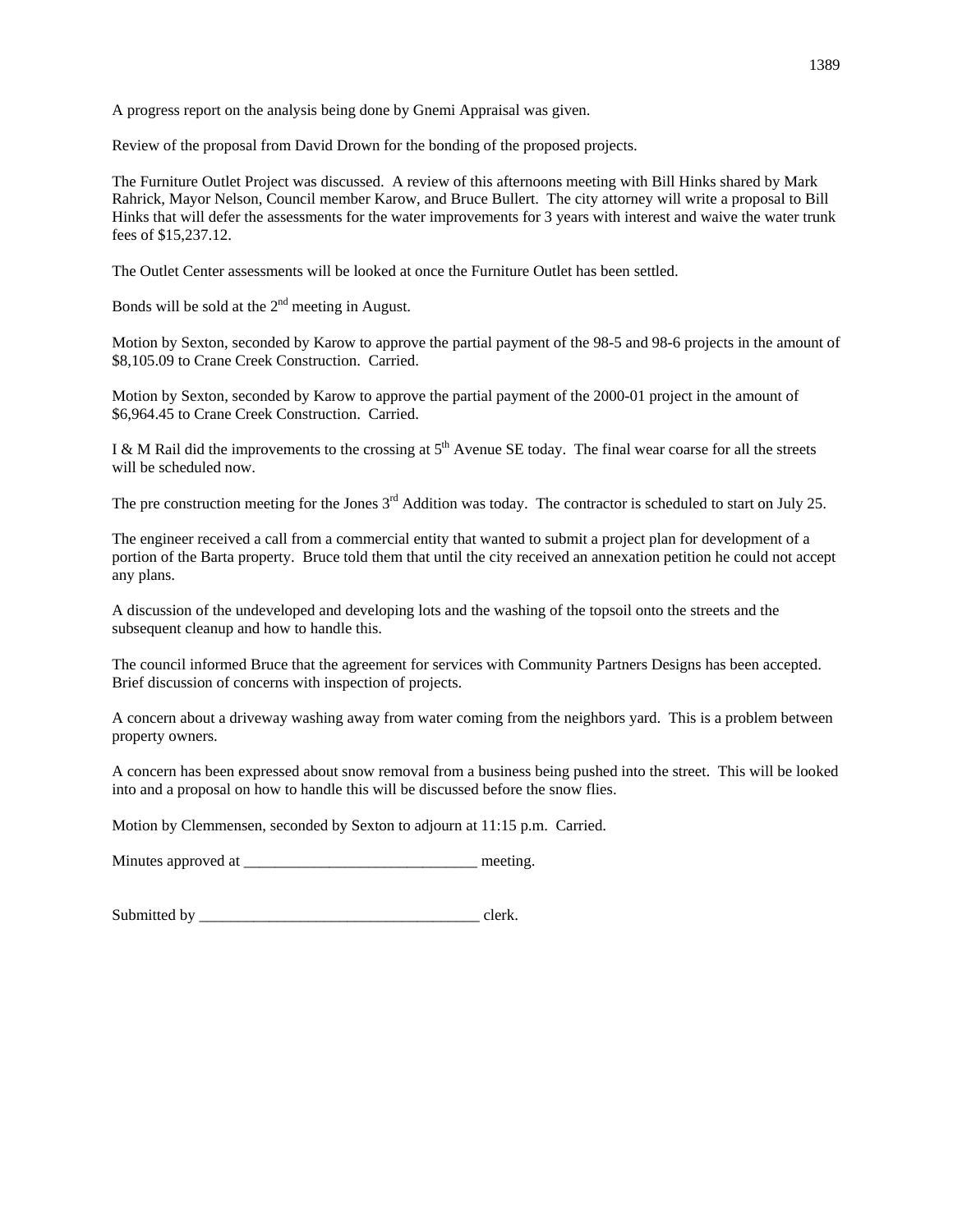Regular Council Meeting July 24, 2000 City Hall

Mayor Nelson called the meeting to order at 7:00 p.m. All members were present. Others in attendance were John Curran, Kevin Gallagher, Keith Maas, Dorian Cornelius, Bruce Bullert, Les Oeltjenbruns, Senator Dick Day, and Mark Rahrick.

Motion by Sexton, seconded by Karow to accept the agenda with additions. Carried. Motion by Clemmensen, seconded by Sexton to accept the minutes as presented. Carried.

Zoning & Planning report.

Motion by Sexton, seconded by Paulson to deny the variance request from Dave & Pam Ellis as recommended by the Zoning Board. Carried.

There was nothing to report for the Streets.

Water/Wastewater report. Still trying to get a hold of Elliot Eisman to install the water meter at McDonalds. Keith reported that a 16 foot 12,000 pound capacity trailer is for sale for \$1,000 if the city is interested.

Motion by Karow, seconded by Sexton to transfer the  $1<sup>st</sup>$  quarter water collections in the amount of \$24,532.52. Carried.

Liquor Store report. The heating/cooling unit should be shipped on the 31<sup>st</sup> and hopefully installed by the end of next week. The rebate amount is \$840.

Motion by Karow, seconded by Sexton to pursue the financing of the heating & cooling improvements at the liquor store through Alliant Energy with a 5 year loan. Carried.

Attorney report. The status of the agreement for the Outlet Center well system was given. The Gnemi appraisal report will be ready soon.

The sign request received earlier must have a written response as to the denial of the request.

Motion by Clemmensen, seconded by Paulson to clarify the minutes of the June 27, 2000, regular council meeting to state that representatives from Adams Outdoor Advertising were in attendance and that the permit request could not proceed until Adams purchased 20,000 square feet of land as stated in Ordinance 165 and recommended by the Medford Zoning & Planning Board. Carried.

After the review of the correspondence from the Medford Furniture Outlet dated July 21, 2000, the council directed the Attorney to respond as discussed tonight.

A discussion with Les Oeltjenbruns and Senator Dick Day as to issues and concerns facing cities today. Both officials then shared views about issues and concerns and what they have been working on.

Break.

Kevin Gallagher gave a breakdown of the insurance for the City of Medford. Motion by Karow, seconded by Sexton to renew the insurance as presented. Carried.

Engineers report. A draft of the developer's agreement was given to the council for review and discussion at the next meeting.

Motion by Paulson, seconded by Clemmensen to appoint Keith Maas as the only city employee that has the authority for site plan approval where there is no variance required, in which case the variance request would go through the Zoning & Planning Board for recommendation to the City Council. If Keith is unavailable for more that 3 consecutive business days the Zoning Chairman is authorized to approve site plans where no variance is required. Carried.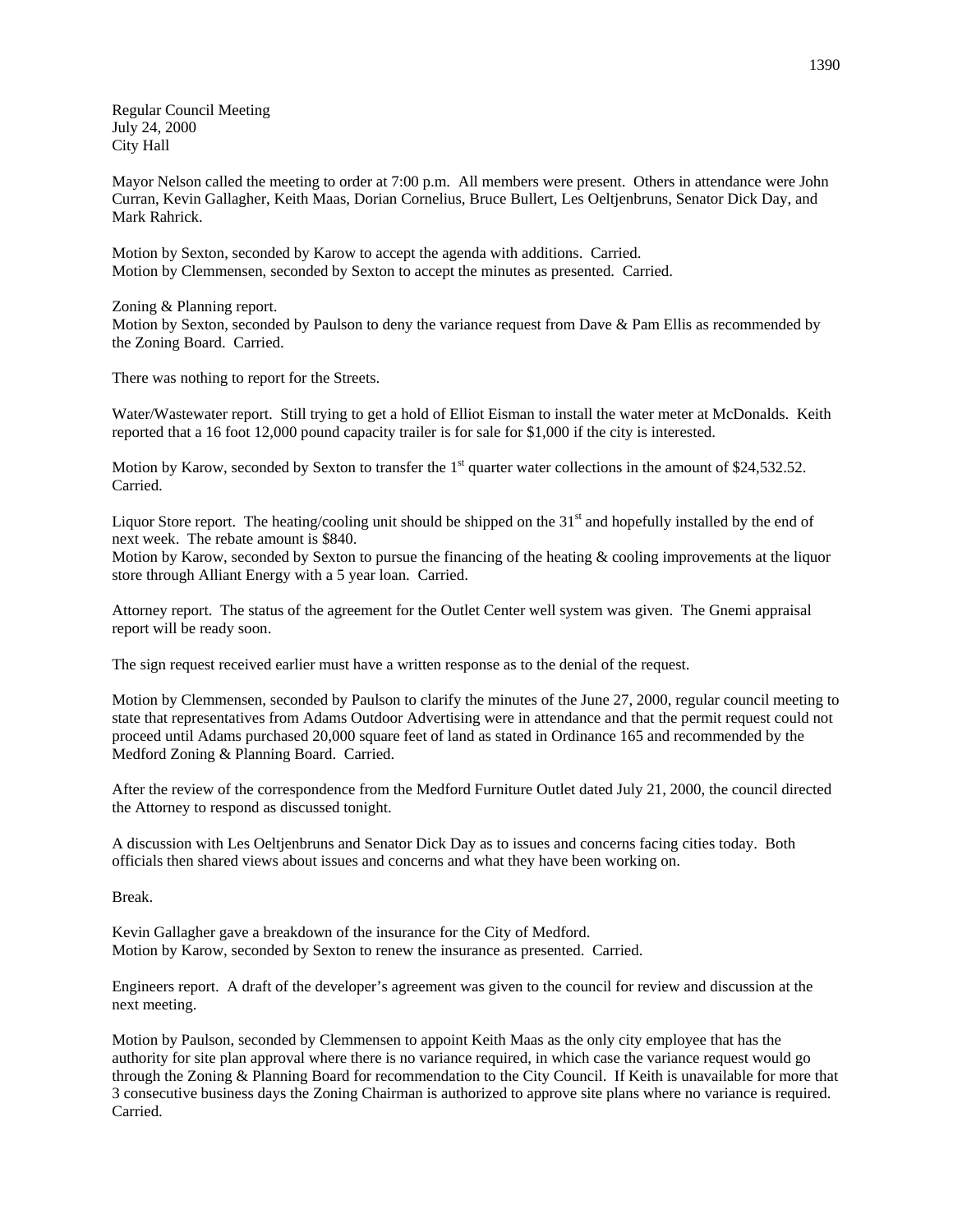The financial advisor will continue to be David Drown Associates with fees as quoted. The amounts will be used in the budget for 2001.

Fixed Assets Audit. Brian Paulson will meet with Bob Wentzel to discuss and clarify the quote.

The budget will be discussed and reviewed at a special meeting scheduled for Wednesday, August 9, 2000, at 6:30 p.m.

The laundry  $\&$  supply quotes for the liquor store are being tabled until the next meeting.

The city needs to be sure to recycle citywide. A letter will go out to each department about recycling.

Motion by Karow, seconded by Paulson to adjourn at 11:00 p.m. Carried.

Minutes approved at \_\_\_\_\_\_\_\_\_\_\_\_\_\_\_\_\_\_\_\_\_\_\_\_\_\_\_\_\_\_\_\_\_\_\_\_\_\_\_\_\_\_ meeting.

Submitted by \_\_\_\_\_\_\_\_\_\_\_\_\_\_\_\_\_\_\_\_\_\_\_\_\_\_\_\_\_\_\_\_\_\_\_\_\_\_\_\_\_\_\_\_\_\_\_\_ clerk.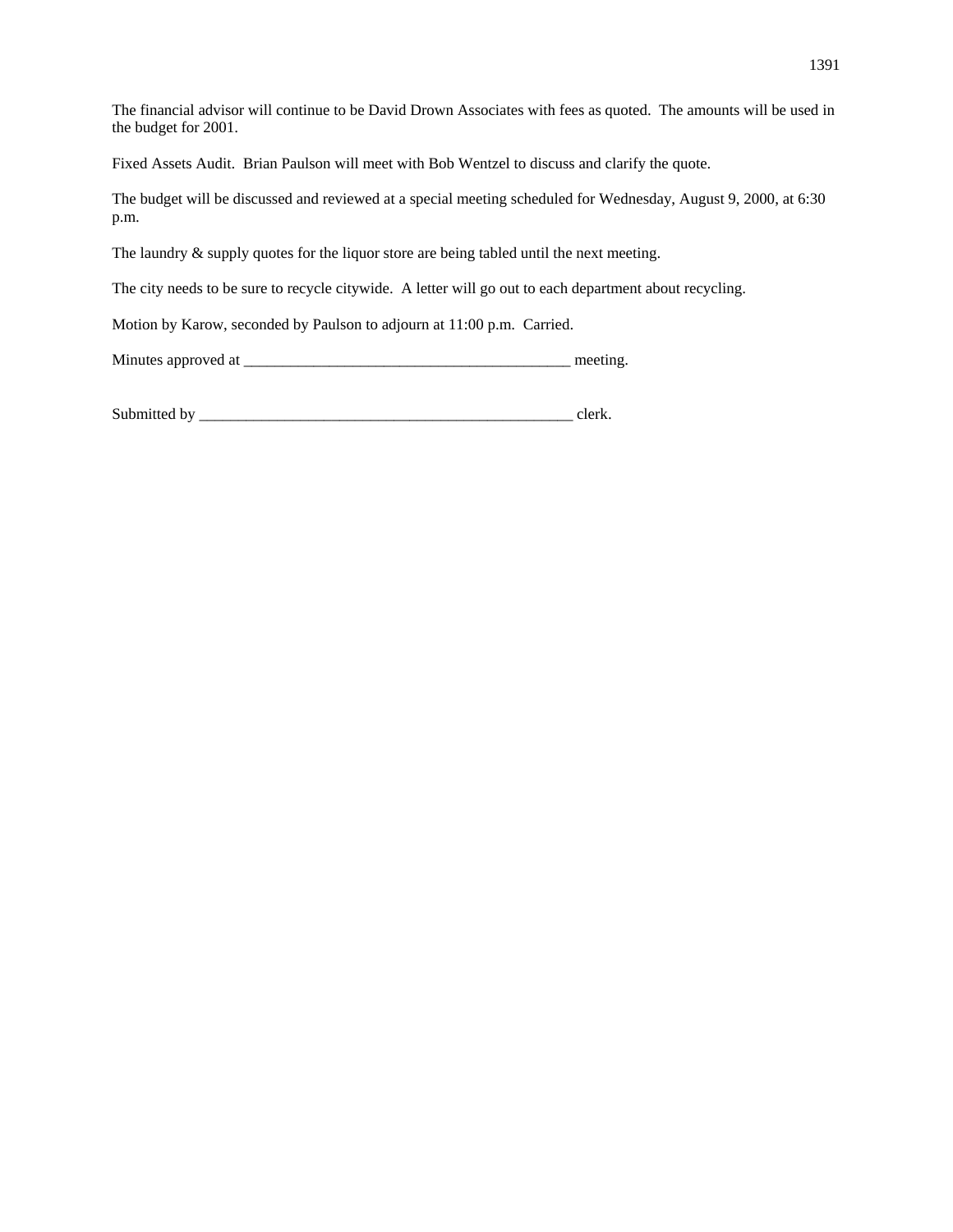Regular Council Meeting August 8, 2000 City Hall

Mayor Nelson called the meeting to order at 7:00 p.m. All members were present. Others attending were Mark Rahrick, David Drown, Elizabeth Blakesley, John Hammer, Bruce Bullert, Craig O'Hearn, Jodi Kvaas, Bruce Kubicek, Todd Kavitz, Keith Maas, and Mark Carver.

Motion by Sexton, seconded by Karow to accept the agenda with the removal of the fixed asses audit quote. Carried.

Motion by Clemmensen, seconded by Paulson to accept the minutes as corrected. Carried. Motion by Sexton, seconded by Clemmensen to pay the city bills as presented. Carried. Motion by Karow, seconded by Paulson to pay the liquor store bills as presented. Carried.

Park and Pool report. Concerns about the condition of the chalet were expressed.

Liquor Store report. Project status of the cooling & heating system was given.

Motion by Clemmensen, seconded by Karow to continue with the contract with Aramark Uniform services for laundry & supplies at the liquor store. Carried.

There will be a street dance at the muni on September 8<sup>th</sup> featuring the Steve McCloone Band. Dan Smith, Denny Kramer, and Wendy Calder have been hired.

Attorney report. Mark Rahrick gave status reports as to the Outlet Center Well System, Rick Gnemi's appraisal report for the Furniture Outlet and the Assessment Appeal case.

Engineers report. Bruce Bullert gave a progress report for projects underway.

Motion by Sexton, seconded by Karow to table the service consultants contract to the August  $28<sup>th</sup>$  meeting. Carried.

General election. The city positions on the ballot in November are Mayor  $-4$  year term, 2 Council positions  $-4$ year terms, and 1 Council position – 2 year term. Filing dates are August  $29<sup>th</sup>$  through September  $12<sup>th</sup>$ .

Welcome given to Bruce Kubicek, candidate for Steele County Commissioner.

Break

Oakridge Bluffs 3rd Addition Developer's Agreement. Review of draft with Todd Kavitz. Motion by Clemmensen, seconded by Sexton to enter into the Developer's Agreement for Oakridge Bluffs 3<sup>rd</sup> Addition. Carried.

The tiling for the sidewalk along CSAH 12 will be added to the Oakridge Bluffs 3<sup>rd</sup> Addition improvement project. Council mentioned that the vacant lot on CSAH 12 needs to have the weeds cut down.

The special assessment hearing for the Furniture Outlet Project was continued. Discussion of the terms of the agreement for the Furniture Outlet assessments.

Motion by Sexton, seconded by Clemmensen to direct the Attorney to draft the written agreement as stated here and send it to Mr. Dicke. Carried.

Medford Outlet Center assessments. A written objection to the assessments was received. Discussion of the transfer of the water system followed.

Motion by Clemmensen, seconded by Sexton to continue the assessment hearing to 8:15 p.m on August 28, 2000. Carried.

Bonding for improvment projects discussed.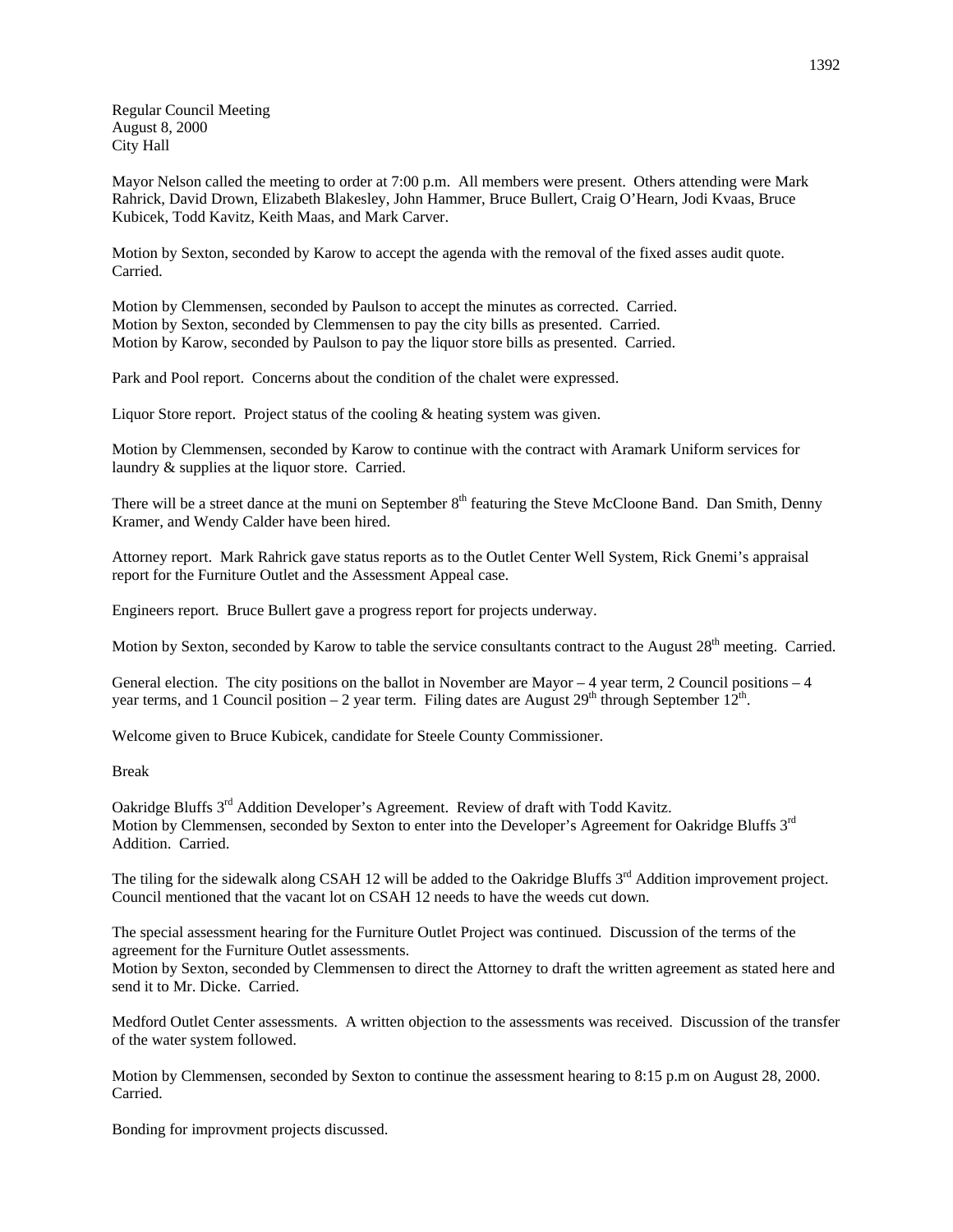Motion by Paulson, seconded by Karow to adopt a resolution to proceed with the competitive sale of bonds. Carried.

Bruce suggested that the easements be included in the terms of agreement for the Furniture Outlet Project.

Motion by Clemmensen, seconded by Sexton to adjourn at 9:45 p.m. Carried.

Budget Workshop August 9, 2000 City Hall

Mayor Nelson called the workshop to order at 6:30 p.m. All members were present.

The purpose of this workshop is to review the budget for 2001 line by line.

Discussion of possible addition to the city employees and to which department.

Workshop closed at 9:35 p.m.

Minutes approved at \_\_\_\_\_\_\_\_\_\_\_\_\_\_\_\_\_\_\_\_\_\_\_\_\_\_\_\_\_\_ meeting.

Submitted by \_\_\_\_\_\_\_\_\_\_\_\_\_\_\_\_\_\_\_\_\_\_\_\_\_\_\_\_\_\_\_\_\_\_\_\_ clerk.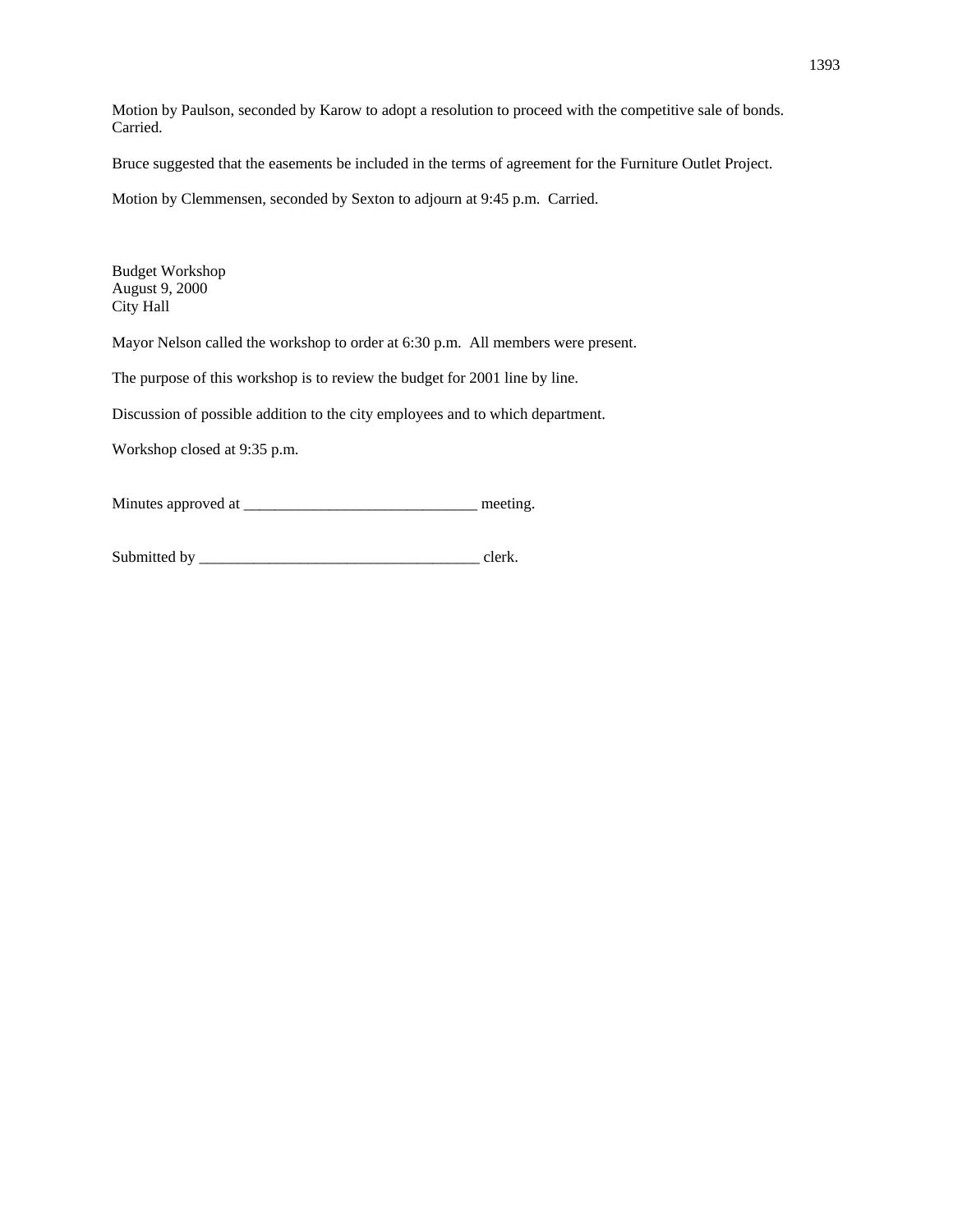Regular Council Meeting August 28, 2000 City Hall

Mayor Nelson called the meeting to order at 7:00 p.m. All members were present. Others attending the meeting were John Curran, Craig O'Hearn, Bruce Bullert, John Hammer, Keith Maas, Mark Rahrick, George Dow, and David Drown.

Motion by Clemmensen, seconded by Sexton to accept the agenda as presented. Carried. Motion by Sexton, seconded by Paulson to accept the minutes as presented. Carried.

## Zoning & Planning report.

Streets report. Installation of the final wear course for the streets will begin on September 5, 2000. Liquor Store report. Air filtration system installed and working. Restroom improvements will be the next project. September 23 the muni is hosting a goofy softball tournament at Straight River Park.

Engineers report. Bruce gave an update of the status of city projects. A feasibility study for County Road 45 will be done early next year. The city council will consider a policy for a single trench for all underground utilities.

Motion by Clemmensen, seconded by Karow to adopt a resolution approving the plans and specifications and ordering the advertisement for bids for Oakridge Bluffs 3rd Addition, project 2000-02. Carried.

Motion by Karow, seconded by Sexton to adopt a resolution approving the plans and specifications and ordering the advertisement for bids for the Furniture Outlet Improvement, project 1999-02. Carried.

These projects will be bid with one contract.

Discussion of Bluff View Addition.

Attorney report. A summary of the assessment appeal trial was given. A request for a permit to place fill on Green Acres Trust property was received. The attorney has drafted a letter in response.

Continuation of the assessment hearing. Discussion with George Dow and John Hammer as to the proposed assessments for the Outlet Center properties. It is the consensus of the council to reduce the trunk fees by \$12,000, total assessment for Outlet Center approximately \$85,000.

Motion by Karow, seconded by Paulson to close the assessment hearing and table the assessment role action. Carried.

Furniture Outlet Agreement reviewed.

Motion by Karow, seconded by Sexton to enter into an agreement with Medford Furniture Outlet for the assessments for the extension of services and authorize the Mayor and Clerk to sign said agreement. Carried.

Liquor store restroom project discussed by the council. The old air conditioner will go to the KC Auction on September 17, 2000.

Water/Wastewater report. Motion by Karow, seconded by Clemmensen to hire a back up person (John Anhorn) for water and wastewater at \$15 per day for when both city employees are unavailable. Carried.

Break.

Bond for improvements. Motion by Sexton, seconded by Paulson to adopt a resolution awarding the sale of bonds to Bernardi Securities, Inc. Carried.

Motion by Paulson, seconded by Karow to adopt a supplemental resolution for the sale of the bonds to Bernardi. Carried.

Bond funds should be received by September 19, 2000.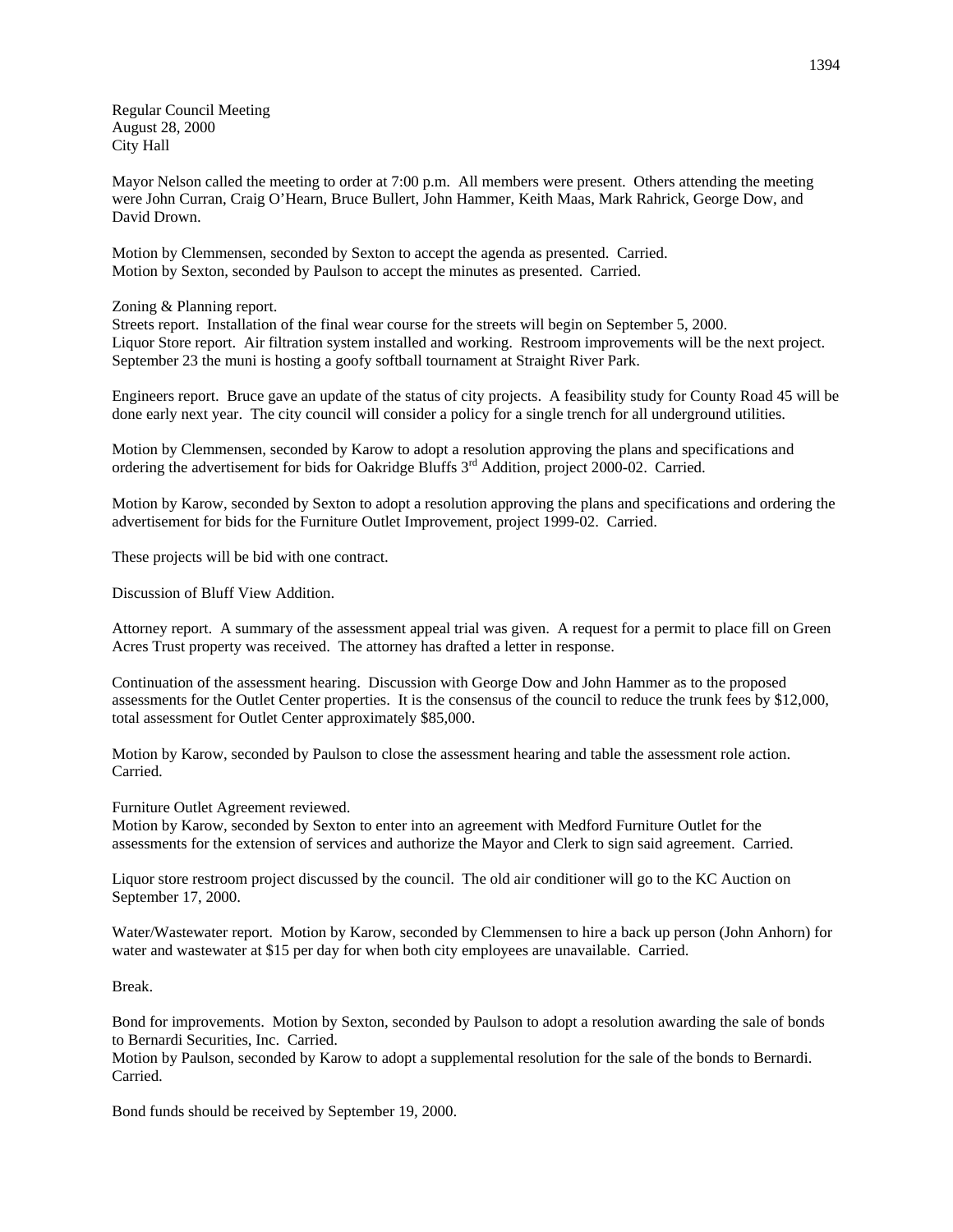A special meeting to discuss the budget will be held on Wednesday, September 6, at 6:30 p.m.

There is a meeting with MnDOT at Medford City Hall on August 29, at 2:00 p.m.

The fixed asset audit will be tabled until after the budget meeting.

Truth-in-Taxation hearings will be on Wednesday, December 6, 2000, at 7:00 p.m. with a continuation hearing on Wednesday, December 13, if needed.

Motion by Sexton, seconded by Paulson to adopt a resolution for building quality communities and designating Lois Nelson as the contact. Carried.

Motion by Clemmensen, seconded by Karow to exchange with Meadowvale Construction the use of the old water tanker during the Jones  $3<sup>rd</sup>$  Addition project with some piping (approximate value \$705). Carried.

Karow and Clemmensen plan to attend the SWEC meeting at Cabela's.

Motion by Karow, seconded by Clemmensen to adjourn at 11:00 p.m. Carried.

Special Meeting & Budget Meeting September 6, 2000 City Hall

Mayor Nelson called the meeting to order at 6:35 p.m. All members were present.

MnDOT meeting summary. At this time the cost to the city for this project is \$0. There is approximately \$50,000 in the project costs that will be used for aesthetics and lighting as the city would like.

Outlet Center proposed assessments. A meeting has been scheduled for Wednesday, September 13, at 4:00 p.m with Tom Rumptz to discuss this.

Furniture Outlet. The agreement was sent directly to Bill Hinks and Jim Matthews for their signatures. It has not been returned as of yet.

Cambridge Realty would like to meet with the city to discuss the Barta property. Mayor Nelson sent a letter outlining the requirements needed for a meeting.

Discussion of how and when people file for office.

Budget reviewed.

Motion by Sexton, seconded by Karow to adjourn at 8:43 p.m. Carried.

Minutes approved at \_\_\_\_\_\_\_\_\_\_\_\_\_\_\_\_\_\_\_\_\_\_\_\_\_\_\_\_\_\_\_\_\_\_\_\_\_\_\_\_\_ meeting

Submitted by clerk.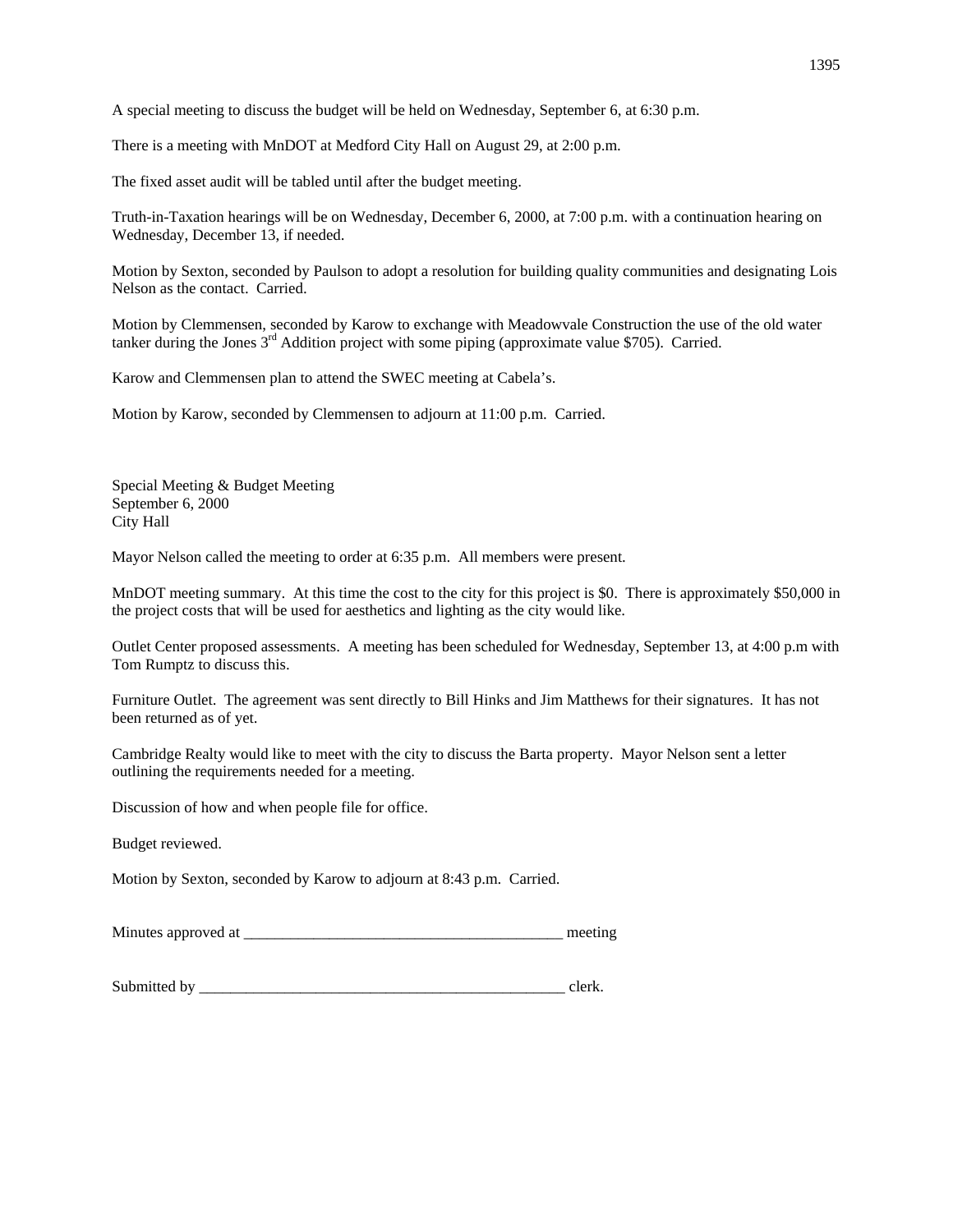Regular Council Meeting September 13, 2000 City Hall

Mayor Nelson called the meeting to order at 7:00 p.m. All members were present. Others attending were John Hammer, Tom Rumptz, George Dow, Craig O'Hearn, Chris VanderLugt, Mark Rahrick, and Bruce Bullert.

Motion by Paulson, seconded by Sexton to accept the agenda as amended. Carried. Motion by Clemmensen, seconded by Paulson to accept the minutes as presented. Carried. Motion by Sexton, seconded by Clemmensen to pay the city bills as presented. Carried. Motion by Karow, seconded by Paulson to pay the liquor store bills as presented. Carried.

Liquor Store report. The dance on Friday went very well. A summary of the expenses and revenue generated was shared. Horseshoe night at the muni went well also. Goofy softball will be on Saturday September 23. The liquor store budget was reviewed.

2001 Budget. Motion by Clemmensen, seconded by Sexton to adopt the preliminary budget of \$510,818, and increase of 9.4%; and a preliminary levy less HACA aid of:

| General Fund     | \$87.551  |
|------------------|-----------|
| Fire Relief      | 6.975     |
| 84 Storm Sewer   | 24,151    |
| 84 Street        | 4.883     |
| 97 Refinanced    | 55,713    |
| 93 Sewer         | 31,475    |
| 94 Street        | 20,053    |
| 95 Street        | 13,950    |
| Oakridge Bluffs  | 33.219    |
| 96 Water & Sewer | 48,564    |
| 98 Street        | 18,135    |
| 2000 Street      | 27,900    |
| <b>EDA Levy</b>  | 5.594     |
| Total            | \$378.163 |
|                  |           |

Carried.

Park report. Crane Creek will be resurfacing the tennis courts next year at their expense. This is being done due to the condition of the courts now.

The condition of the trees in the park was discussed.

EDA report.

Persons who filed for the positions of Mayor and Council are as follows:

| Mayor          | Lois M Nelson          |
|----------------|------------------------|
|                | Dan Kaiser             |
| Council 4 year | Marie Sexton           |
|                | Marilyn Warner         |
|                | Danny Robert Thomas    |
|                | <b>Brenda L DeMars</b> |
| Council 2 year | Pat Merritt            |
|                | Brian Paulson          |
|                | Michael J Corbin.      |
|                |                        |

Paulson gave a progress report for the employee salary grid he is working on. Discussion of the performance evaluation forms to be used this year. The form used last year will be used again this year.

Review of the MnDoT landscaping project for the round-a-bout area.

The sesquicentennial committee has a meeting scheduled for Wednesday, September 27, at 7:30 p.m. at City Hall.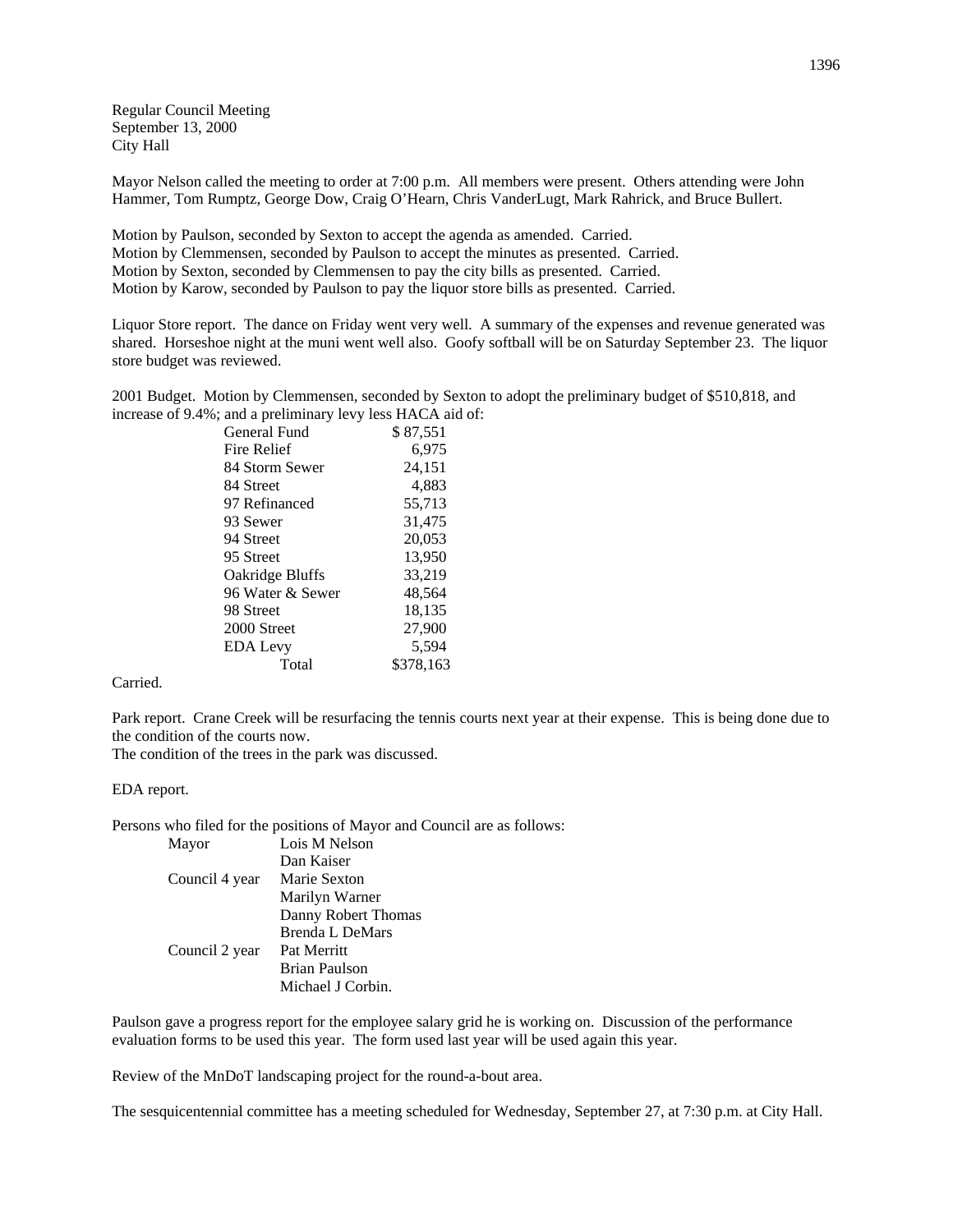A joint meeting with the Medford School Board has been scheduled for Monday, September 18, from 6:30 – 7:30 p.m. in the school library. The purpose is for the school board to outline the facility planning done so far.

Information about the LMC Regional meeting was shared.

The MPCA wastewater plant permit has been received.

Attorney report. The Furniture Outlet agreement has been signed by both Hinks and Matthews.

Discussion with Tom Rumptz about the water system and the extension of services to currently unserviced lots at the Outlet Center. A trial date of October 4 has been set for the courts to decide if the city's option to purchase the well and water system for \$1 elapsed upon annexation.

Motion by Sexton, seconded by Clemmensen to authorize the city attorney to draft an agreement with Horizon Group Properties that would transfer the well and water system to the City and defer the special assessments (approximately 96–97,000) for 5 years, the first 2 years interest free. If the undeveloped outlots are developed (building permit issued) within 5 years, ½ the trunk fee (approximately \$12,000) would be forgiven. And to authorize the mayor and clerk to sign the agreement. Carried.

Break.

Bid letting for the Furniture Outlet project may have to be moved from September 25 to October 3 at 6:30 p.m.

Motion by Clemmensen, seconded by Karow to approve the pay estimate to Meadowvale Construction for work done on the Jones 3<sup>rd</sup> Addition in the amount of \$151,797.65. Carried.

An update of the Jones  $3<sup>rd</sup>$  Addition project was given. Street projects updates. The curb work on  $5<sup>th</sup>$  Avenue SE should be done the end of this week or the beginning of next week.

The sidewalk along CSAH 12 going up the hill to Oakridge Bluffs has settled. This along with the spring will be addressed in the Oakridge Bluffs 3rd Addition project.

Motion by Clemmensen, seconded by Paulson to adjourn at 11:04 p.m. Carried.

Minutes approved at  $\Box$ 

Submitted by example of the state of the state of the state of the state of the state of the state of the state of the state of the state of the state of the state of the state of the state of the state of the state of the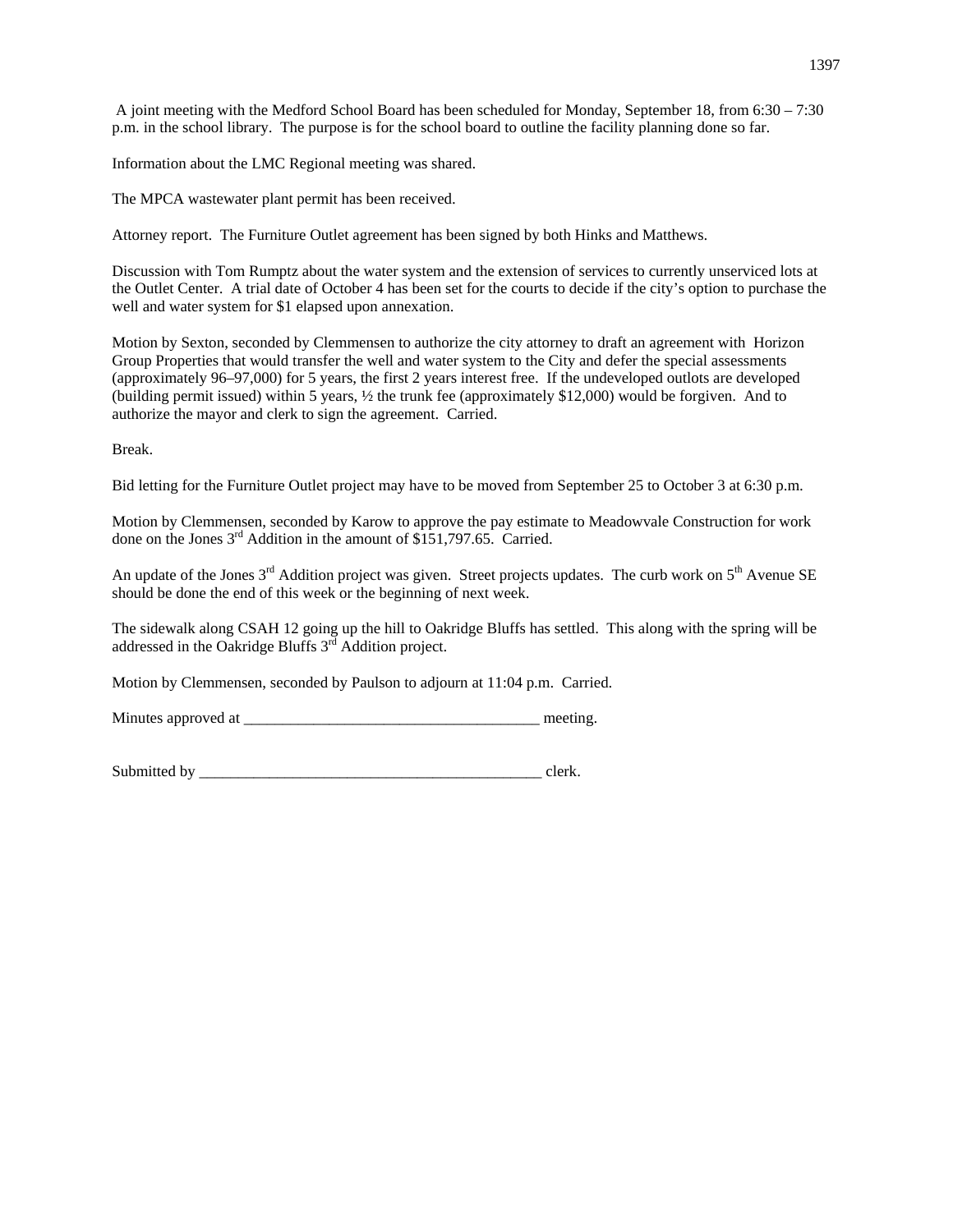Regular Council Meeting September 25, 2000 City Hall

Mayor Nelson called the meeting to order at 7:00 p.m. All members were present. Others attending were John Curran, Bob Anhorn, Brenda DeMars, Chris VanderLugt, Bruce Bullert, Keith Maas, Mark Rahrick, Dorian Cornelius, Stephan Schmidtberger, Franz Karl, and Sven Bauer.

Motion by Sexton, seconded by Karow to accept the agenda with additions. Carried. Motion by Clemmensen, seconded by Paulson to accept the minutes as presented. Carried.

Planning & Zoning report. Motion by Karow, seconded by Clemmensen to grant a variance to Bob Anhorn – 6 feet onto the right of way for the placement of a pump canopy over the 24 hour pumps. Carried.

Welcome extended to the German visitors staying with Mayor Nelson.

Streets report. The project at  $5<sup>th</sup>$  Avenue should be finished up shortly. Motion by Clemmensen, seconded by Karow to authorize Bergen Inc to repair Sunrise Drive between 3<sup>rd</sup> St NE and 1<sup>st</sup> St NE with asphalt rubber crack repair as quoted with payment to be made in January 2001. Carried.

The street lights along Sunrise Drive have been repaired. Other problems have been noted. Karow to contact Alliant about these.

Water/Wastewater report. The water meter has been installed at McDonalds. Maas will do unannounced spot checks of the system to be sure that it is being cleaned regularly.

Liquor Store report. The improvements for the liquor store are being tabled until the next meeting. The air conditioner sold at the KC auction and a check for \$270 has been received.

Sanborn will work with Attorney to rewrite the forms for the beer wine and dance applications for the KC Lodge.

Review of the latest draft for the well and water system purchase from the Outlet Center. The Regional Marketplace Ordinance needs to be reviewed regarding independent signage also.

Break.

Engineers Report. An itemized bill for the improvements to the I & M crossing at  $5<sup>th</sup>$  Avenue NE has been received. Bruce will fax it to City Hall for payment at the next meeting. Progress reports were given for  $5<sup>th</sup>$  Avenue SE work. The bid opening for the Furniture Outlet/Oakridge Bluffs  $3<sup>rd</sup>$  will be on October 10, 2000.

The council summarized the joint meeting with the Medford School Board. The committee looking into the school building has recommended that the school board look to purchase land for the future site of a school.

The facility plan for wastewater treatment research into financing is going well. The plan should be submitted to MPCA in April of 2001.

Employee Performance Evaluation and Grid System. Last years form will be used for evaluations. Paulson is working on the grid system. Council recommends that there are  $5 - 7$  steps. All evaluations should be completed by the end of November.

The time records sheet will be filled out the first week in October and the last week of November.

A meeting for the sesquicentennial is scheduled for Wednesday, September 27, at 7:30 p.m. at City Hall.

LMC Regional meeting. Approval for attendance will be at the next meeting.

Minnesota Cities Week is October  $9 - 14$ . There will be an open house at City Hall on October 14 from  $9:00 -$ 11:00 am. All are welcome.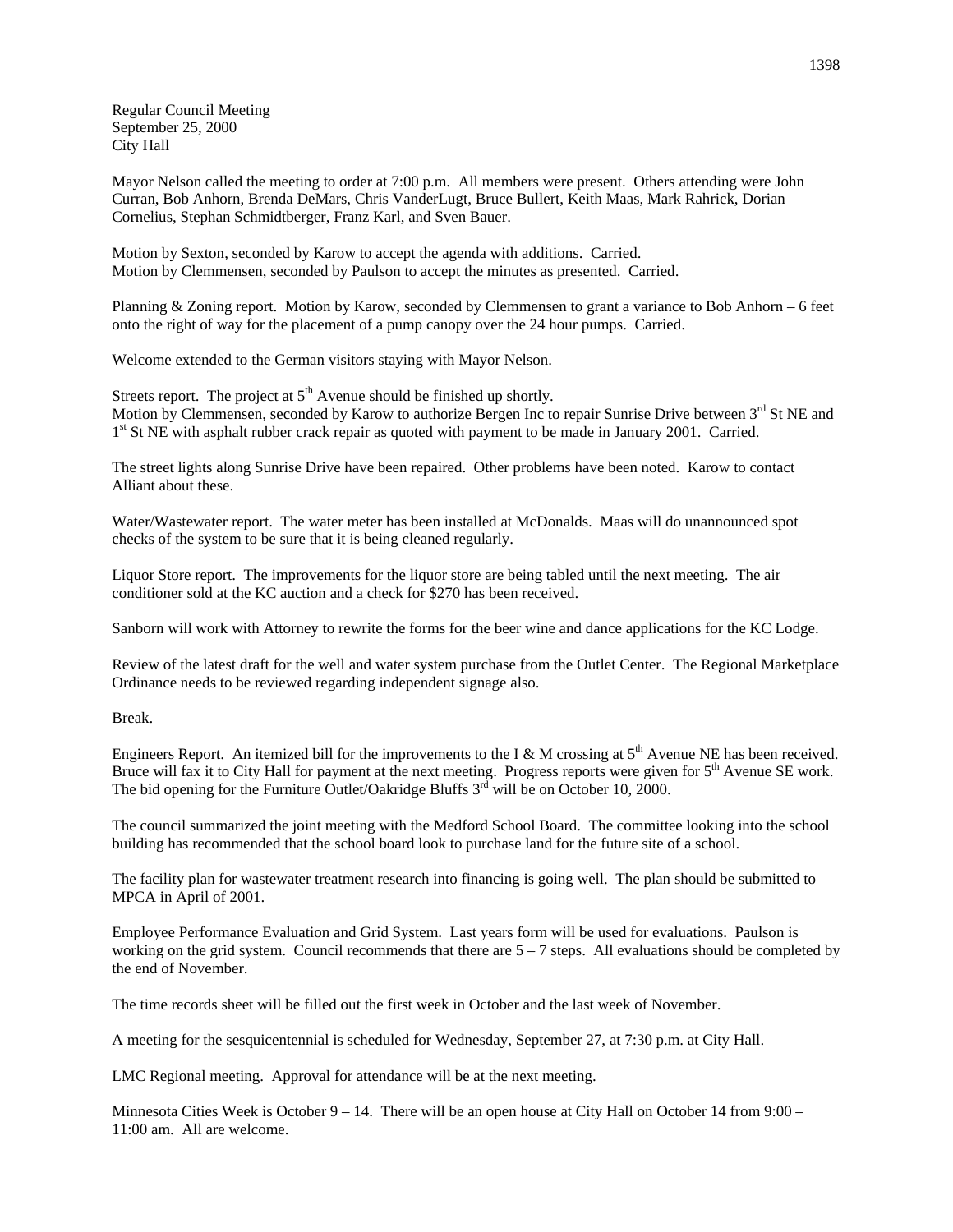Sanborn will check into the registration for the TIF Seminar to see what requirements there are for registration and substitutions.

Motion by Sexton, seconded by Paulson to proceed with the insurance appraisal offered by the LMCIT at no cost to the city. Carried.

The Tuttle property has changed ownership. The city maintained the right of first refusal with the new owner.

Discussion of the political signs and the "Have computer, work at Home" signs placed on utility poles and in public right-of-way. Sanborn to check with Steele County Attorney for this.

Discussion of the spraying of city property.

Motion by Karow, seconded by Paulson to purchase a used sprayer for \$250 and to license Dorian to do the spraying. Carried.

Motion by Paulson, seconded by Sexton to adjourn at 9:35 p.m. Carried.

Minutes approved at \_\_\_\_\_\_\_\_\_\_\_\_\_\_\_\_\_\_\_\_\_\_\_\_\_\_\_\_\_\_\_\_\_\_\_ meeting.

Submitted by \_\_\_\_\_\_\_\_\_\_\_\_\_\_\_\_\_\_\_\_\_\_\_\_\_\_\_\_\_\_\_\_\_\_\_\_\_\_\_\_\_ clerk.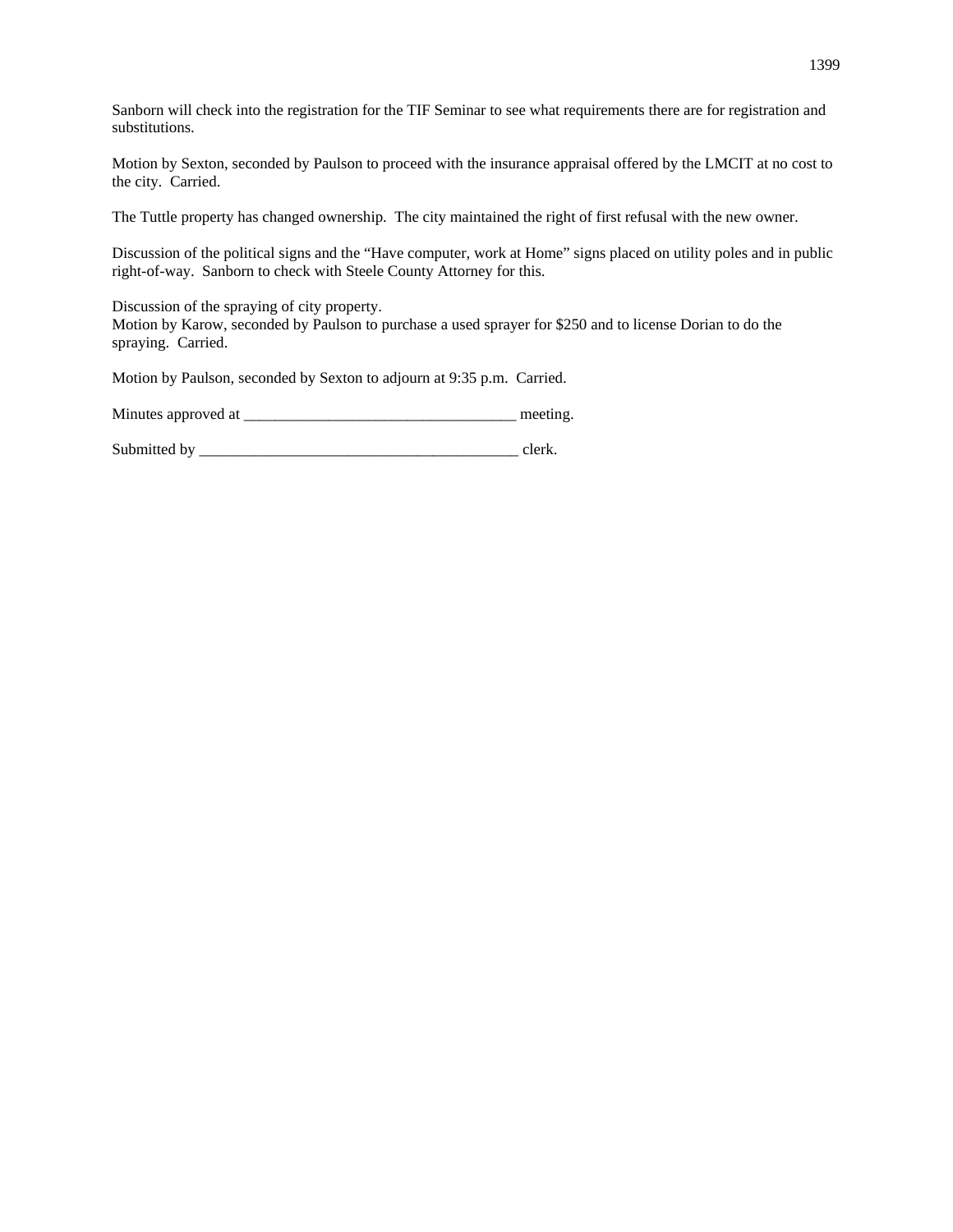Regular Council Meeting October 10, 2000 City Hall

Mayor Nelson called the meeting to order at 7:00 p.m. All members were present. Others attending the meeting were John Tjernagel, Greg Sanborn, Jodi Kvaas, Pat Merritt, Bruce Bullert, Dan Remington, Deputies Tod Schwanke and Dave Clark, and Mark Rahrick.

Open forum. Sesquicentennial committee members John Tjernagel and Greg Sanborn are requesting that the Council add funds to the line item on the proposed budget for the 2003 Celebration. The committee is asking for the council to dedicate \$1,500 to the start up costs for the celebration.

Motion by Sexton, seconded by Karow to accept the agenda with additions. Carried. Motion by Sexton, seconded by Clemmensen to accept the minutes as presented. Carried. Motion by Clemmensen, seconded by Paulson to pay the liquor store bills as presented. Carried. Motion by Paulson, seconded by Karow to pay the city bills excluding the Bergen Inc bill that is deferred until January 2001. Carried.

Park report. The county park board approved \$2,100 for the Medford park improvements in 2000. Motion by Sexton, seconded by Karow to authorize the purchase of 3 street Christmas decorations at a cost not to exceed \$1,800. Carried.

Steele County Deputies Todd Schwanke and Dave Clark were in attendance. Issues around Medford discussed. The citation at the trailer court was mentioned. The city attorney has a call into the county attorney. A tour of the new patrol car was given by the deputies.

Attorney report. Outlet Center agreement has been signed by Tom Rumptz. The Furniture Outlet agreement had a change due to an incorrect assumption.

Motion by Clemmensen, seconded by Sexton to approve the language changes to the Furniture Outlet agreement and authorize the attorney to forward the changes to Bill Hinks and Jim Matthews. Carried.

Discussion of possible changes to the Regional Market Place ordinance. These recommendations will be shared with the planning  $&$  zoning board.

Mark & Karen will work on a new draft for the beer and wine license application..

Discussion of the land dedication for the Jones  $3<sup>rd</sup>$  Addition. Access to the parcel was discussed along with the stock pile of dirt. Mark will clarify the dirt issue with the Jones family.

Lee Assessment appeal. The parcel on the south side of  $5<sup>th</sup>$  Ave NE was sold so that appeal is done, the assessment will go back on the assessment role. The other parcels are in the rescheduling loop.

Mark will be checking with the building inspector about John Regitschnig's siding project that has not been completed as of yet. The litigation Mr. Regitschnig brought with the lots owned by the city that are by the trailer court was continued for 1 year January 12, 2000.

Engineer's report. Bids were opened today for the Furniture Outlet and Oakridge 3<sup>rd</sup> projects. Apparent low bid was from SJ Louis Construction out of St. Cloud. There were 12 bids received. Motion by Karow, seconded by Clemmensen to adopt a resolution awarding the bid to SJ Louis Construction and defer the alternative choice to city staff. Carried. A pre construction meeting is planned for Monday, October 16.

Jones 3<sup>rd</sup> Addition. Discussion of restoration will be required for the vacant lot boulevards. Discussion of the storm water drainage situation in Jones  $2<sup>nd</sup>$  Addition.

Assessment hearings for Jones  $3^{rd}$  and the  $3^{rd}$  Ave &  $4^{th}$  St SE projects will be held on November 14 starting at 6:30 p.m.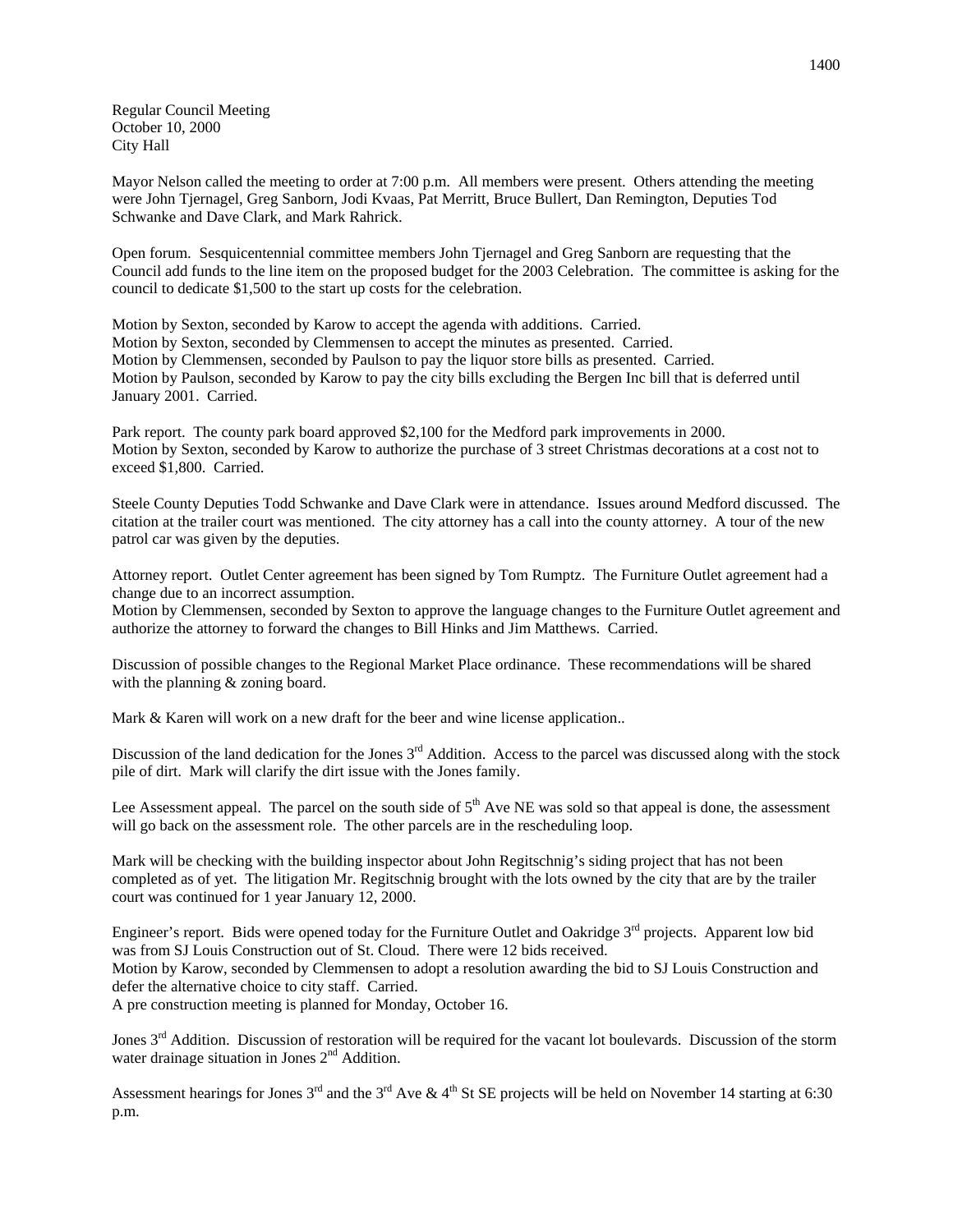Progress reports of other projects given. Street signs are needed on Woodland Trail.

Discussion of the communication received from Perry Ryan (Barta Property). This will be discussed at the October  $23<sup>rd</sup>$  meeting.

Resolutions outlining fees were distributed to the council. These will be discussed at the next regular meeting.

City Hall Open House is Saturday, October 14 from 9:00 – 11:00 a.m.

LMC Regional meeting will be discussed at the next regular meeting.

MnDoT landscaping and esthetics proposal will be to reiterate the outline of what has been discussed with them to this date.

Sesquicentennial committee request. A review of the earlier request. Council will think about this and make decision with final budget review in December.

Motion by Sexton, seconded by Karow to register both Karen & Brian for the Minnesota State Auditors sponsored seminar on TIF on November 9. Carried.

Paulson explained the preliminary pay grid. He now needs employee names, position, current wage, and pay equity information to continue.

The Project Impact monies have been received for the update of the outdoor warning system.

Budget was mentioned briefly.

Motion by Paulson, seconded by Clemmensen to adjourn at 10:55 p.m. Carried.

| Minutes approved at |  |  |
|---------------------|--|--|
|---------------------|--|--|

| Submitted<br>h |  |
|----------------|--|
|                |  |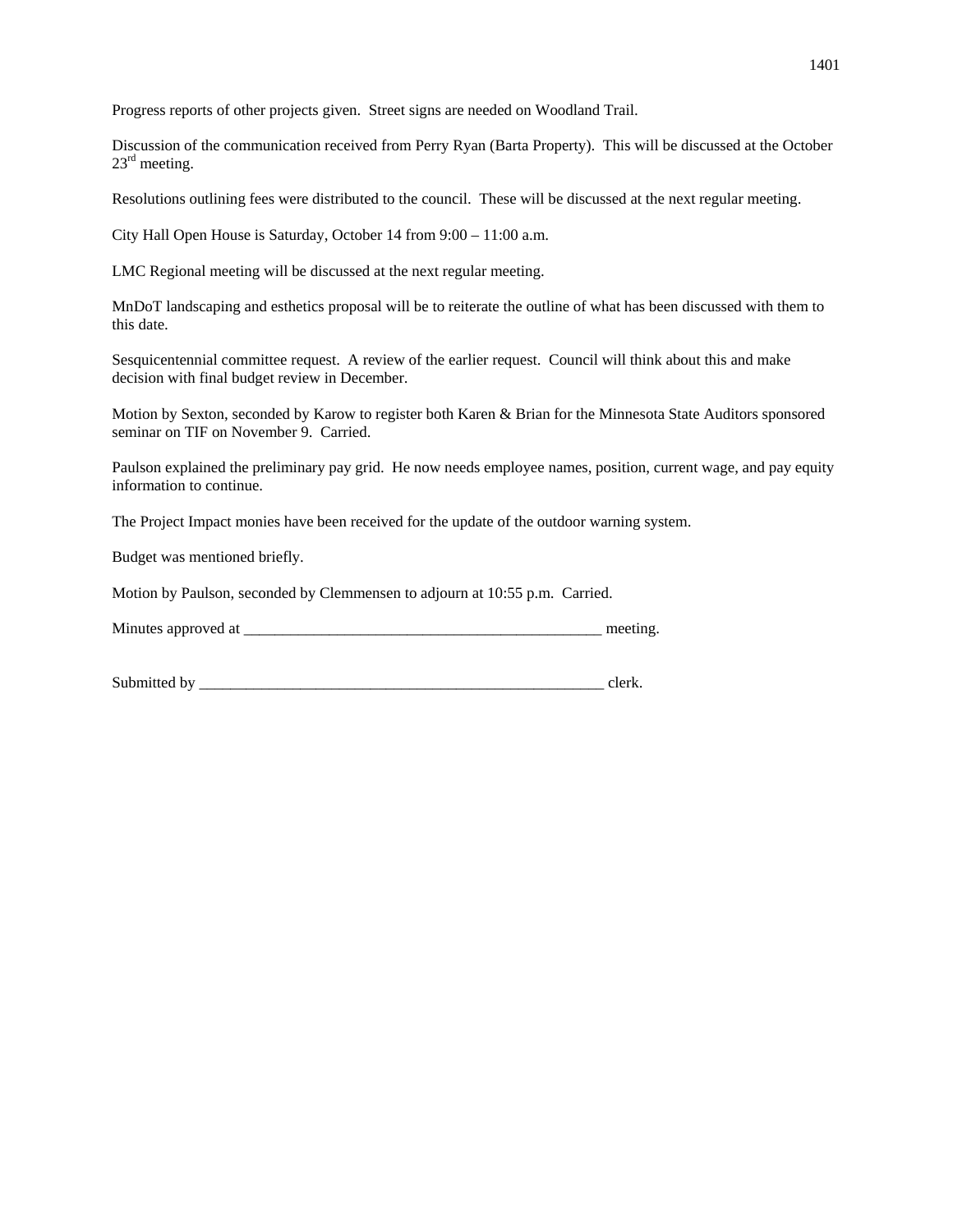Regular Council Meeting October 23, 2000 City Hall

Mayor Nelson called the meeting to order at 7:00 p.m. All members were present. Others attending the meeting were Curtis Seavey, Alex Worthingtin, Katie Luebben, Jodi Kvaas, Chris VanderLugt, Pat Merritt, Brenda DeMars, Greg Sanborn, Keith Maas, and Bruce Bullert.

Welcome to the Owatonna and Medford students in attendance tonight.

Open forum: Jodi Kvaas, Owatonna People's Press, is looking for interesting people business trends or story ideas to be included in the Steele County Profile publication that will go out in March. Any ideas from here would be appreciated.

Pat Merritt asked about the liquor license application costs and what, if any charge would there be for Sunday Liquor Licenses. Liquor Licenses are \$2,500. Sunday sales licenses fees will not be set until after the election and the results of the vote are known.

Motion by Paulson, seconded by Karow to accept the agenda with additions. Carried. Motion by Clemmensen, seconded by Paulson to accept the minutes as presented. Carried.

### EDA Report.

Streets Report. The crack repair has been completed on Sunrise Drive. Alliant Energy's policy is to not change street light bulbs until blowouts occur, not necessarily when lights blink on and off. The tree trimming policy only covers tree limbs that interfere with power lines.

The LMC Regional meeting in Montgomery is on November 1<sup>st</sup>. Mayor Nelson is going. Any other council interested will need to let Karen know tomorrow morning so she can get them registered.

Review of the drafted letter to MnDoT about the aesthetics in the area of the round-a-bout.

Budget Review. The Medford Township reimbursement payment will be made in December. Motion by Paulson, seconded by Clemmensen to use funds from the Capital Improvement Fund to pay for the repairs to the well casing in the amount of \$10,076.10. Carried.

Motion by Clemmensen, seconded by Karow to transfer 3<sup>rd</sup> Quarter Water Collections in the amount of \$27,808.30. Carried.

Discussion of the 150<sup>th</sup> Celebration Committees request for start up funds. The EDA budget has monies budgeted for marketing that have not been used. These funds could be used for the 150<sup>th</sup> Celebration Committee.

A request from the Boy Scouts to install an aluminum can collection site in the City of Medford. Karen will contact the Clevengers to invite them to the next regular meeting to discuss this request.

There is a presentation for affordable housing in Steele County at the Administration building on Tuesday, October 24<sup>th</sup>. Mayor Nelson and Council member Karow will attend.

Motion by Clemmensen, seconded by Sexton to adopt a resolution authorizing a tax rate increase for 2001 payable taxes. Carried.

Motion by Karow, seconded by Clemmensen to move the regular meeting from Monday, November  $27<sup>th</sup>$  to Tuesday, November 28<sup>th</sup>. Carried.

Motion by Sexton, seconded by Paulson to canvass votes on November 8, 2000, at 7:00 p.m. Carried.

This year there will be some Medford School students who will be helping out during the election by being Election Judge Trainees.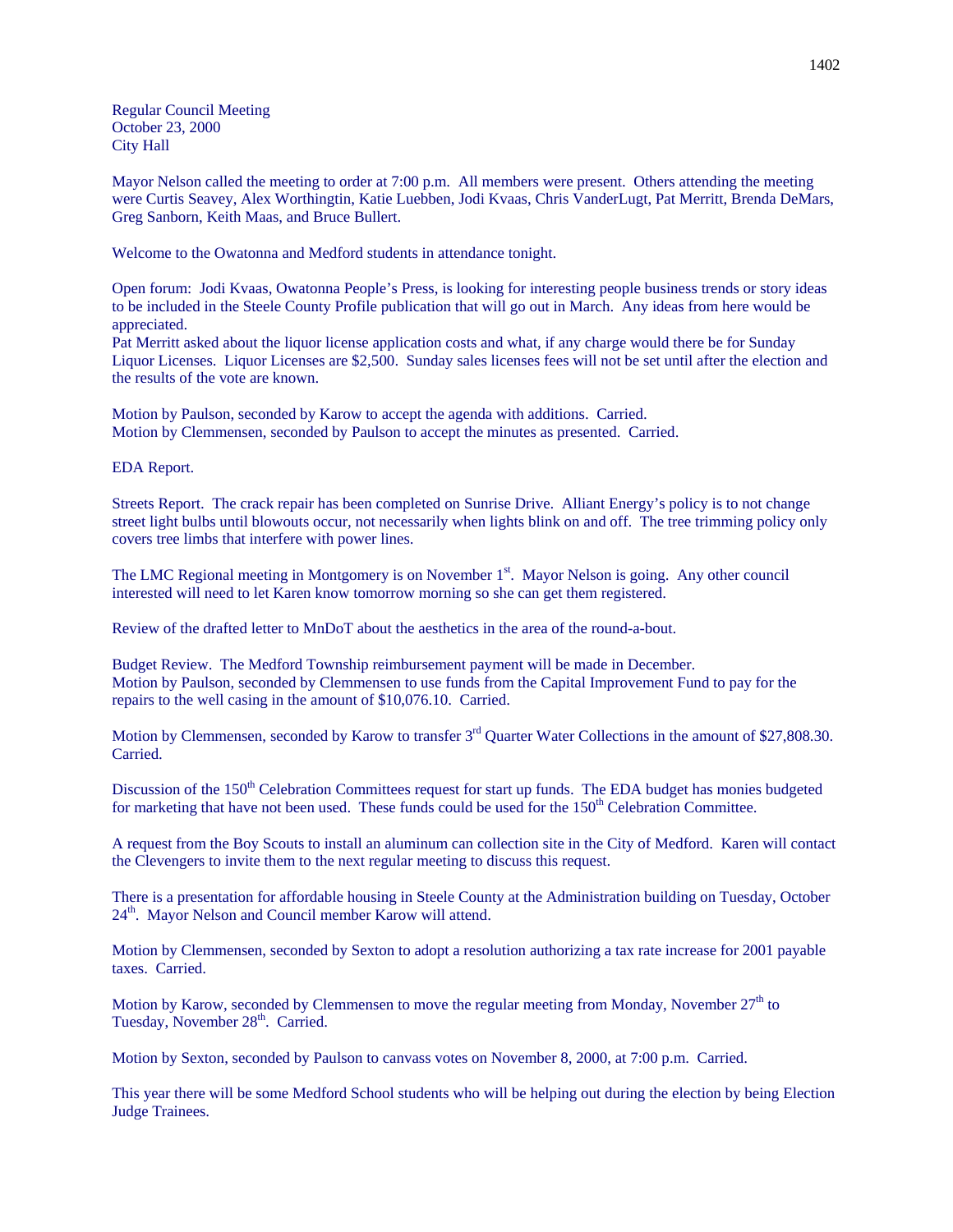Break.

Liquor Store report. A Halloween party at the Muni is scheduled for Saturday October 28 to compliment the 150 Club event at the KC Hall. The restroom renovation project will start the  $2<sup>nd</sup>$  or  $3<sup>rd</sup>$  week of November.

Water/Wastewater report. Metering of water use at the Furniture Outlet and the Outlet Center was discussed. Keith will order meters once he has inspected the sites to know what kind of meters are needed.

Engineers report. Bluff View Phase 2 and Oakridge Bluffs 2nd projects were reviewed. Signs need to be replaced along with mailboxes installed and some soding to be completed before the projects are completely done. Motion by Clemmensen, seconded by Karow to approve the final pay request to Crane Creek Construction in the amount of \$34,779.18 for these projects but to hold the payment until the final work is completed. Carried.

Project 2000-1,  $3^{\text{rd}}$  Avenue &  $4^{\text{th}}$  Street SE. Motion by Paulson, seconded by Sexton to approve the final pay request to Crane Creek Construction in the amount of \$25,056.18 for this project. Carried. Motion by Sexton, seconded by Clemmensen to adopt a resolution declaring the costs to be assessed and ordering the preparation of the proposed assessment role. Carried.

Motion by Paulson, seconded Karow to adopt a resolution calling for the hearing on the proposed assessment role for this project. Carried.

Projects 98-2 and 99-1, NE and NW areas. Motion by Karow, seconded by Clemmensen to approve the final payment to Crane Creek Construction in the amount of \$20,958.16 for this project. Carried.

Jones 3<sup>rd</sup> Addition. Motion by Clemmensen, seconded by Sexton to adopt a resolution declaring the costs to be assessed and ordering the preparation of the proposed assessment role. Carried. Motion by Paulson, seconded by Karow to adopt a resolution calling for the hearing on the proposed assessment role for this project. Carried.

A progress report on the Furniture Outlet and Oakridge 3<sup>rd</sup> Addition projects was given. The contracts with SJ Louis Construction have been signed.

Motion by Sexton, seconded by Paulson to adopt a resolution establishing adjusted water and sewer fees. Carried. These fees are based on domestic size connection fees.

Motion by Karow, seconded by Clemmensen to adopt a resolution establishing a policy regarding street lights in subdivisions. Carried.

Motion by Sexton, seconded by Paulson to adopt a resolution establishing development fee for signs within a subdivision. Carried.

Review of the correspondence from Ryan Engineering regarding the Barta Property. Bruce called 10 days ago and has not received a return call yet. Mayor Nelson will acknowledge the letter and state that their concerns would be addressed in a developers agreement.

Be it noted that the water park at the Holiday Inn may be paying lifeguards higher wages than the City.

Motion by Clemmensen, seconded by Paulson to adjourn the meeting at 9:50 p.m. Carried.

| Minutes approved at | meeting. |
|---------------------|----------|
|                     |          |

Submitted by  $\Box$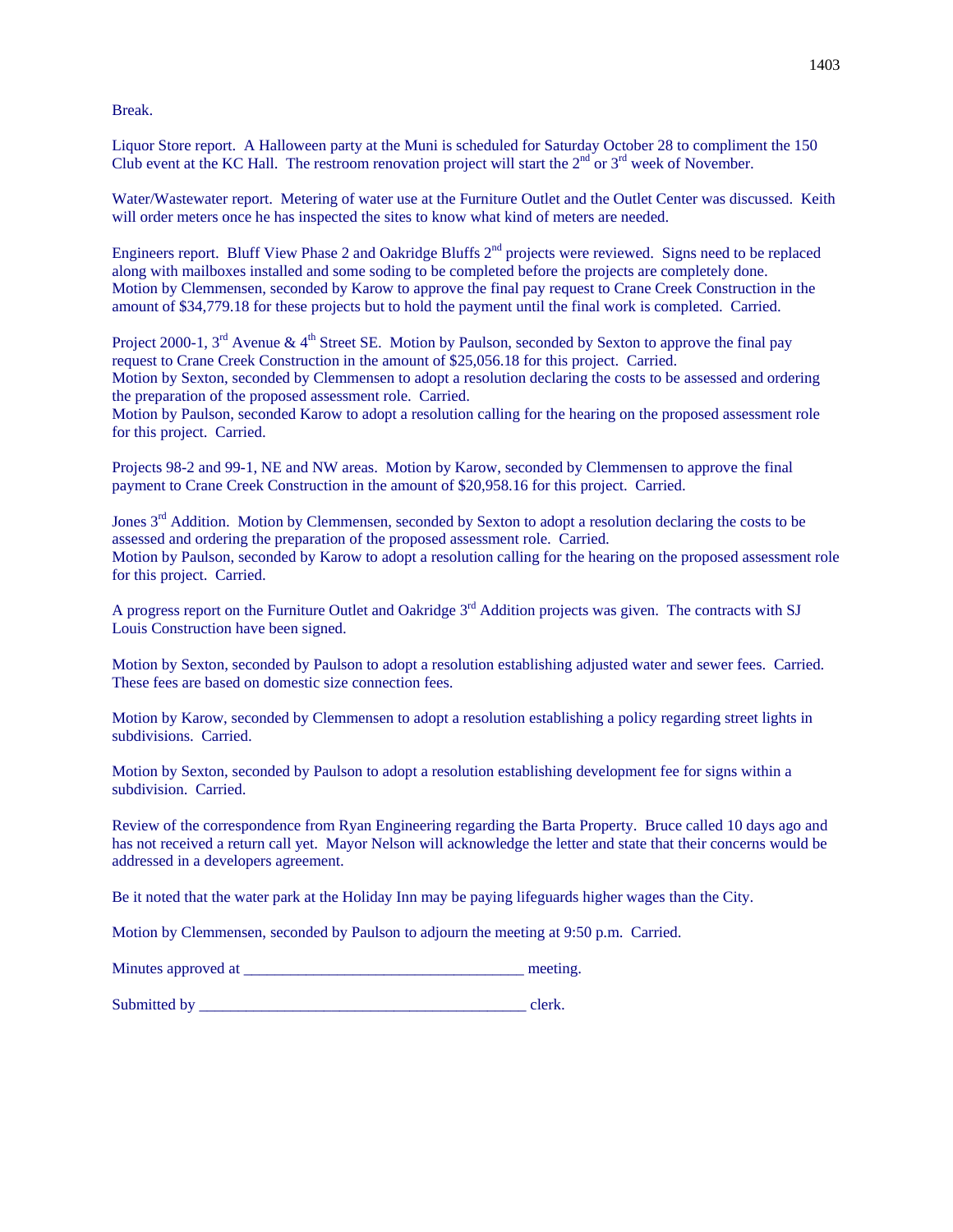Canvass Votes & Council Workshop November 13, 2000 City Hall

Mayor Nelson called the meeting to order at 7:00 p.m. All members were present.

The purpose of this meeting is to canvass the election results and for a Council Workshop to review employee pay grid and job descriptions.

The election results were:

| Mayor:                              | Dan Kaiser           | 239 |
|-------------------------------------|----------------------|-----|
|                                     | Lois Nelson          | 234 |
| <b>City Council</b>                 | Danny Robert Thomas  | 273 |
| 4 Year Term                         | <b>Marie Sexton</b>  | 239 |
|                                     | Brenda L. DeMars     | 231 |
|                                     | Marilyn Warner       | 108 |
|                                     | <b>Write Ins</b>     | 4   |
| <b>City Council</b>                 | <b>Brian Paulson</b> | 233 |
| 2 Year Term                         | <b>Pat Merritt</b>   | 210 |
|                                     | Michael Corbin       | 32  |
| <b>Sunday Liquor Sales Question</b> |                      |     |
|                                     | Yes                  | 370 |
|                                     | No                   | 93  |
|                                     |                      |     |

Motion by Clemmensen, seconded by Sexton to accept the election results: Mayor – Dan Kaiser; City Council 4 Year – Danny Robert Thomas and Marie Sexton; City Council 2 Year – Brian Paulson; and a majority in favor of issuing up to 4 Sunday Liquor Licenses. Carried.

The Council would like to acknowledge the citizens of Medford for the overwhelming support of the Sunday Liquor Licensing in the election.

Review of the job descriptions and tasks done for all employees and review of the latest draft of the employee pay grid.

Motion by Karow, seconded by Clemmensen to adjourn at 9:23 p.m. Carried.

Public Hearings and Regular Council Meeting November 14, 2000 City Hall

Mayor Nelson called the public hearing to order at 6:30 p.m. All members were present. Others attending were Danny Thomas, Greg Sanborn, Dan Kaiser, Dorothy Buecsler, Shelly Shaw, Bruce Bullert, Virginia Jones, Rick Jones, Tom Federaly, Jackie Berg, Brenda DeMars, Paul Vick, Jodi Kvaas, Craig O'Hearn, Mark Rahrick, Stacy Thofson, and Cheryl Clevenger.

The public hearing for 4<sup>th</sup> Street SE and 3<sup>rd</sup> Avenue SE project. The project was explained by the engineer. The floor was opened for questions. Dorothy Buecksler expressed concerns about the dead end on the west end of 3<sup>rd</sup> Avenue SE and the signs to notify drivers of the dead end.

Motion by Sexton, seconded by Paulson to adopt a resolution to approve the assessment role as presented. Carried.

Motion by Sexton, seconded by Paulson to close the hearing at 6:50 p.m. Carried.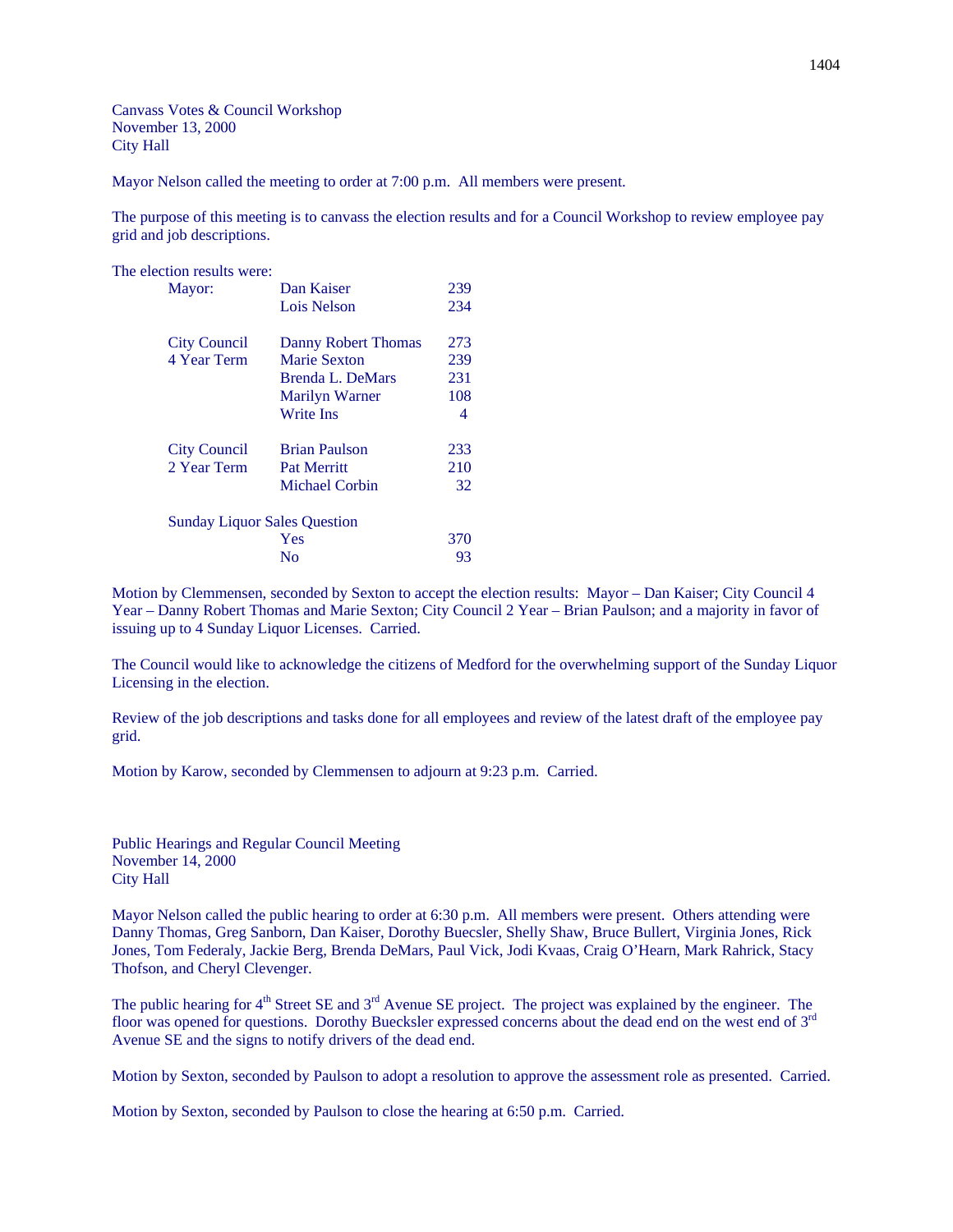Mayor Nelson called the regular council meeting to order at 7:00 p.m. There was no open forum.

Motion by Sexton, seconded by Karow to accept the agenda with additions. Carried. Motion by Clemmensen, seconded by Paulson to accept the minutes as presented. Carried. Motion by Karow, seconded by Clemmensen to pay the city bills as presented. Carried. Motion by Paulson, seconded by Sexton to pay the liquor store bills as presented. Carried.

There is no zoning and planning report tonight.

Park Report.

MnDoT Project. Mayor Nelson explained the slight changes to the round-a-bout project. Motion by Clemmensen, seconded by Karow to adopt a resolution supporting the round-a-bout project as presented by MnDoT. Carried.

Mayor Nelson will work on the TIF legislation with the EDA as the new session approaches.

Copies of the latest draft of the Employee Grid system were given to the council to review.

A recap of the LMC Regional Meeting were given by Karow and Nelson. Paulson gave a recap of the TIF Seminar he attended.

There has been no response to the letter dated October 30, 2000, sent to Ryan Engineering in response to the letter received from Perry.

United Way Campaign was mentioned. Support from City Staff and Elected officials is encouraged.

The 1997 – 2000 Market and Taxation information from the LMC was reviewed.

The Public Hearing for City Project 99-3, Jones 3<sup>rd</sup> Addition, was opened at 7:30 p.m. The project was explained by the city engineer. The assessment amounts were broken down and explained by Bruce. Assessments not paid off will be certified to the real estate taxes over a 15 year period at 6.5034% interest.

The floor was opened to questions. Rick Jones expressed his concerns about the engineering fees. The developers agreement sited engineering fees of 10.5% the actual expense was 16%. The assessments for this project were compared to the assessments for other residential development projects. The trunk fees were explained. There was discussion of the utilities lines in the front boulevard area and the amount of rocks exposed by the utility installation crews.

Rick Jones would like to meet with Bruce Bullert and John Hosfield to discuss the engineering fees. Motion by Sexton, seconded by Karow to continue this hearing to November 28, 2000, at 7:00 p.m. Carried.

Cub Scout request for an aluminum can collection site was discussed. The cub scouts would be responsible for the upkeep and cleanliness of the area. It would be a chain link fence area to collect bags of cans. Ms. Clevenger will meet with Clemmensen to work on the site plan for this.

Break.

Attorney report.

- Outlet Center Mark will send a letter to Tom Rumptz requesting the hookup to be completed to the water system but not activated until the paperwork is completed.
- The County Attorney is working on the citation for the nuisance ordinance violation at the trailer court.
- A sample ordinance for signs will be shared at next months meeting.
- The reply to the complaint from the billboard sign request was filed with the court. This is on the court schedule at the end of November.
- A draft of a proposed Sunday Liquor License Ordinance was reviewed. Mark will make suggested changes and get it to the city for the next meeting.
- Wine and 3.2 Beer licenses ordinance needs to be updated. Mark will draft and ordinance for the council to consider.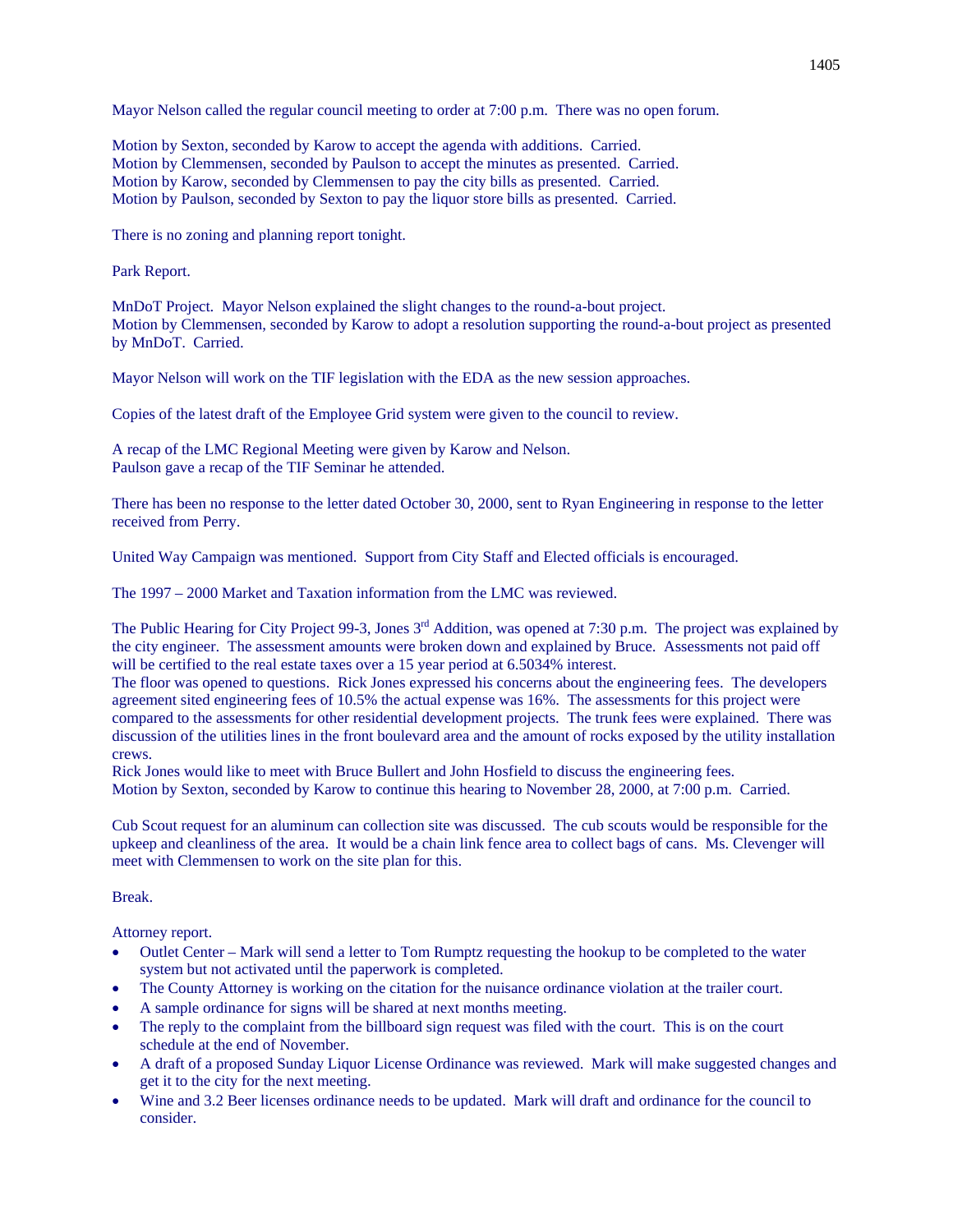- One lot owned by Dave & Sylvia Lee has been sold. This lot will be removed from the appeal of the special assessments submitted by the Lees.
- Mark will research the question concerning the replacement of mobile homes that are removed from the trailer park.
- S J Louis Construction has requested that the retainage be replaced with an escrow account. According to the state statutes the city shall accept this. S J Louis will submit a contract for the Council to review.

# Medford Fire Department report.

Motion by Karow, seconded by Clemmensen to enter into the contracts for fire protection for Medford and Deerfield Township for 2001, 2002, and 2003 with the fees as stated in the contracts. Carried.

Rick Hager presented a request for per hour rate and occasion rate increases for the firemen. Discussion of this request and whether the budget could support this increase.

Motion by Karow, seconded by Clemmensen to accept the recommended changes as presented. The changes will be effective January 1, 2001. Carried.

Quotes will be obtained for a repeater for the fire channel and presented to the Council soon. There is a 6 month waiting period with FCC to get a license for the repeater.

Engineers report.

- Furniture Outlet Project update. The Furniture Outlet wants to maintain the well for the lawn sprinkler system. The assessments for this will be certified for payable 2001. There is a casing that is approximately 11 feet deep at the intersection of  $12 \& 23$  that carries gas and phone lines under the interstate. This interferes with the placement of the sanitary sewer line. Motion by Paulson, seconded by Sexton to approve the sanitary sewer pipe elevation adjustment to accommodate the carrier casing at County Roads 12 & 23 intersection. Carried.
- Oakridge  $3<sup>rd</sup>$  Addition. Todd will be bringing recommendations for the natural spring problem by the sidewalk along County Road 12 to the next meeting.
- Jones 3<sup>rd</sup> Addition. Meadowvale had to complete the site grading that was not done before they were ready to begin their work.
	- Motion by Sexton, seconded by Karow to approve Change Order #1 in the amount of \$10,368.00 regarding the additional grading done by Meadowvale. Carried.
	- Motion by Paulson, seconded by Clemmensen to approve pay estimate #2 in the amount of \$18,899.14 to Meadowvale Construction for work completed on the Jones 3<sup>rd</sup> Addition. Carried.
	- Hosfield needs to provide on behalf of the Jones 3rd Addition a meets and bounds description of the land that will be deeded to the city.
	- Reflectors will be placed at the end of Second Street SW to warn drivers of the dead end.

The council discussed the possible trunk fees that may be charged to the School should it annex land to build a new school. The amount would depend on whether the zoning would be residential with a conditional use permit or if it was zoned commercial/industrial.

Motion by Clemmensen, seconded by Paulson to adopt the Data Practices Resolution and appoint the City Clerk as the data practices compliance official. Carried.

A review of the correspondence from the City of Owatonna concerning the D M & E and I & M Rail lines was done. The only thing the city council could do at this time is to submit an opinion to the Environmental Impact Study. The attorney will review and give a recommendation at the December meeting.

Motion by Sexton, seconded by Karow to approve the payment to the Medford School for CAST support in the amount of \$2,000. Carried.

None of the council was available to attend the LMC Policy Adoption conference. The City of Medford will not join the National League of Cities at this time.

Discussion of the distribution of the pull tab lease monies. The budgeted amount for 2000 is \$1,600. The actual amount is \$2,500. Discussion of how much of the actual amount should be distributed to the employees. This issue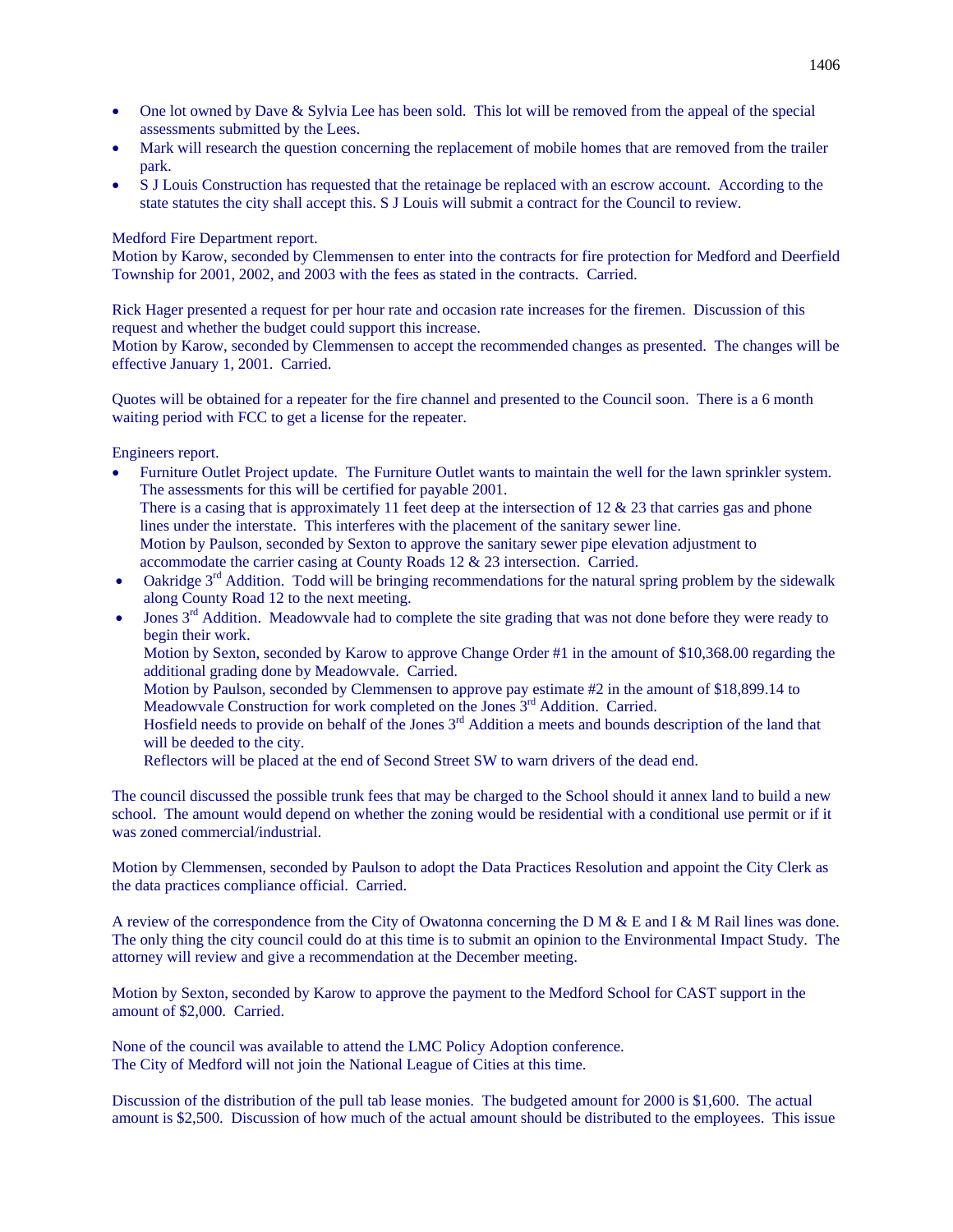will be researched as to when the increase was approved and what was decided at that time. Then it will be brought back to the next council meeting, November  $28<sup>th</sup>$ .

Discussion of enclosing the salt shed at the wastewater treatment plant with an overhead door on the west end. A 12' X 18' door is \$1,570 installed. The opener would cost \$600. The opening would need to be framed up so that a door could be installed.

Motion by Clemmensen, seconded by Karow to authorize up to \$3,000 (using the monies budgeted for wastewater chemicals that is unused) to enclose the west end of the salt shed. Carried.

The understanding is that the liquor store bathrooms need to be addressed first. Especially since the overhead door for the salt shed will take a month to get here once ordered.

Motion by Paulson, seconded by Sexton to adjourn at 11:25 p.m. Carried.

Minutes approved at \_\_\_\_\_\_\_\_\_\_\_\_\_\_\_\_\_\_\_\_\_\_\_\_\_\_\_\_\_\_\_\_\_\_\_\_\_\_\_\_\_\_ meeting.

Submitted by \_\_\_\_\_\_\_\_\_\_\_\_\_\_\_\_\_\_\_\_\_\_\_\_\_\_\_\_\_\_\_\_\_\_\_\_\_\_\_\_\_\_\_\_\_\_\_\_ clerk.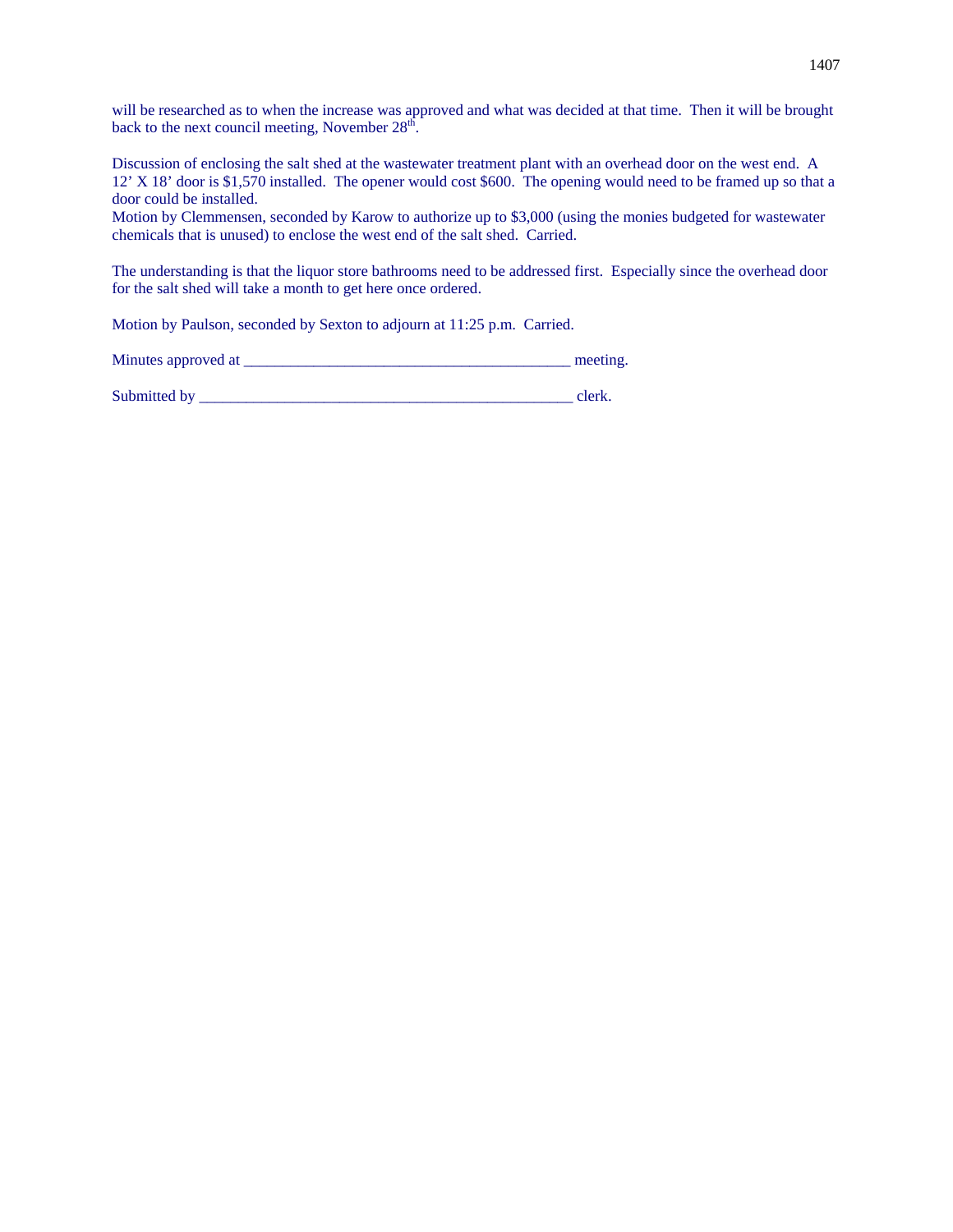Public Hearing and Regular Council Meeting November 28, 2000 City Hall

Mayor Lois Nelson called the meeting to order at 7:00 p.m. All members were present. Others attending were Danny Thomas, John Curran, Greg Sanborn, Dan Kaiser, DeWayne Halverson, Bruce Bullert, Craig O'Hearn, Rick Jones, Bob Jones, Keith Maas, Brenda McGivney, Dorian Cornelius, and Jeff Fehn.

Bruce Bullert and the Jones having not arrived yet the public hearing will be opened when they arrive.

Open forum: DeWayne Halverson expressed concern that house numbers are not displayed on many homes in Medford. The city will try to get the word out about the need for all home owners to have house numbers on their homes.

Public Hearing for Jones 3<sup>rd</sup> Addition Assessments. Discussion of the Developer's Agreement with the Rick & Bob Jones, Bruce Bullert, and the City Council about the engineering fees – 10.5% in agreement vs. 16% actual. It is the City's opinion that the developer was given verbal notice of the increase of engineering fees at regular city council meeting from March 14 through May 22, 2000. A meeting between the developer, their engineer (Hosfield), city engineer, city attorney, and council representatives will be scheduled for further discussion of this issue prior to the next regular meeting.

This hearing will be continued to December 12, 2000 at 7:00 p.m.

Motion by Karow, seconded by Sexton to accept the agenda with additions. Carried. Motion by Sexton, seconded by Paulson to accept the minutes as corrected. Carried.

Zoning report. Motion by Sexton, seconded by Karow to set a city policy for all variance requests, property owners must have proof of property lines by a certificate of survey signed by a registered land surveyor. Carried.

Streets report. Signs are being reinstalled from the street work this year.

Water/Wastewater report.

- 2000 rates will be discussed at the next meeting.
- Meter size and hookup fees. A resident must request in writing for an oversize meter (over  $\frac{3}{4}$ ) and the fee would correspond with the schedule in the resolution.
- County Road 12 Oakridge Bluffs spring. Quote received is for \$5,700. Developer does not want to pay more than \$2,500 to fix the problem. Bruce will request a quote from SJ Louis and bring back a solution to the next regular meeting.

Motion by Clemmensen, seconded by Sexton to authorize Dorian Cornelius to attend wastewater training, a 13 week course, at a cost of \$130. Carried.

Turkey Store expansion possibilities. Jeff Fehn explained that the Turkey Store is looking to build a central facility and is looking at different communities. Medford is one of the communities being looked at. If the City is interested in this type of facility, Jeff would take this information back to the committee for further discussion. Medford would support an expansion of this sort in the Medford area.

Liquor store report.

- Haley Plumbing hopefully will be available to start in the next week or two on the restroom improvement project.
- Discussion of the pull tab monies distribution for this year and in future years. If the council distributes the entire amount this year is will be with the understanding that this amount should not be assumed for subsequent years.

Motion by Clemmensen, seconded by Paulson to distribute \$2,500 as designated by the liquor store manager and that in early 2001, the new liquor store commissioner and the manager will set up the breakdown for the 2001 disbursement. Carried.

Break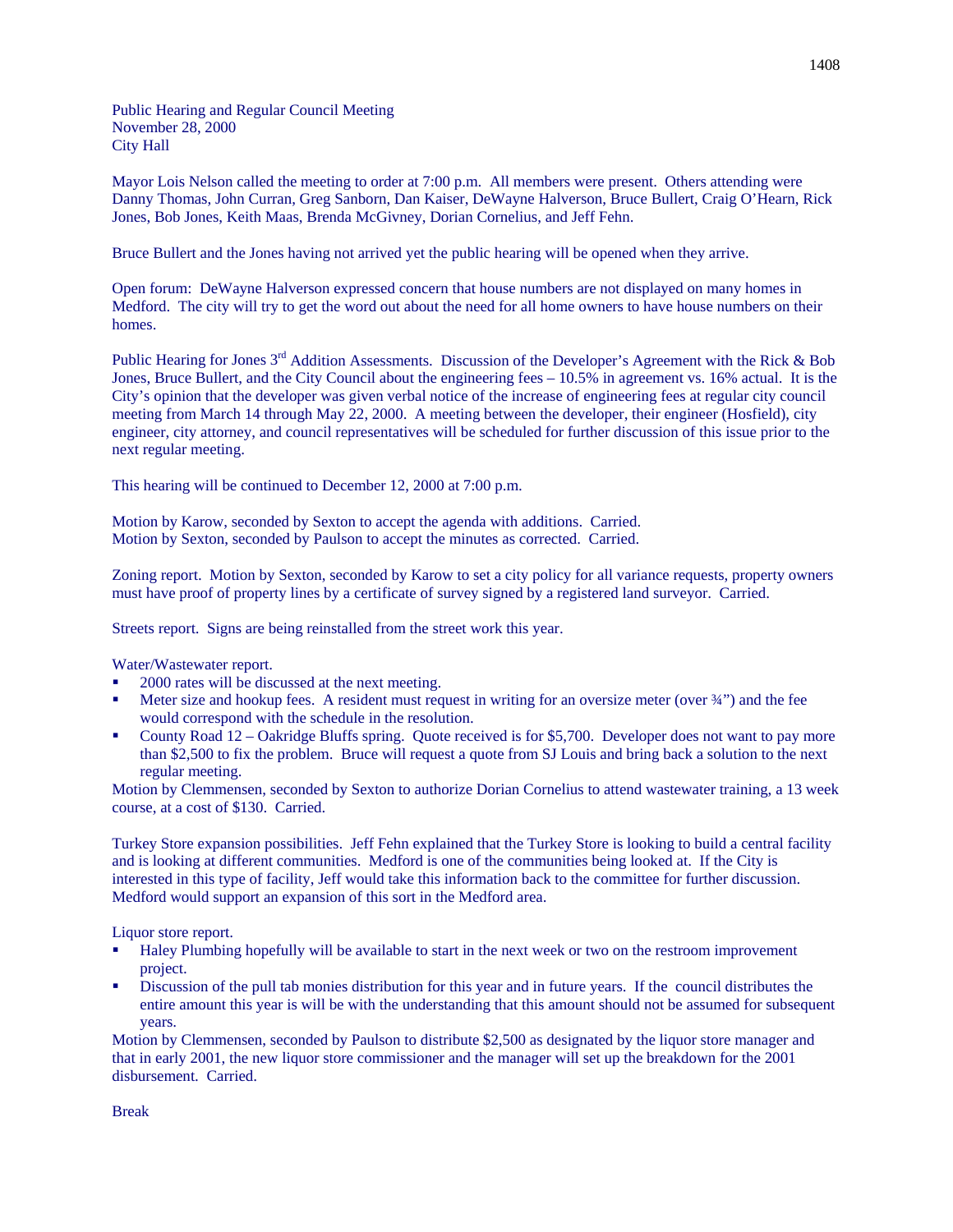Engineers report.

- Furniture Outlet MPCA permit received on Friday. Ground materials will be purchased from the Barta land @ \$1.50/yard. This rate was offered to the Outlet Center, Furniture Outlet, and the Barta Property. A letter drafted by Mark Rahrick, city attorney, will be sent to Jim Matthews and Bill Hinks regarding the water system. They would like to maintain their well system for lawn sprinkling purposes. The City would provide domestic use and fire protection. This would be possible as long as there are no cross overs of the water systems occur. This agreement must be put in writing for the private well use for lawn sprinkling.
- Oakridge Bluffs  $3<sup>rd</sup>$  Addition will start soon and take about 2  $\frac{1}{2}$  weeks
- Further discussion of the spring along County Road 12.

Employee Grid System. Review and explanations by the council of how this system would work. Final approval of this will be at the December 12, 2000 meeting. Brian Paulson is commended for the work he put into developing this grid system.

Benefits for employees reviewed. A request was made by the Clerk to be paid for attendance at all required meetings. All other employees requested this also. Danny Thomas stated that this should be investigated as to whether or not employers must pay hourly employees for attendance at required meetings. Mayor Nelson will check with Mark Rahrick about this issue.

Budget Review.

United Way Campaign. There is a short fall of \$160,000 this year. Mayor Nelson encourages all employees and elected officials to consider a donation this year.

Liquor store budget reviewed.

Sunday Liquor License proposed ordinance will be on the next agenda.

Motion by Clemmensen, seconded by Paulson to authorize Sanborn to attend the regional MCFOA meeting on December 7, 2000, in Spring Valley. Carried.

Sexton reported that Beth Grote would be unavailable to manage the pool until mid June. Liz Reed will be acting manager until Beth gets here.

Concerns about snowmobiles running between the school property and Bluff View Addition has been expressed by the property owners there.

Mayor Nelson will be meeting with Gary Hanson, School Superintendent on Friday to discuss the school building project.

There is a sesquicentennial meeting scheduled for Wednesday, November 29, 2000, at City Hall.

The frame has been installed in the salt shed for the placement of the overhead door.

Motion by Clemmensen, seconded by Sexton to adjourn at 10:28 p.m. Carried.

Truth-In-Taxation Hearing & Special Council Meeting December 6, 2000 City Hall

Mayor Nelson called the hearing to order at 7:00 p.m. All members were present. Others in attendance were Danny Thomas, Dan Kaiser, and Pat Merritt.

The purpose of this meeting is to give the public an opportunity to review the city budget and spending and to ask any questions or express concerns about the budget and spending for 2001.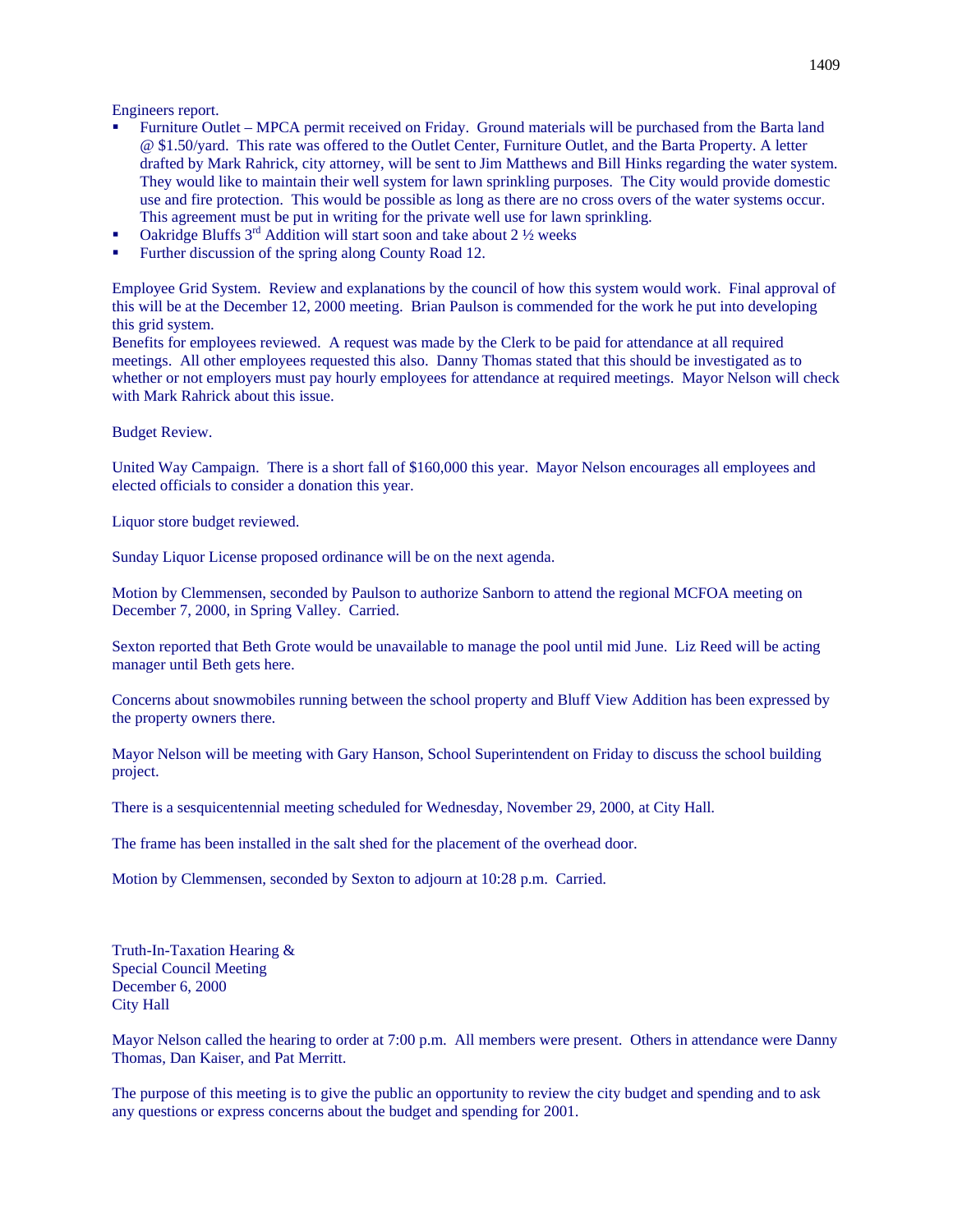Review of the budget by the council was done.

Liquor store inventory will be done by Craig, Liquor Store Manager, on Sunday, January 1, 2001. Kyle Meyers, Abdo, Eick, & Meyers, will meeting with Craig at 10:00 a.m. that day to verify the inventory.

Hearing closed at 7:42 p.m.

Special Council Meeting. The purpose of this special meeting is to update the council on the meeting Mayor Nelson, and Council Member Karow had with Jim Matthews and Bill Hinks on December 5<sup>th</sup>. An agreement was drafted as to the water service hookup to the Furniture Outlet. The draft was shared with the council. Action will be taken on this agreement at the December 12 meeting. Once Bill Hinks and Jim Matthews have signed the agreement the hookup for the sanitary sewer line will be completed.

Motion by Paulson, seconded by Karow to adjourn at 7:55 p.m. Carried.

| Minutes approved at | meeting. |
|---------------------|----------|
| Submitted by        | clerk.   |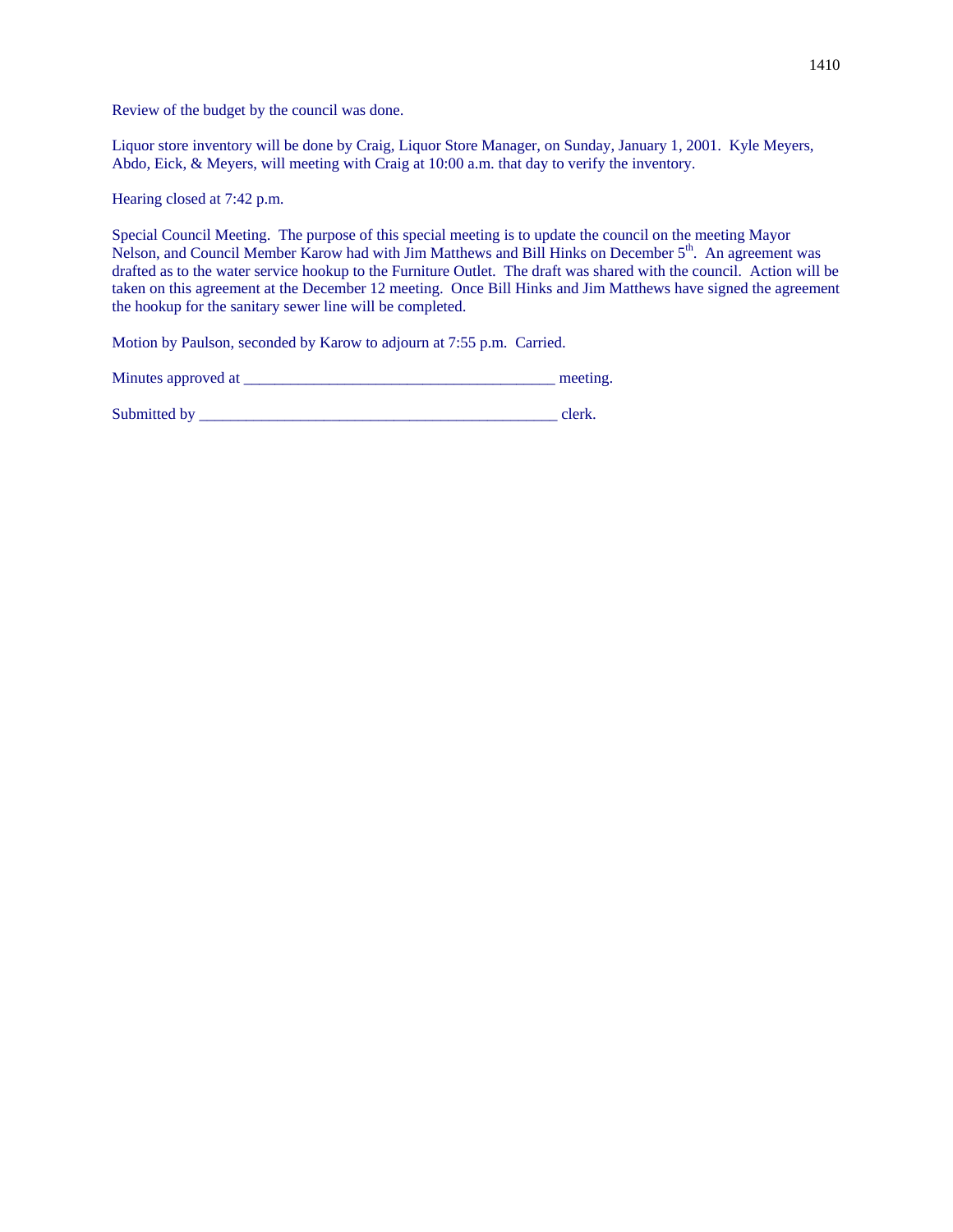Regular Council Meeting & Public Hearing December 12, 2000 City Hall

Mayor Nelson called the meeting to order at 7:00 p.m. All members were present. Mayor Nelson requested the clerk to call Rick Jones to see if he was planning to attend the public hearing that is scheduled first on the agenda. The public hearing will be reconvened once Rick Jones has arrived. Others attending were Danny Thomas, Dan Kaiser, Jodi Kvaas, Greg Sanborn, Bruce Bullert, Craig O'Hearn, Keith Maas, Rick Jones, and Rick Hager.

Motion by Sexton, seconded by Paulson to accept the agenda as presented. Carried.

Motion by Clemmensen, seconded by Sexton to accept the minutes as presented. Carried.

Motion by Karow, seconded by Paulson to pay the city bills with the addition of the bill for mileage to Brian Paulson. Carried.

Motion by Paulson, seconded by Karow to pay the liquor store bills as presented. Carried.

Park report. No minutes received. Discussion of the ice rink.

Hosfield has been working on the description of the property the Jones development will deed to the city. The transfer of the deed will be done in 2001. The stock pile of black dirt and rock located on this property will be retained by the developer for use in the development.

EDA report. Steve Sviggum has called to support the TIF legislation for Medford. A letter from Senator Dick Day stated his support of this also.

Public Hearing for Jones 3<sup>rd</sup> Addition. Discussion with Rick Jones about the proposed assessment role. Motion by Sexton, seconded by Paulson to adopt a resolution approving the assessment role for the Jones 3<sup>rd</sup> Addition as presented. Carried.

## Hearing closed.

Attorney report.

- The agreement for the Outlet Center water system has not been signed by the Outlet Centers lender yet.
- The nuisance ordinance citation remains on the top of the County Attorney's pile.
- The Furniture Outlet has hooked up to the sanitary sewer lines now.
- The billboard complaint trial date is in February. This may consist of written submissions to the judge.
- No changes to the Regional Market Place ordinance will be done at this time.
- Review of the drafted Sunday liquor licensing ordinance. Motion by Karow, seconded by Clemmensen to accept as the first reading of the proposed ordinance for Sunday Liquor Sales with the addition to Section 2 subdivision d – until at least 9:00 p.m. Carried.
- Separate ordinances will be required for 3.2 beer and wine licenses.
- Review of the drafted Water Rates Ordinance. The user fee of \$5 per quarter per user needs to be added to this draft.

Motion by Sexton, seconded by Paulson to accept as the first reading of the water rates ordinance as presented with the addition of the user fee of \$5 per quarter per user. Carried.

- The consensus of the Council is to have the attorney draft a resolution requesting n environmental impact study for the D M & E railroad for the council to consider at the next meeting.
- Sesquicentennial committee. The attorney recommends to the city that this committee should be organized separately from the City to reduce the liability to the City.

#### Engineers report.

Motion by Paulson, seconded by Sexton to transfer the trunk fees for the Jones  $3<sup>rd</sup>$  Addition in the amount of \$9,942.58, to the water/wastewater improvement fund. Carried.

All the underground work has been completed for the Furniture Outlet project. The connection has been made for the sanitary sewer line to the Furniture Outlet. Oakridge Bluffs 3<sup>rd</sup> Addition project work has been postponed until next spring.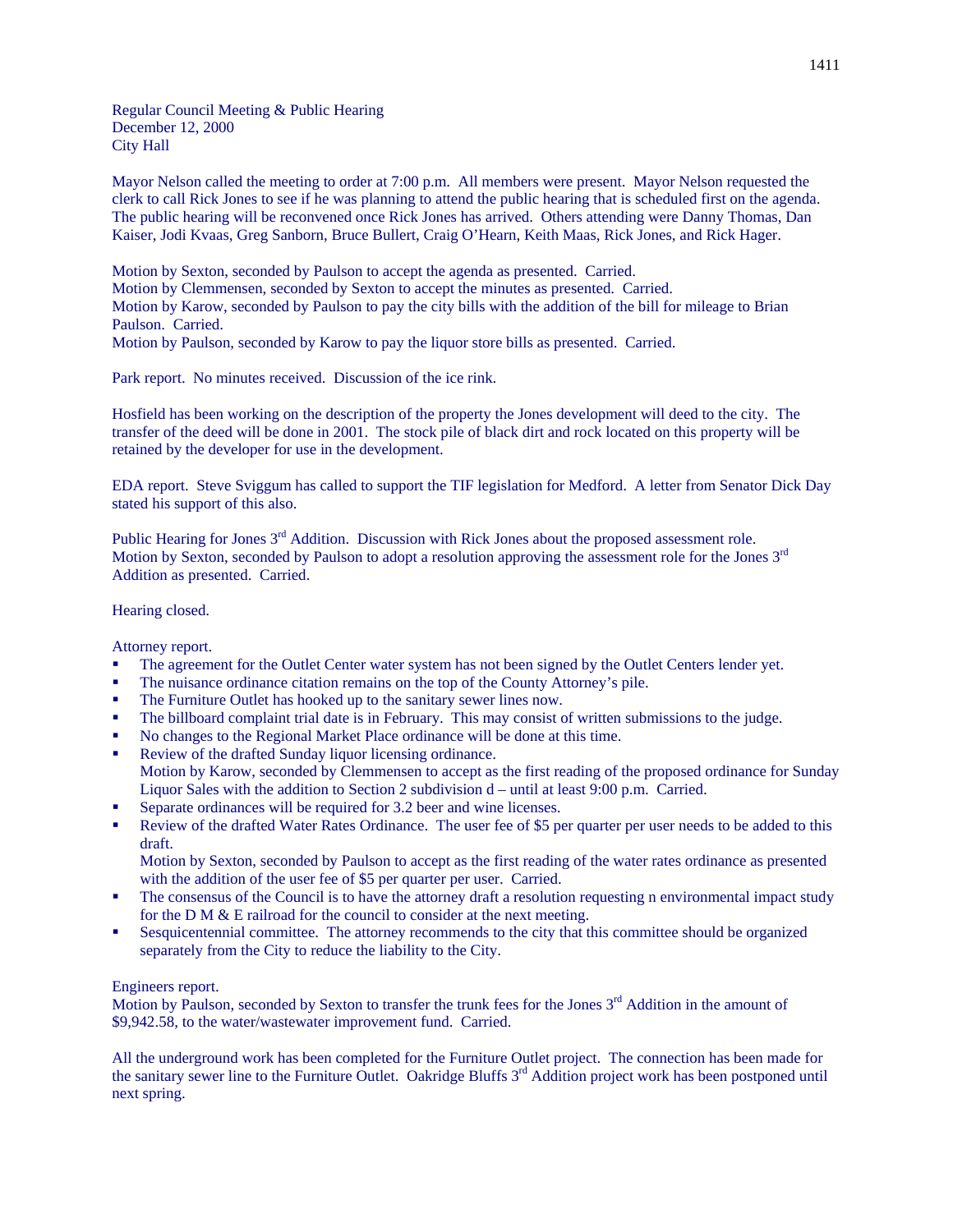Motion by Karow, seconded by Clemmensen to authorize partial payment #1 to SJ Louis Construction Inc in the amount of \$327,701.55. Carried.

All the required paperwork has been completed for the final payment approved in October to Crane Creek Construction. Clerk can release the funds now.

A trench has been dug by the Oakridge Bluffs spring. The trench is on the south side of the sidewalk and is temporary. Once a connection can be made to the storm sewer on the north side of the sidewalk, the trench will be filled in.

Employee Grid System. Discussion of the insurance allowance amounts and pull tab lease money distribution. Other options for compensating liquor store employees for selling pull tabs will be investigated in 2001.

Rick Hager, Fire Chief, presented the signed fire protection contracts from Medford and Deerfield Townships along with the check from Deerfield for fire protection services in 2000.

Motion by Sexton , seconded by Paulson to accept the salary grid for 2001 and to set raises as follows: full time bartender 2.25%; water/wastewater superintendent 3.00%; street superintendent 3.75%; clerk/treasurer 3.00%; liquor store manager 5.25%; part time bartenders 2.25% senior employee, others 4.50%; part time maintenance 2.25% to 3.75%. Carried.

Further discussion of the insurance allowance. Sanborn to check with the auditor about reimbursing employees that have not used all of the insurance allowance.

A lengthy discussion about employees being compensated for attending required meetings as requested at the last meeting. A suggestion for all employees except the clerk to be required to attend only those meetings as agreed upon with the commissioner. Then those employees would be given a specific time on the agenda. The clerk could be paid time and ½ or comp time and ½ to be worked out with the mayor. Job descriptions would need to be modified and the compensation will need official action with a 2001 start date. Karow mentioned the use of vacation and sick day forms.

Motion by Paulson, seconded by Sexton to approve the distribution of the pull tab monies as recommended by the liquor store manager.

Motion by Sexton, seconded by Paulson to adopt the final levy as follows:

| <b>General Fund</b>                | 87,551  |
|------------------------------------|---------|
| <b>Fire Relief</b>                 | 6,975   |
| 84 Storm Sewer Improvement         | 24,151  |
| 84 Street Improvement              | 4,883   |
| 97 Refinanced                      | 55,713  |
| 93 Sewer Improvement               | 31,475  |
| 94 Street Improvement              | 20,053  |
| 95 Street Improvement              | 13,950  |
| <b>Oakridge Bluffs Improvement</b> | 33,219  |
| 96 Water & Sewer Improvement       | 48,564  |
| 98 Street Improvement              | 18,135  |
| 2000 Street Improvement            | 27,900  |
| <b>EDA Levy</b>                    | 5.594   |
| Total                              | 378.163 |

Carried.

Motion by Karow, seconded by Clemmensen to pay Medford Township for the annexed property (Jones 3<sup>rd</sup> Addition, Wencl Property, Furniture Outlet) in the amount of \$3,057.85. Carried.

Mayor Nelson summarized the information shared with Gary Hanson, Medford School Superintendent, for annexation procedures.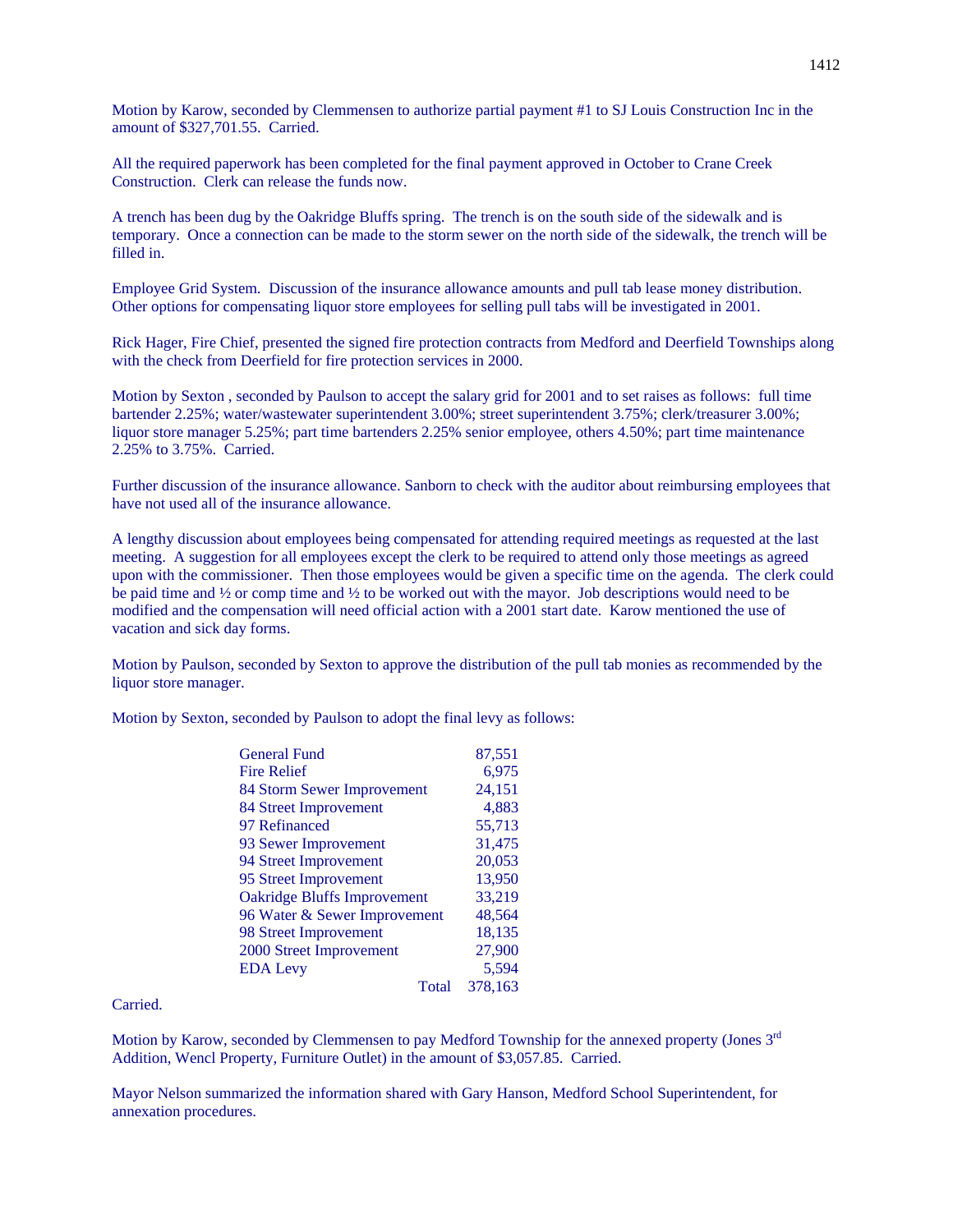The next regular meeting will be on Wednesday, December 27, with a short agenda.

The LMC elected officials seminar information reviewed. There are seminars for newly elected as well as experienced elected officials.

Motion by Sexton, seconded by Karow to enter into the contract for 20001 with the Southeast Minnesota Development Corporation for Economic Development Services. Carried.

Motion by Paulson, seconded by Clemmensen to sign the audit confirmation letter with Abdo, Eick, & Meyer, CPA for the audit for the year ended December 31, 2000. Carried.

Motion by Sexton, seconded by Paulson to make the budgeted transfers as follows:

| 2,500<br>Truck/Loader Fund<br>4,000<br><b>Capital Improvement Fund</b> | 3,000 |
|------------------------------------------------------------------------|-------|
|                                                                        |       |
|                                                                        |       |
| 2,000<br><b>Police Car Fund</b>                                        |       |
| 250<br><b>Christmas Decorations Fund</b>                               |       |
| 5,000<br><b>Park Equipment Fund</b>                                    |       |
| 1,500<br><b>Street Lights Improvements Fund</b>                        |       |
| 5,000<br><b>Contingency Fund</b>                                       |       |
| EDA Marketing to 150 <sup>th</sup> Fund<br>1,000                       |       |

Carried.

Motion by Sexton, seconded by Paulson to pay Kevin Steinbauer \$500 for decorating the water tower. Carried.

Mayor Nelson and Sanborn will work on possible dates and place for the Holiday Party.

Oath of office for newly elected officials will be done at the December  $27<sup>th</sup>$  meeting.

Greg Sanborn informed the council that the Fire Relief Association have designated \$1,000 for the sesquicentennial celebration.

Motion by Clemmensen, seconded by Paulson to adjourn at 11:05 p.m. Carried.

Minutes approved at \_\_\_\_\_\_\_\_\_\_\_\_\_\_\_\_\_\_\_\_\_\_\_\_\_\_\_\_\_\_\_\_\_\_\_\_\_\_\_\_ meeting.

Submitted by \_\_\_\_\_\_\_\_\_\_\_\_\_\_\_\_\_\_\_\_\_\_\_\_\_\_\_\_\_\_\_\_\_\_\_\_\_\_\_\_\_\_\_\_\_\_ clerk.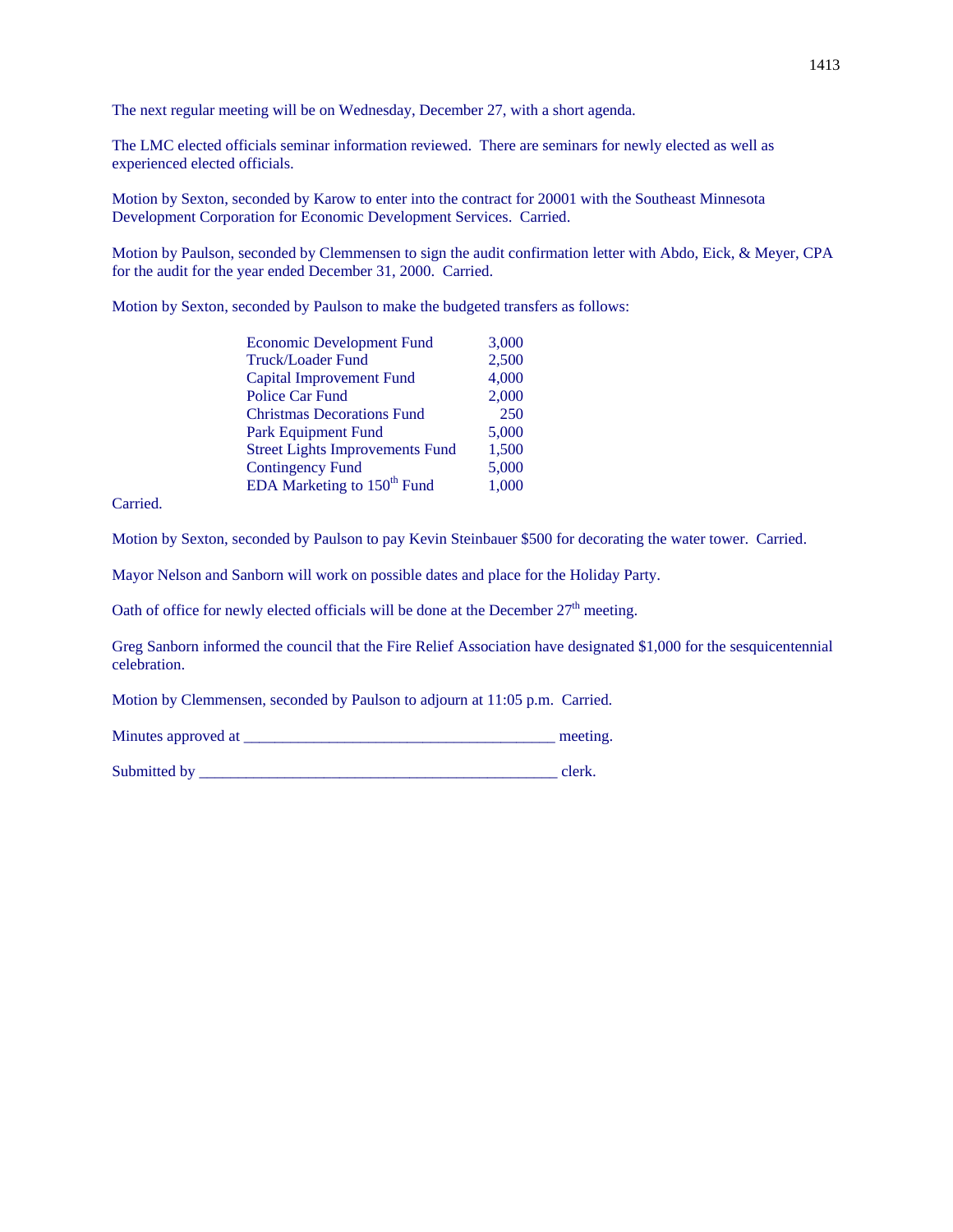Regular Council Meeting December 27, 2000 City Hall

Mayor Nelson called the meeting to order at 7:00 p.m. All members were present. Others attending were Greg Sanborn, Gene Luedtke, Danny Thomas, John Curran, Dan Kaiser, Pat Merritt, Keith & Lori Maas, and Craig O'Hearn.

Open Forum. Gene Luedtke stated that his mailbox post, located at 206 2<sup>nd</sup> St SE, was damaged by the snow plow on December  $16<sup>th</sup>$ . He will submit a bill once the amount of damage is known.

Motion by Paulson, seconded by Sexton to accept the agenda with additions. Carried. Motion by Clemmensen, seconded by Sexton to accept the minutes as presented. Carried.

Zoning Report. The council reviewed the draft of the high density zoning ordinance. A copy should be sent to the attorney for his review. The council also reviewed the application for requested action. Sanborn to make changes and get updated draft to zoning.

Streets Report. The council wants to acknowledge the efforts of the employees for snow removal so far this season. The stop sign on the north end of  $4<sup>th</sup>$  Street SE will be installed next spring.

Water/Wastewater Report. Nothing at this time.

Liquor Store Report. An update of the restroom renovations project was given by Keith Maas. Motion by Sexton, seconded by Karow to authorize the purchase of restroom partitions from Greene Door and up to an additional \$1000 for Haley Plumbing for additional fixtures. Carried.

Motion by Karow, seconded by Clemmensen to accept as presented the second reading of a proposed ordinance for Sunday Liquor Licensing. Carried. Motion by Paulson, seconded by Sexton to adopt the Sunday Liquor Licensing ordinance. Carried.

Motion by Clemmensen, seconded by Paulson to accept as presented the second reading of a proposed ordinance for utilities rate increases. Carried.

Motion by Karow, seconded by Sexton to adopt the Utilities Rate ordinance. Carried.

Motion by Sexton, seconded by Paulson to adopt the resolution to request consideration of environmental impacts on City of Medford, Minnesota, of connection between DM&E Railroad and I&M Rail Link near Owatonna, Minnesota. Carried.

Motion by Paulson, seconded by Sexton to accept the letter to the Surface Transportation Board to go along with the resolution as presented. Carried.

Mayor Nelson summarized the discussion of the sesquicentennial committee organization and their decision to pursue the 501 (3) C designation. The City will maintain the savings account for this committee until their federal ID has been received.

Review of the salary grid system and the salary adjustments done at the last meeting. The clerks wages were redone and this change affected where the position fit on the grid.

Motion by Sexton, seconded by Karow to rescind the motion made at the December 12, 2000, meeting setting the percentage increases and approving the grid system. Carried.

Motion by Karow, seconded by Sexton to set the following increases for wages in 2001: full-time bartender 2.25%; wastewater/water superintendent 3.00%; street superintendent 3.75%; clerk/treasurer 3.75%; part time bartends – senior bartender 2.25% - others 4.5%. Carried.

Review of the insurance allowances for employees.